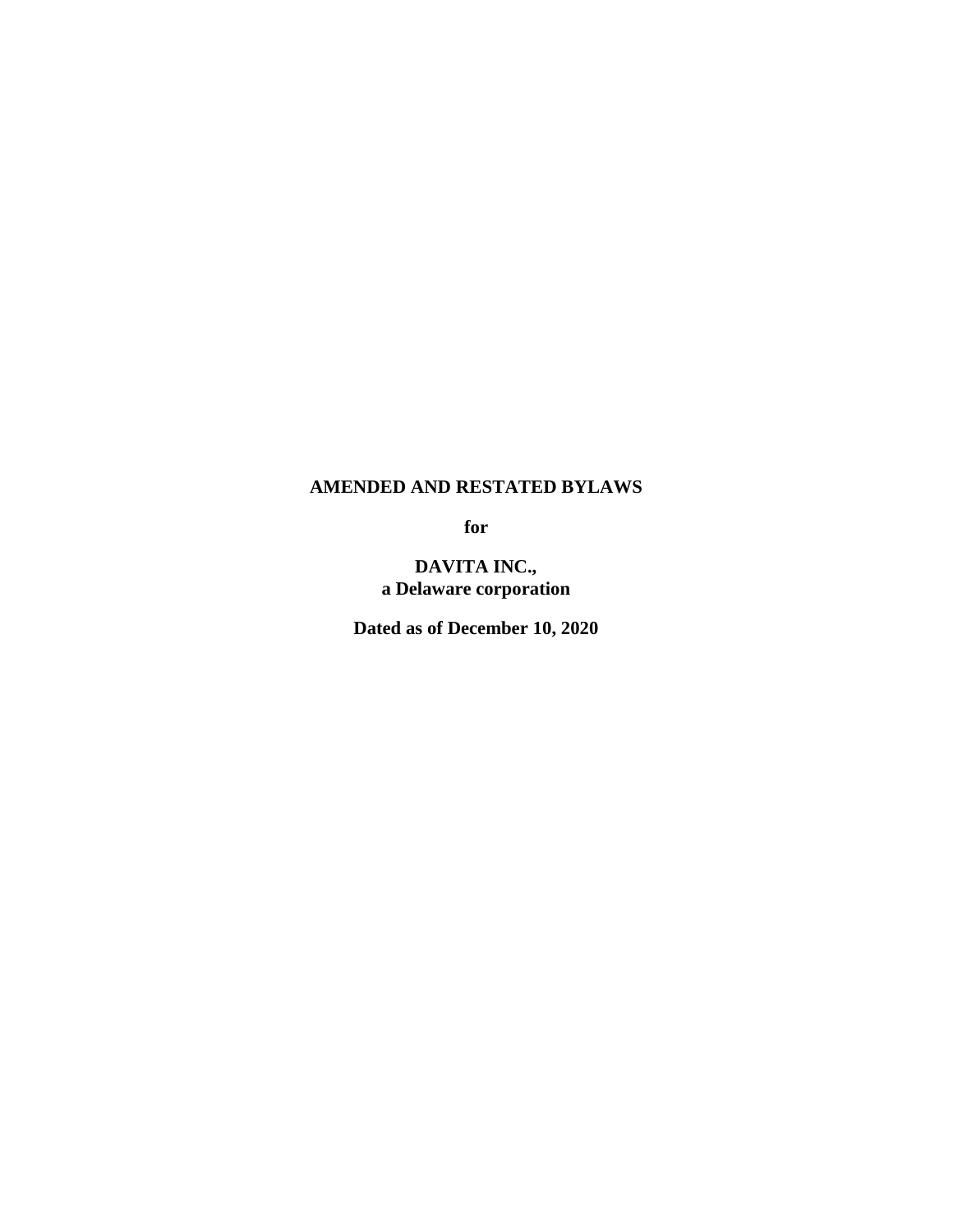| Section 1.  |                                                                           |  |  |
|-------------|---------------------------------------------------------------------------|--|--|
|             |                                                                           |  |  |
| Section 1.  |                                                                           |  |  |
| Section 2.  |                                                                           |  |  |
|             |                                                                           |  |  |
| Section 1.  |                                                                           |  |  |
| Section 2.  |                                                                           |  |  |
| Section 3.  |                                                                           |  |  |
| Section 4.  |                                                                           |  |  |
| Section 5.  |                                                                           |  |  |
| Section 6.  |                                                                           |  |  |
| Section 7.  |                                                                           |  |  |
| Section 8.  |                                                                           |  |  |
| Section 9.  |                                                                           |  |  |
| Section 10. |                                                                           |  |  |
|             |                                                                           |  |  |
|             | Section 12. Advance Notice of Stockholder Business and Nominations<br>. 4 |  |  |
|             |                                                                           |  |  |
|             |                                                                           |  |  |
|             |                                                                           |  |  |
| Section 1.  |                                                                           |  |  |
| Section 2.  |                                                                           |  |  |
| Section 3.  |                                                                           |  |  |

# **INDEX**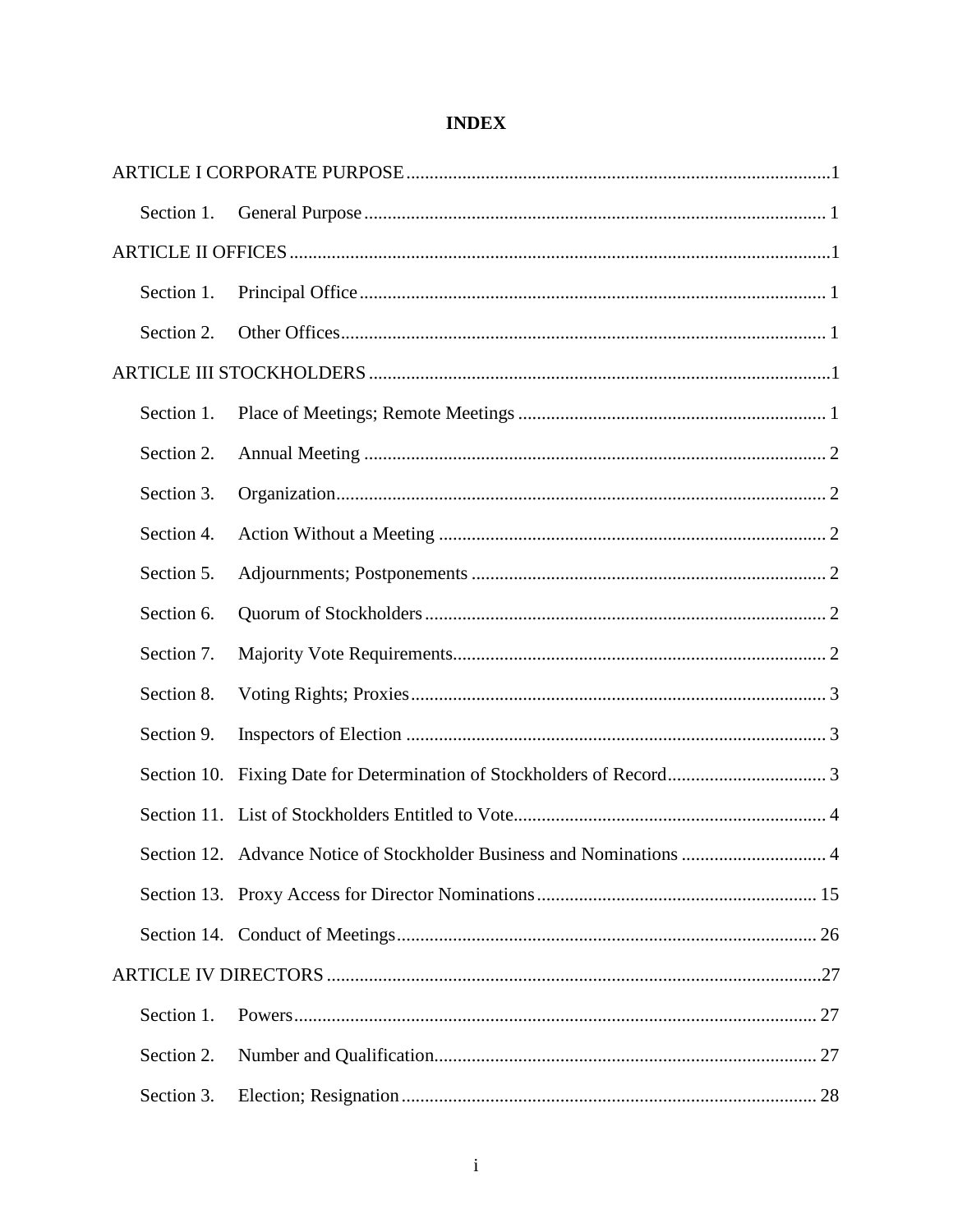|  | Section 4.  |                                                                         |    |  |  |
|--|-------------|-------------------------------------------------------------------------|----|--|--|
|  | Section 5.  |                                                                         |    |  |  |
|  | Section 6.  |                                                                         |    |  |  |
|  | Section 7.  |                                                                         |    |  |  |
|  | Section 8.  |                                                                         |    |  |  |
|  | Section 9.  |                                                                         |    |  |  |
|  | Section 10. |                                                                         |    |  |  |
|  |             |                                                                         |    |  |  |
|  |             |                                                                         |    |  |  |
|  |             |                                                                         |    |  |  |
|  | Section 1.  |                                                                         |    |  |  |
|  | Section 2.  |                                                                         |    |  |  |
|  |             |                                                                         |    |  |  |
|  | Section 1.  |                                                                         |    |  |  |
|  | Section 2.  |                                                                         |    |  |  |
|  | Section 3.  |                                                                         |    |  |  |
|  |             |                                                                         |    |  |  |
|  |             |                                                                         | 31 |  |  |
|  | Section 2.  |                                                                         |    |  |  |
|  | Section 3.  |                                                                         |    |  |  |
|  | Section 4.  | Appointing Attorneys and Agents; Voting Securities of Other Entities 33 |    |  |  |
|  |             |                                                                         |    |  |  |
|  | Section 1.  |                                                                         |    |  |  |
|  | Section 2.  |                                                                         |    |  |  |
|  | Section 3.  |                                                                         |    |  |  |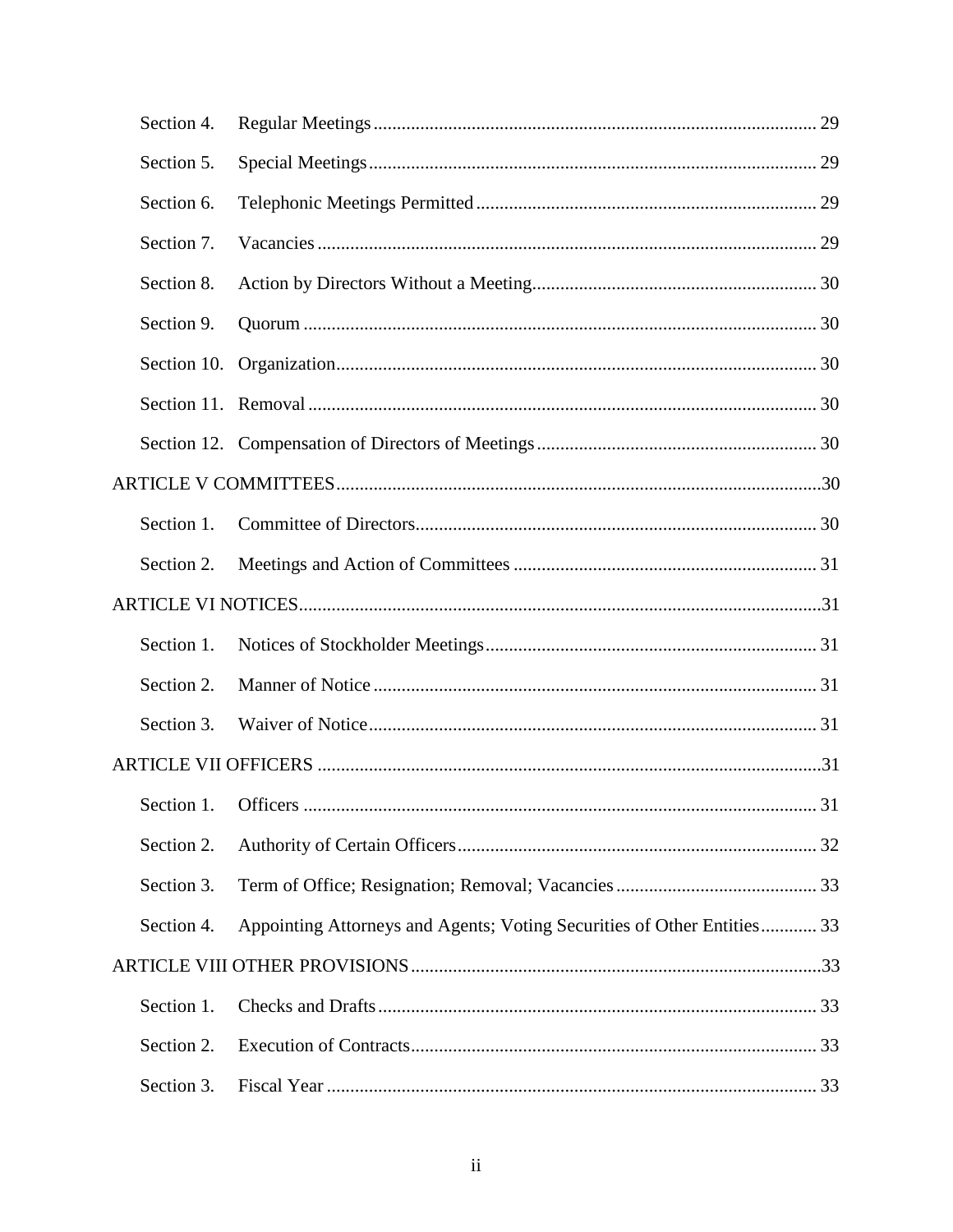| Section 4. Seal 34 |  |  |  |  |
|--------------------|--|--|--|--|
| Section 5.         |  |  |  |  |
| Section 6.         |  |  |  |  |
|                    |  |  |  |  |
| Section 1.         |  |  |  |  |
| Section 2.         |  |  |  |  |
| Section 3.         |  |  |  |  |
| Section 4.         |  |  |  |  |
| Section 5.         |  |  |  |  |
| Section 6.         |  |  |  |  |
| Section 7.         |  |  |  |  |
|                    |  |  |  |  |
| Section 1.         |  |  |  |  |
| Section 2.         |  |  |  |  |
|                    |  |  |  |  |
| Section 1.         |  |  |  |  |
|                    |  |  |  |  |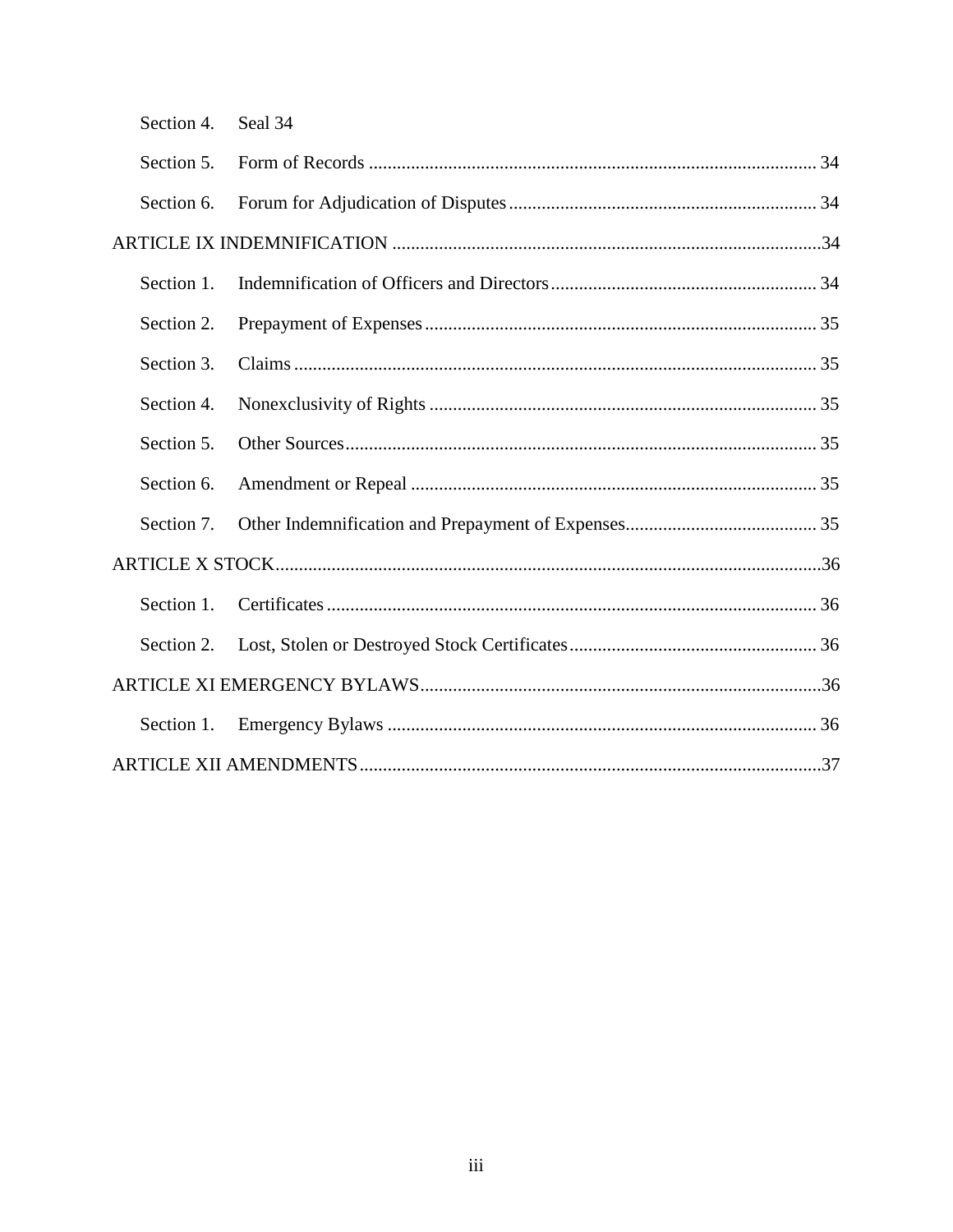#### **AMENDED AND RESTATED BYLAWS**   $\Omega$ **F DAVITA INC., a Delaware corporation**

### **ARTICLE I CORPORATE PURPOSE**

<span id="page-4-1"></span><span id="page-4-0"></span>Section 1. General Purpose. The purpose of the Corporation is to engage in any lawful act or activity for which a corporation may be organized under the Delaware General Corporation Law (the "DGCL").

### **ARTICLE II OFFICES**

<span id="page-4-8"></span><span id="page-4-3"></span><span id="page-4-2"></span>Section 1. Principal Office. The principal office of the Corporation is hereby fixed and located at: 2000 16<sup>th</sup> Street, Denver, Colorado, 80202. The Board of Directors of the Corporation (the "Board") is hereby granted full power and authority to change said principal office from one location to another.

<span id="page-4-4"></span>Section 2. Other Offices. Regional, branch or subordinate offices may be established at any time by the Board at any other place or places, within or outside of the United States of America.

#### **ARTICLE III STOCKHOLDERS**

<span id="page-4-7"></span><span id="page-4-6"></span><span id="page-4-5"></span>Section 1. Place of Meetings; Remote Meetings. Meetings of the stockholders of this Corporation may be held at such place, if any, either within or without the State of Delaware, as may be designated by resolution of the Board from time to time. The Board, acting in its sole discretion, may determine that any meeting of the stockholders will not be held at any place but will be held solely by means of remote communication, and may establish guidelines and procedures in accordance with the applicable provisions of the DGCL and any other applicable law or regulation for participation in a stockholder meeting by means of remote communication. Subject to such guidelines and procedures as the Board may adopt, stockholders and proxyholders not physically present at a stockholder meeting held by means of remote communication may be deemed present in person, may participate in the meeting, and may vote, whether such meeting is to be held at a designated place or solely by means of remote communication; provided, however, that (a) the Corporation shall implement measures to verify that each person deemed present and permitted to vote at the meeting by means of remote communication is a stockholder or proxyholder, (b) the Corporation shall implement measures to provide such stockholders and proxyholders an opportunity to participate in the meeting and to vote on matters submitted to the stockholders, including an opportunity to read or hear the proceedings of the meeting substantially concurrently with such proceedings, and (c) if any stockholder or proxyholder votes or takes other action at the meeting by means of remote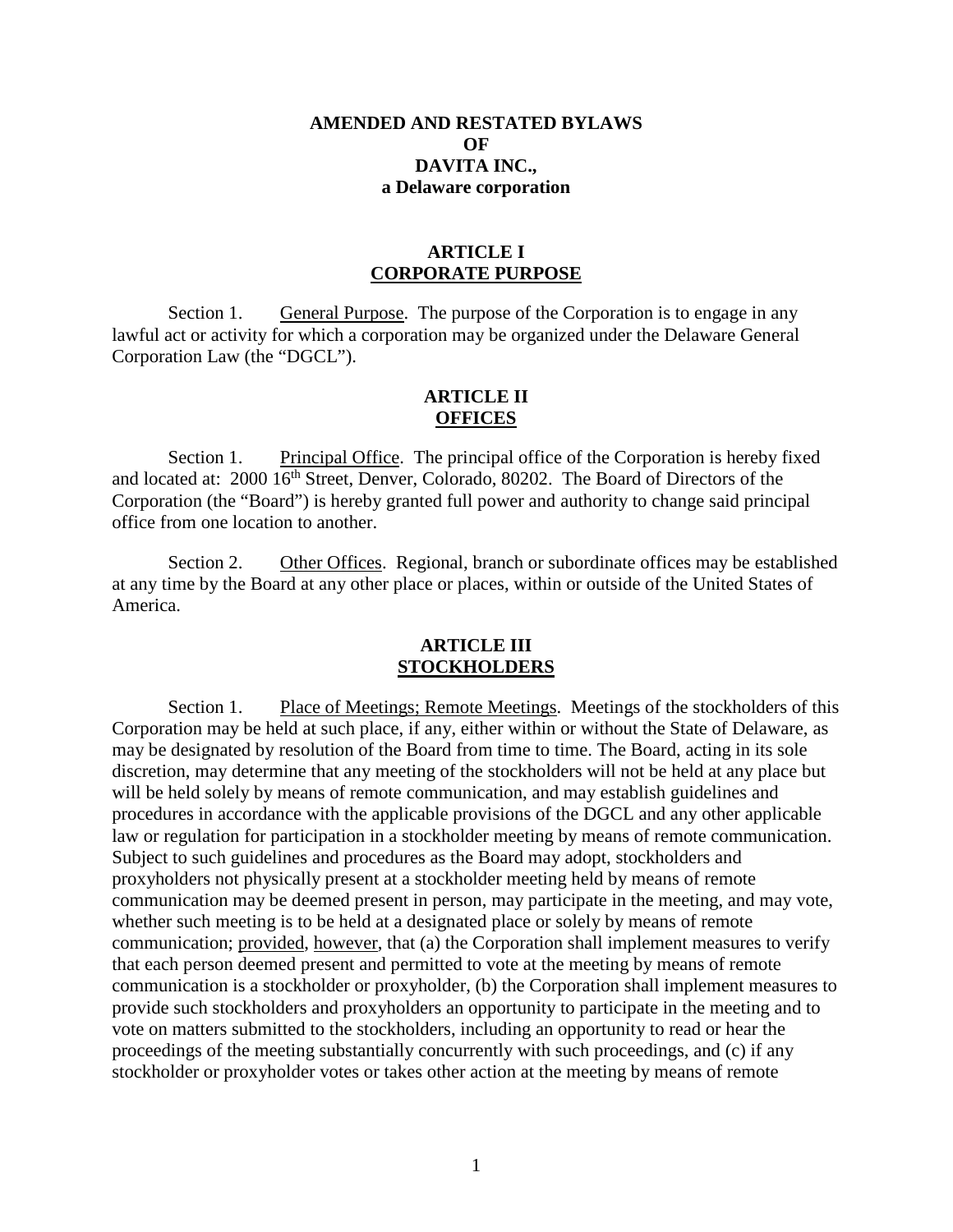communication, a record of such vote or other action shall be maintained by the Corporation or a delegate thereof.

<span id="page-5-0"></span>Section 2. Annual Meeting. The annual meeting of stockholders shall be held for the election of directors on such date and at such time as may be designated by resolution of the Board from time to time.

<span id="page-5-1"></span>Section 3. Organization. Meetings of stockholders, annual or special, shall be presided over by the Chairman of the Board, if any, or in his absence by the President, or in his or her absence, by a Vice President, or in the absence of the foregoing persons, by a chairman designated by the Board, or in the absence of such designation, by a chairman chosen at the meeting. The Secretary shall act as secretary of the meeting, but in his or her absence the chairman of the meeting may appoint any person to act as secretary of the meeting.

<span id="page-5-2"></span>Section 4. Action Without a Meeting. No action required to be taken or which may be taken at any annual or special meeting of stockholders of the Corporation may be taken without a meeting, and the power of stockholders to consent in writing, without a meeting, to the taking of any action is specifically denied.

<span id="page-5-3"></span>Section 5. Adjournments; Postponements. Regardless of whether a quorum is present, the chairman of a meeting of the stockholders or the Board may, for any reason, adjourn any meeting of stockholders from time to time to reconvene at the same or some other place (if any), and notice need not be given of any such adjourned meeting if the time and place (if any) thereof are announced at the meeting at which the adjournment is taken. At the adjourned meeting of the stockholders at which a quorum shall be present or represented, the Corporation may transact any business which might have been transacted at the original meeting. If the adjournment is for more than thirty (30) days, or if after the adjournment a new record date is fixed for the adjourned meeting, a notice of the adjourned meeting shall be given to each stockholder of record entitled to vote at the meeting. The Board may, at any time prior to the holding of an annual or special meeting of stockholders and for any reason, postpone, reschedule or cancel such meeting.

<span id="page-5-4"></span>Section 6. Quorum of Stockholders. The holders of a majority in voting power of the shares of capital stock of the Corporation entitled to vote, present in person or represented by proxy, shall constitute a quorum at meetings of stockholders except as otherwise provided by law, these Bylaws or by the Certificate of Incorporation. In the absence of a quorum, the stockholders so present may, by the holders of a majority of the shares of capital stock of the Corporation present in person or represented by proxy and entitled to vote, adjourn the meeting from time to time in the manner provided in [Section 5](#page-5-3) of this [Article III](#page-4-7) of these Bylaws until a quorum shall attend. At such adjourned meeting at which a quorum shall be present or represented, any business may be transacted that might have been transacted at the meeting as originally called.

<span id="page-5-5"></span>Section 7. Majority Vote Requirements. All elections and questions presented to the stockholders at a meeting at which a quorum is present, other than the election of directors, shall, unless otherwise provided by law, these Bylaws or the Certificate of Incorporation, or the rules and regulations of any stock exchange applicable to the Corporation, or pursuant to any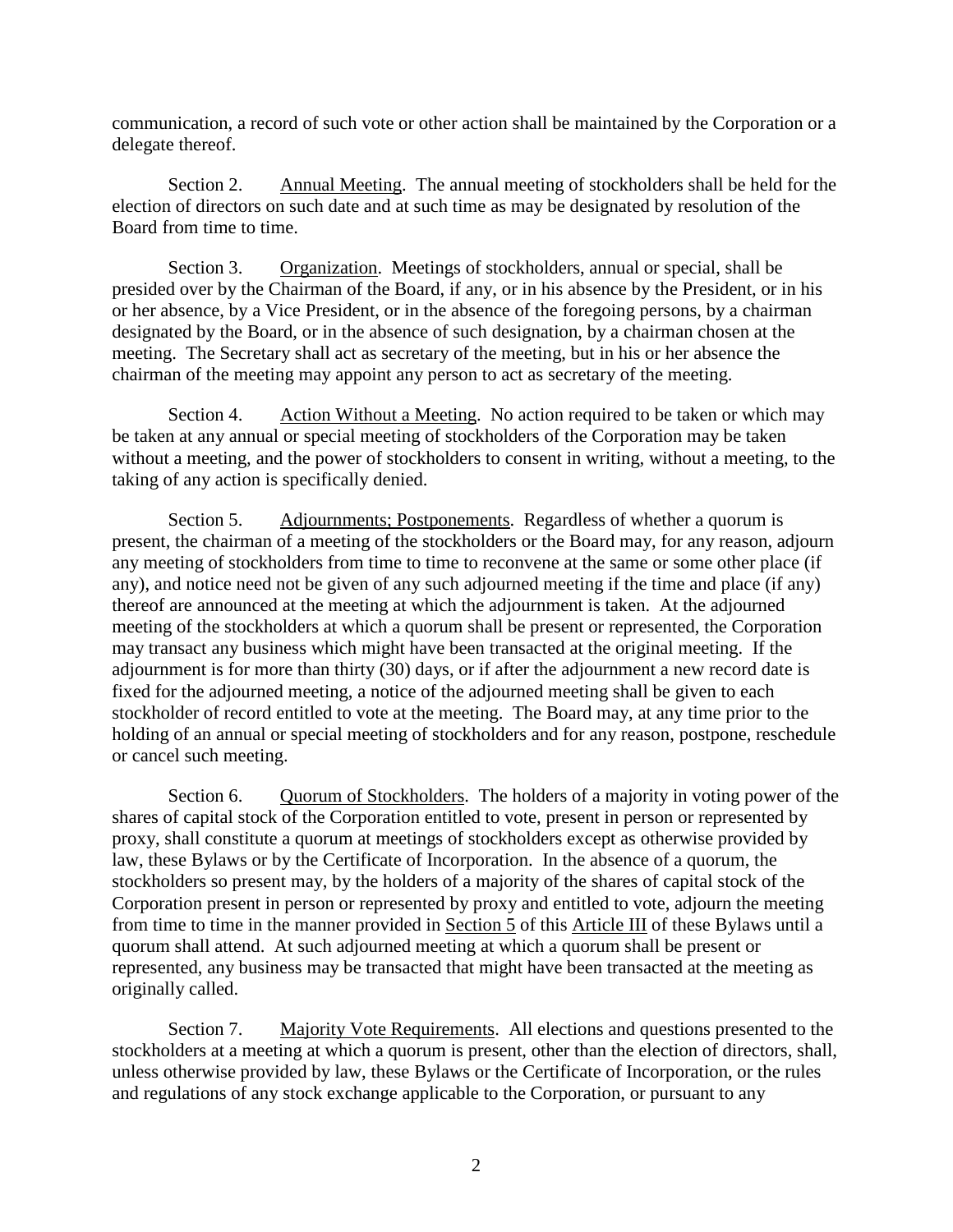regulation applicable to the Corporation or its securities, be decided by the affirmative vote of the holders of a majority in voting power of the shares of capital stock of the Corporation which are present in person or by proxy and entitled to vote thereon.

<span id="page-6-0"></span>Section 8. Voting Rights; Proxies. Each outstanding share, regardless of class or series, shall be entitled to one vote on each matter submitted to a vote at a meeting of stockholders, except to the extent that the voting rights of the shares of any class or series are limited or denied by the Certificate of Incorporation and except as the Certificate of Incorporation may confer on holders of shares of any particular class or series the right to more than one vote per share, either generally or on particular matters. Each stockholder entitled to vote at a meeting of stockholders may authorize another person or persons to act for such stockholder by proxy, but no such proxy shall be voted or acted upon after three (3) years from its date, unless the proxy provides for a longer period. A proxy shall be irrevocable if it states that it is irrevocable and if, and only so long as, it is coupled with an interest sufficient in law to support an irrevocable power. A stockholder may revoke any proxy which is not irrevocable by attending the meeting in person or by delivering to the Secretary of the Corporation a revocation of the proxy or a new proxy bearing a later date.

<span id="page-6-1"></span>Section 9. Inspectors of Election. The Corporation shall, in advance of any meeting of stockholders, appoint one or more inspectors of election, who may be employees of the Corporation, to act at the meeting or any adjournment thereof and to make a written report thereof. The Corporation may designate one or more persons as alternate inspectors to replace any inspector who fails to act. In the event that no inspector so appointed or designated is able to act at a meeting of stockholders, the person presiding at the meeting shall appoint one or more inspectors to act at the meeting. Each inspector, before entering upon the discharge of his or her duties, shall take and sign an oath to execute faithfully the duties of inspector with strict impartiality and according to the best of his or her ability. These inspectors shall:

(a) Determine the number of shares of capital stock of the Corporation outstanding and the voting power of such shares, the shares of capital stock of the Corporation represented at the meeting, and the validity and effect of proxies and ballots;

(b) Count all votes and ballots;

(c) Determine and retain for a reasonable period a record of the disposition of all challenges made to any determination by the inspectors; and

(d) Certify their determination of the number of shares of capital stock of the Corporation represented at the meeting and such inspectors' count of all votes and ballots. Such certification and report shall specify such other information as may be required by law.

In determining the validity and counting of proxies and ballots cast at any meeting of stockholders of the Corporation, the inspectors may consider such information as is permitted by applicable law. No person who is a candidate for an office at an election may serve as an inspector at such election.

<span id="page-6-2"></span>Section 10. Fixing Date for Determination of Stockholders of Record. In order that the Corporation may determine the stockholders entitled to notice of, or to vote, at any meeting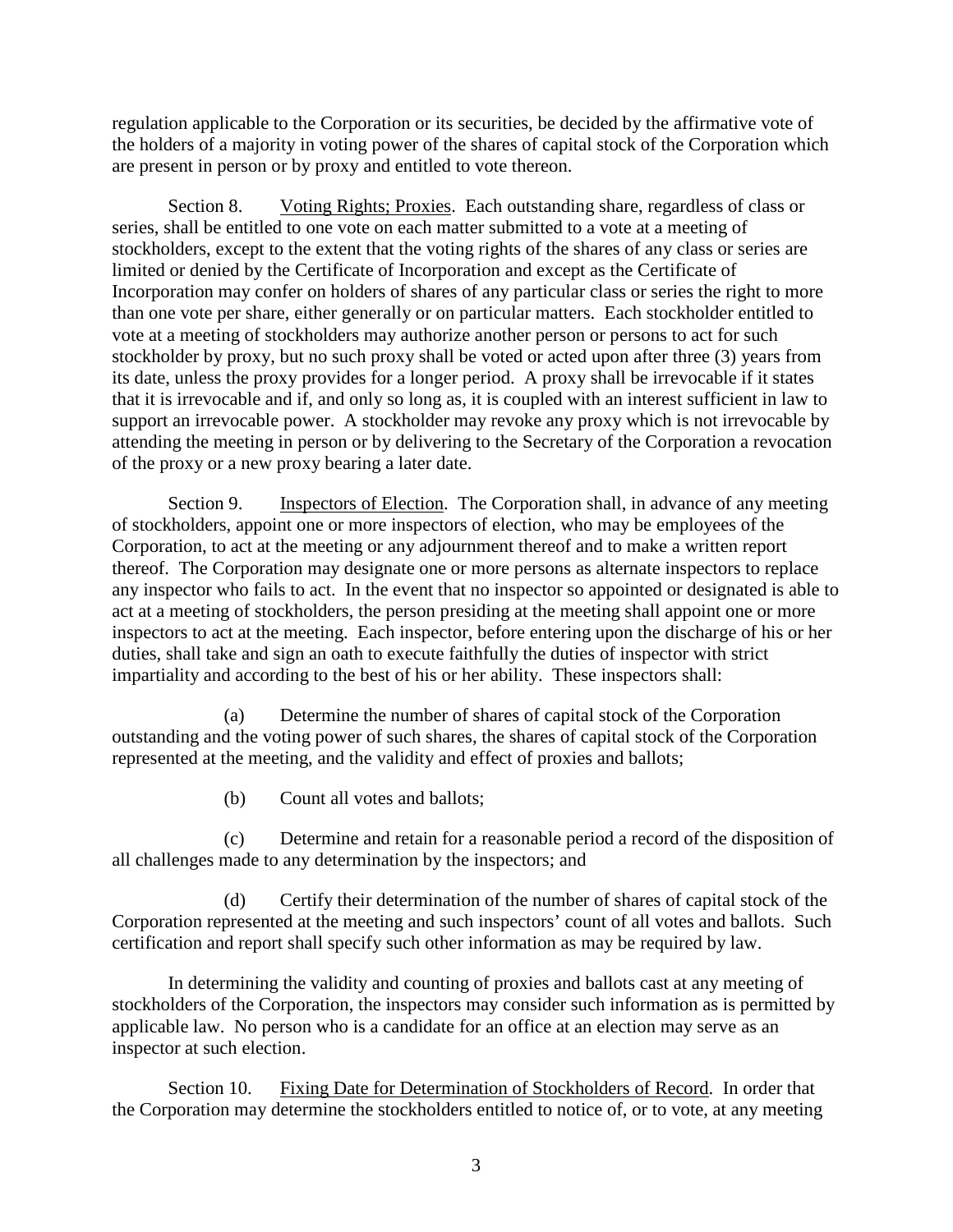of stockholders or any adjournment thereof, or entitled to receive payment of any dividend or other distribution or allotment of any rights, or entitled to exercise any rights in respect of any change, conversion or exchange of stock or for the purpose of any other lawful action, the Board may fix, in advance, a record date, which record date shall not precede the date upon which the resolution fixing the record date is adopted by the Board, and which record date shall not, unless otherwise required by law, be more than sixty (60) nor less than ten (10) days before the date of such meeting, in the case of a determination of the stockholders entitled to vote at any meeting or an adjournment thereof, nor more than sixty (60) days prior to any other action, in the case of any other action. If no record date is fixed: (a) the record date for determining stockholders entitled to notice of, or to vote at a meeting of stockholders shall be at the close of business on the day next preceding the day on which notice is given, or, if notice is waived, at the close of business on the day next preceding the day on which the meeting is held; and (b) the record date for determining stockholders for any other purpose shall be at the close of business on the day on which the Board adopts the resolution relating thereto. A determination of stockholders of record entitled to notice of or to vote at a meeting of stockholders shall apply to any adjournment of the meeting; provided, however, that the Board may fix a new record date for the adjourned meeting.

<span id="page-7-0"></span>Section 11. List of Stockholders Entitled to Vote. The officer who has charge of the stock ledger shall prepare and make, at least ten (10) days before every meeting of stockholders, a complete list of stockholders entitled to vote at the meeting, arranged in alphabetical order, and showing the address of each stockholder and the number of shares registered in the name of each stockholder. Such list shall be open to the examination of any stockholder, for any purpose germane to the meeting, for a period of at least ten (10) days prior to the meeting, (a) on a reasonably accessible electronic network, provided that the information required to gain access to such list is provided with the notice of the meeting, or (b) during ordinary business hours at the principal place of business of the Corporation. If the meeting is to be held at a place, the list shall also be produced and kept at the time and place of the meeting during the whole time thereof and may be inspected by any stockholder who is present. If the meeting is to be held solely by means of remote communication, the list must also be open to examination at the meeting as required by applicable law. Except as otherwise provided by law, the stock ledger shall be the only evidence as to who are the stockholders entitled to examine the stock ledger, the list of stockholders or the books of the Corporation, or to vote in person by proxy at any meeting of stockholders.

#### <span id="page-7-1"></span>Section 12. Advance Notice of Stockholder Business and Nominations.

#### (a) Annual Meetings of Stockholders.

<span id="page-7-2"></span>(i) Nominations of persons for election to the Board and the proposal of business to be considered by the stockholders may be made at an annual meeting of stockholders only (A) pursuant to the Corporation's notice of meeting (or any supplement thereto), (B) by or at the direction of the Board, (C) by any stockholder of the Corporation who was a stockholder of record of the Corporation at the time the notice provided for in this [Section](#page-7-1)  [12](#page-7-1) is delivered to the Secretary, who is entitled to vote at the meeting and who complies with the notice procedures set forth in this [Section 12,](#page-7-1) or (D) by any stockholder of the Corporation or group of stockholders in accordance with [Section 13](#page-18-0) of [Article III](#page-4-7) of these Bylaws.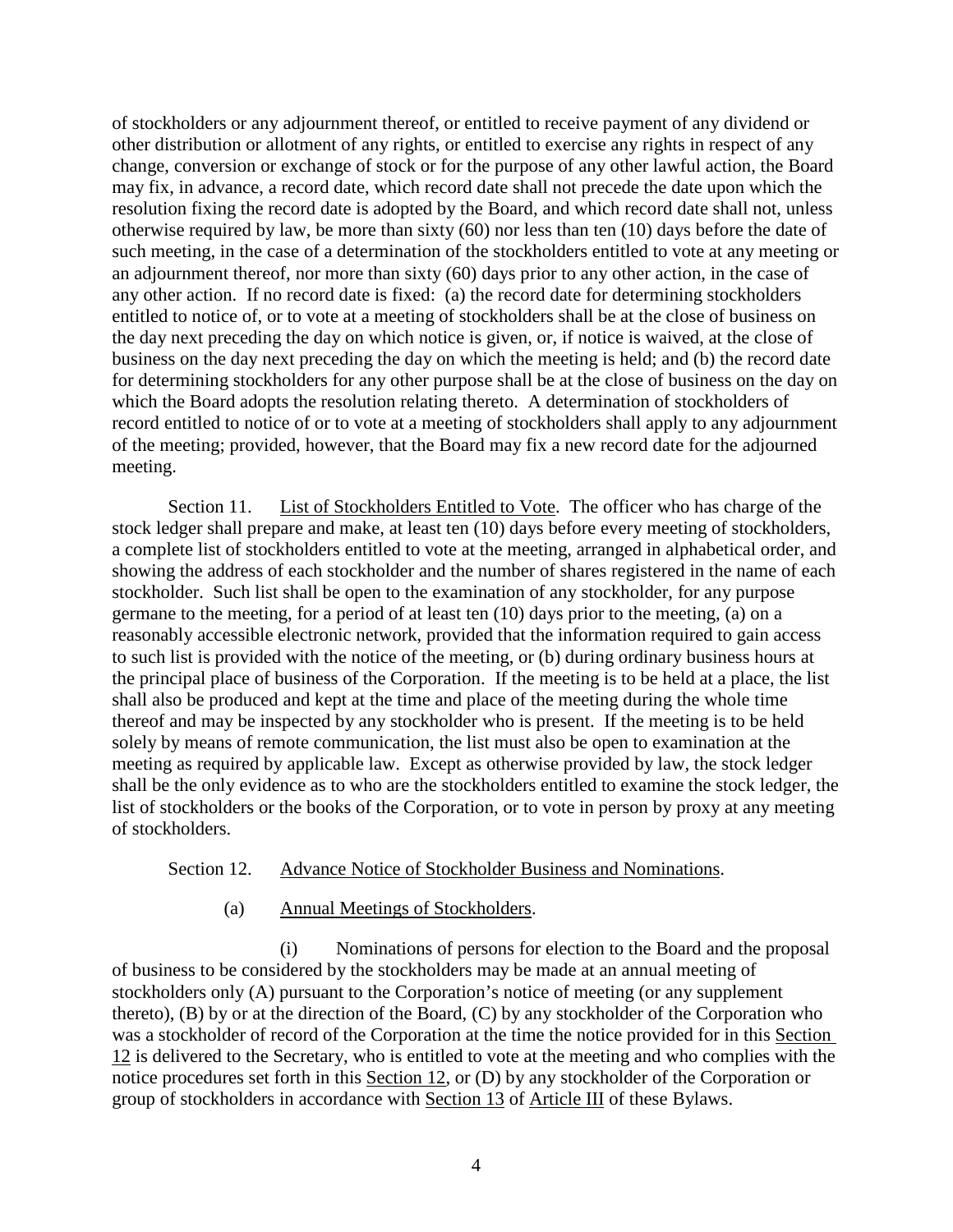(ii) For nominations or other business to be properly brought before an annual meeting by a stockholder pursuant to clause  $(C)$  of paragraph  $(a)(i)$  of this [Section 12,](#page-7-1) the stockholder must have given timely notice thereof in writing to the Secretary of the Corporation and any such proposed business other than the nominations of persons for election to the Board must constitute a proper matter for stockholder action. To be timely, a stockholder's notice shall be delivered to the Secretary at the principal executive offices of the Corporation not later than the close of business on the ninetieth (90th) day nor earlier than the close of business on the one hundred twentieth (120th) day prior to the first anniversary of the preceding year's annual meeting (provided, however, that in the event that the date of the annual meeting is more than thirty (30) days before or more than seventy (70) days after such anniversary date, notice by the stockholder must be so delivered not earlier than the close of business on the one hundred twentieth (120th) day prior to such annual meeting and not later than the close of business on the later of the ninetieth (90th) day prior to such annual meeting or the tenth (10th) day following the day on which public announcement of the date of such meeting is first made by the Corporation). In no event shall the public announcement of an adjournment or postponement of an annual meeting commence a new time period (or extend any time period) for the giving of a stockholder's notice as described above.

(iii) A stockholder's notice pursuant to paragraph (a)(ii) of this [Section](#page-7-1) 12 shall set forth:

> (A) as to each individual whom the stockholder proposes to nominate for election or reelection as a director (each, a "Proposed Nominee"), if any:

> > (1) the name, age, business address and residence address of such Proposed Nominee;

(2) the principal occupation and employment of such Proposed Nominee;

(3) a written questionnaire with respect to the background and qualification of such Proposed Nominee completed by the Proposed Nominee in the form required by the Corporation pursuant to [Section 2](#page-30-2) of [Article IV](#page-30-3) (which form the stockholder shall request in writing from the Secretary and which the Secretary shall provide to such stockholder within ten (10) days of receiving such request);

(4) such Proposed Nominee's executed written consent to being named in the proxy statement for the meeting of the stockholders as a nominee;

(5) such Proposed Nominee's written representation and agreement, in the form required by the Corporation pursuant to [Section 2](#page-30-2) of [Article IV,](#page-30-3) (which form the stockholder shall request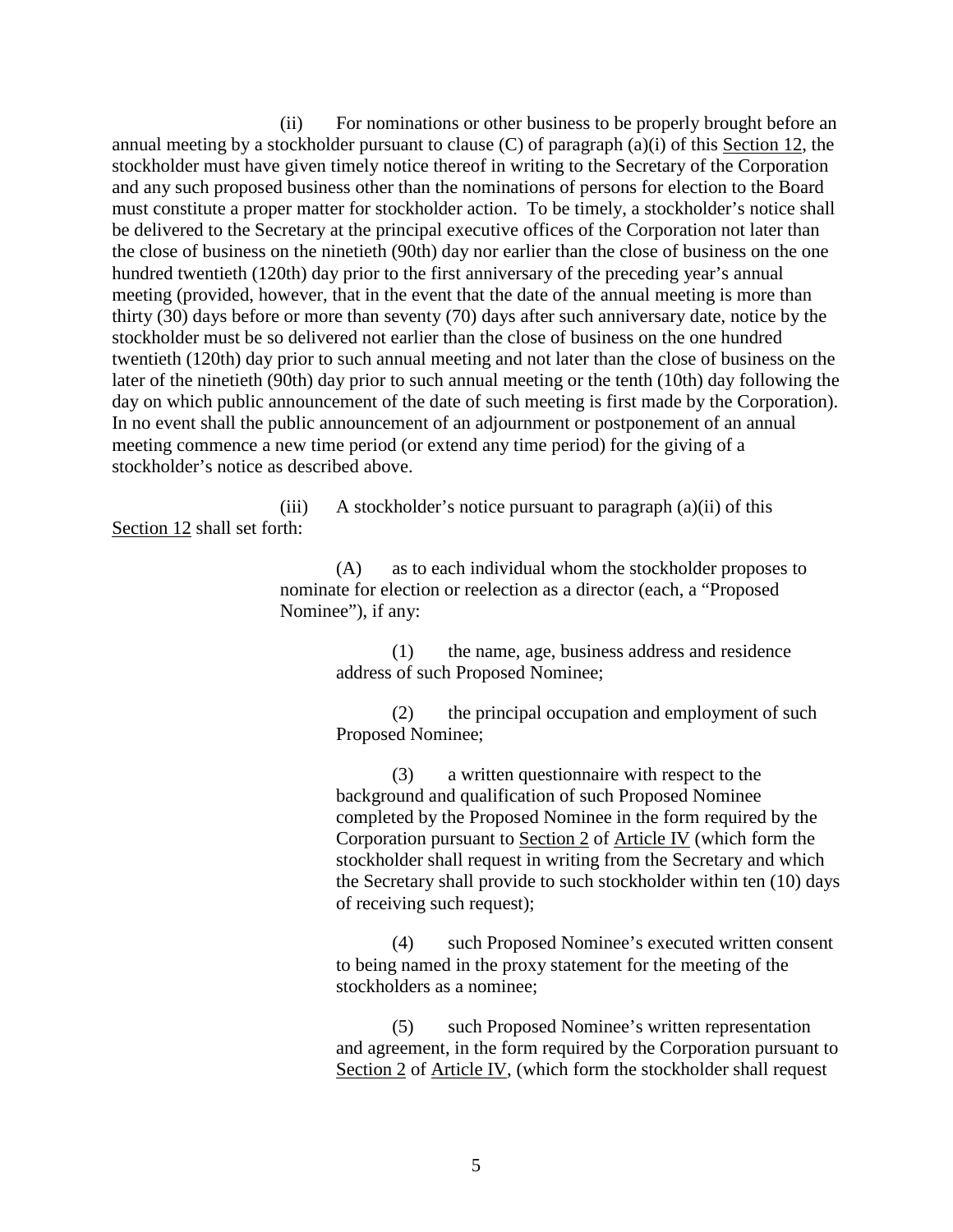in writing from the Secretary and which the Secretary shall provide to such stockholder within ten (10) days of receiving such request);

(6) all information relating to such Proposed Nominee that would be required to be disclosed in a proxy statement or other filings required to be made in connection with the solicitation of proxies for a director election where the number of nominees for election exceeds the number of directors to be elected, or may otherwise be required, pursuant to Section 14 of the Securities Exchange Act of 1934, as amended (the "Exchange Act") (or pursuant to any law or statute replacing such section) and the rules and regulations promulgated thereunder; and

(7) a description of all direct and indirect compensation and other material monetary agreements, arrangements and understandings during the past three years, and any other material relationships, between or among the Proposed Nominee, on the one hand, and the stockholder giving notice and any Stockholder Associated Person (as defined below), on the other hand, including, without limitation, all information that would be required to be disclosed pursuant to Item 404 promulgated under Regulation S-K if the stockholder giving notice and any Stockholder Associated Person were the "registrant" for purposes of such rule and the person being nominated were a director or executive officer of such registrant;

(B) as to any other business that the stockholder proposes to bring before the meeting of the stockholders:

> (1) brief description of the business desired to be brought before the meeting;

(2) the reasons for conducting such business at the meeting;

(3) the text of the proposal (including the complete text of any resolutions proposed for consideration and, in the event that such business includes a proposal to amend these Bylaws, the language of the proposed amendment); and

(4) a complete and accurate description of any material interest in such business of the stockholder giving notice and any Stockholder Associated Person, individually or in the aggregate, including any anticipated benefit to the stockholder and any Stockholder Associated Person therefrom, and all other information related to such proposed business that would be required to be disclosed in a proxy statement or other filing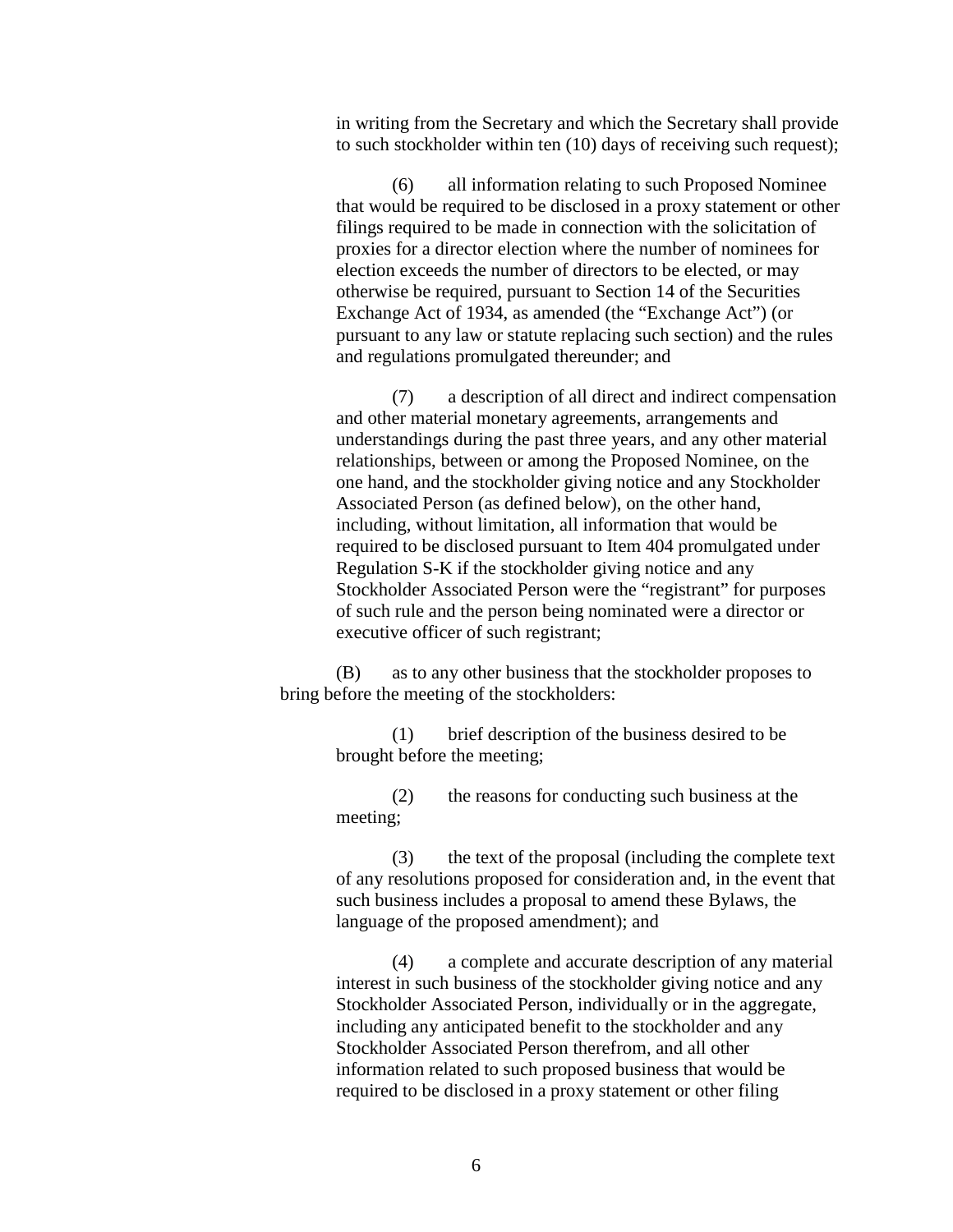required to be made by the stockholder or any Stockholder Associated Person in connection with the solicitation of proxies or consents in support of such proposed business by such stockholder or any Stockholder Associated Person pursuant to Regulation 14A under the Exchange Act;

(C) as to the stockholder giving notice, any Proposed Nominee and any Stockholder Associated Person:

> (1) the name and address of such stockholder, as they appear on the Corporation's books and records, and the name and address of any Stockholder Associated Person;

(2) the number of shares of capital stock of the Corporation which are, directly or indirectly, owned beneficially and/or of record by such stockholder, Proposed Nominee and Stockholder Associated Person, and the date or dates such shares were acquired and the investment intent of such acquisition;

(3) the nominee holder for, and number of, any Corporation securities owned beneficially but not of record by such stockholder, Proposed Nominee or Stockholder Associated Person;

(4) short interest of such stockholder, Proposed Nominee or Stockholder Associated Person in any security of the Corporation (for purposes of these Bylaws, a person shall be deemed to have a short interest in a security if such person, directly or indirectly, through any contract, arrangement, understanding, relationship or otherwise, has the opportunity to profit or share in any profit derived from any decrease in the value of the subject security);

(5) a complete and accurate description of all agreements, arrangements or understandings (whether written or oral) (including any derivative or short positions, profit interests, options, warrants, convertible securities, stock appreciation or similar rights with an exercise or conversion privilege or a settlement payment or mechanism at a price related to the capital stock of the Corporation or with a value derived in whole or in part from the value of the capital stock of the Corporation, hedging transactions, and borrowed or loaned shares) (each, a "Derivative Instrument"), that have been entered into as of the date of the stockholder's notice or any supplement thereto by, or on behalf of, such stockholder, Proposed Nominee or Stockholder Associated Person, whether or not such instrument or right shall be subject to settlement in underlying shares of capital stock of the Corporation;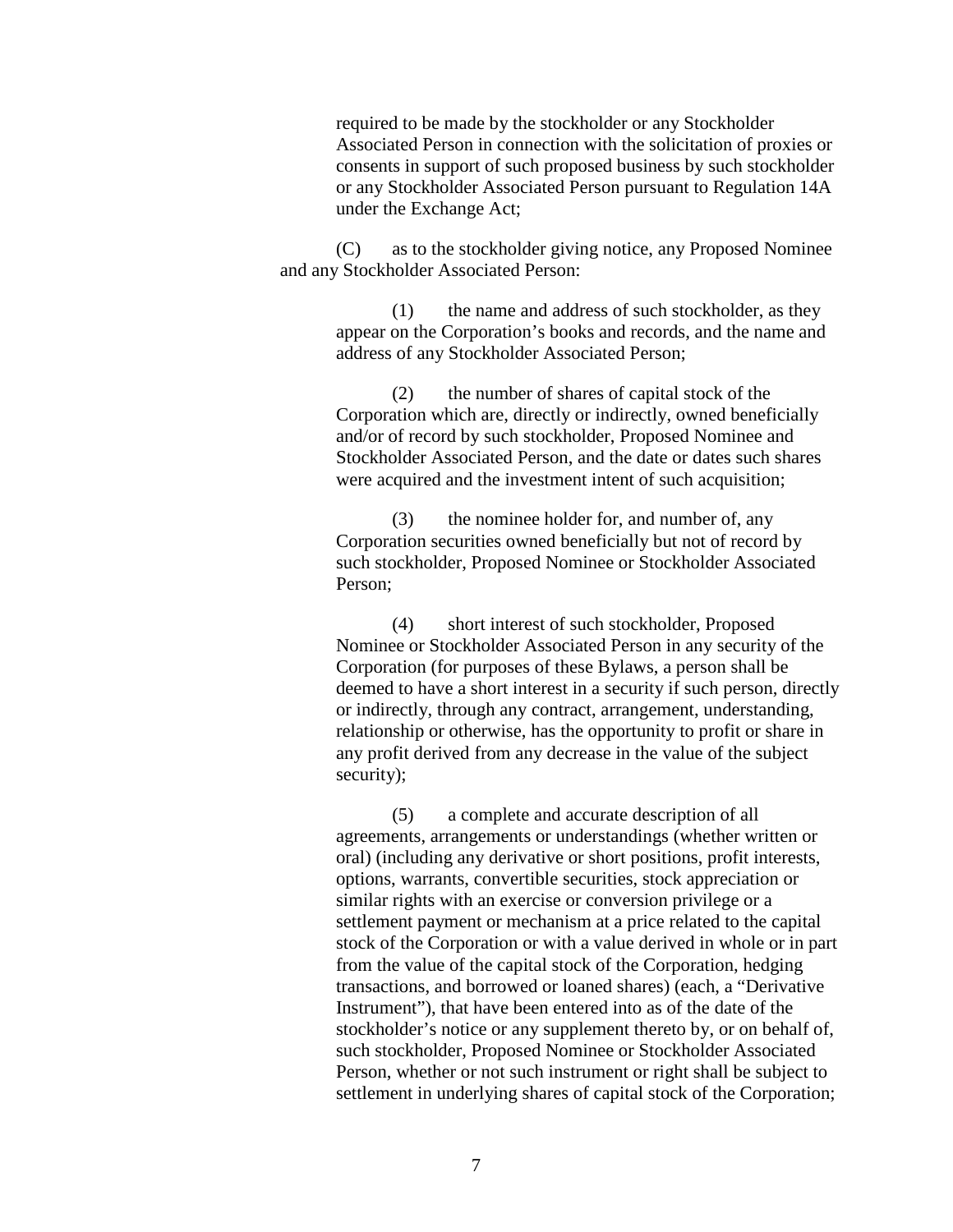(6) any rights to dividends on the shares of the Corporation owned beneficially by such stockholder, Proposed Nominee or Stockholder Associated Person;

(7) any proportionate interest in shares of capital stock of the Corporation or Derivative Instruments held, directly or indirectly, by a general or limited partnership or similar entity in which such stockholder, Proposed Nominee or Stockholder Associated Person (x) is a general partner or, directly or indirectly, beneficially owns an interest in a general partner, or (y) is the manager, managing member or, directly or indirectly, beneficially owns an interest in the manager or managing member of a limited liability company or similar entity;

(8) any substantial interest, direct or indirect (including, without limitation, any existing or prospective commercial, business or contractual relationship with the Corporation), by security holdings or otherwise, of such stockholder, Proposed Nominee or Stockholder Associated Person, in the Corporation or any affiliate (as defined below) thereof, other than an interest arising from the ownership of the Corporation's securities where such stockholder, Proposed Nominee or Stockholder Associated Person receives no extra or special benefit not shared on a pro rata basis by all other holders;

(9) a complete and accurate description of all agreements, arrangements or understandings, written or oral, and formal or informal, (x) between or among the stockholder giving notice and any Stockholder Associated Person or (y) between or among the stockholder giving notice or any Stockholder Associated Person and any other person or entity (naming each such person or entity) in connection with or related to the foregoing or any Proposed Nominee, including, without limitation, (I) any proxy, contract, arrangement, understanding or relationship pursuant to which such stockholder or Stockholder Associated Person has the right to vote any shares of any security of the Corporation, (II) any understanding, formal or informal, written or oral, that such stockholder or any Stockholder Associated Person may have reached with any stockholder of the Corporation (including their names) with respect to how such stockholder will vote its shares in the Corporation at any meeting of the Corporation's stockholders or take other action in support of any Proposed Nominee, or other action to be taken, by the proposing stockholder or any Stockholder Associated Person and (III) any other agreements that would be required to be disclosed by such stockholder or any Stockholder Associated Person or any other person or entity pursuant to Item 5 or Item 6 of a Schedule 13D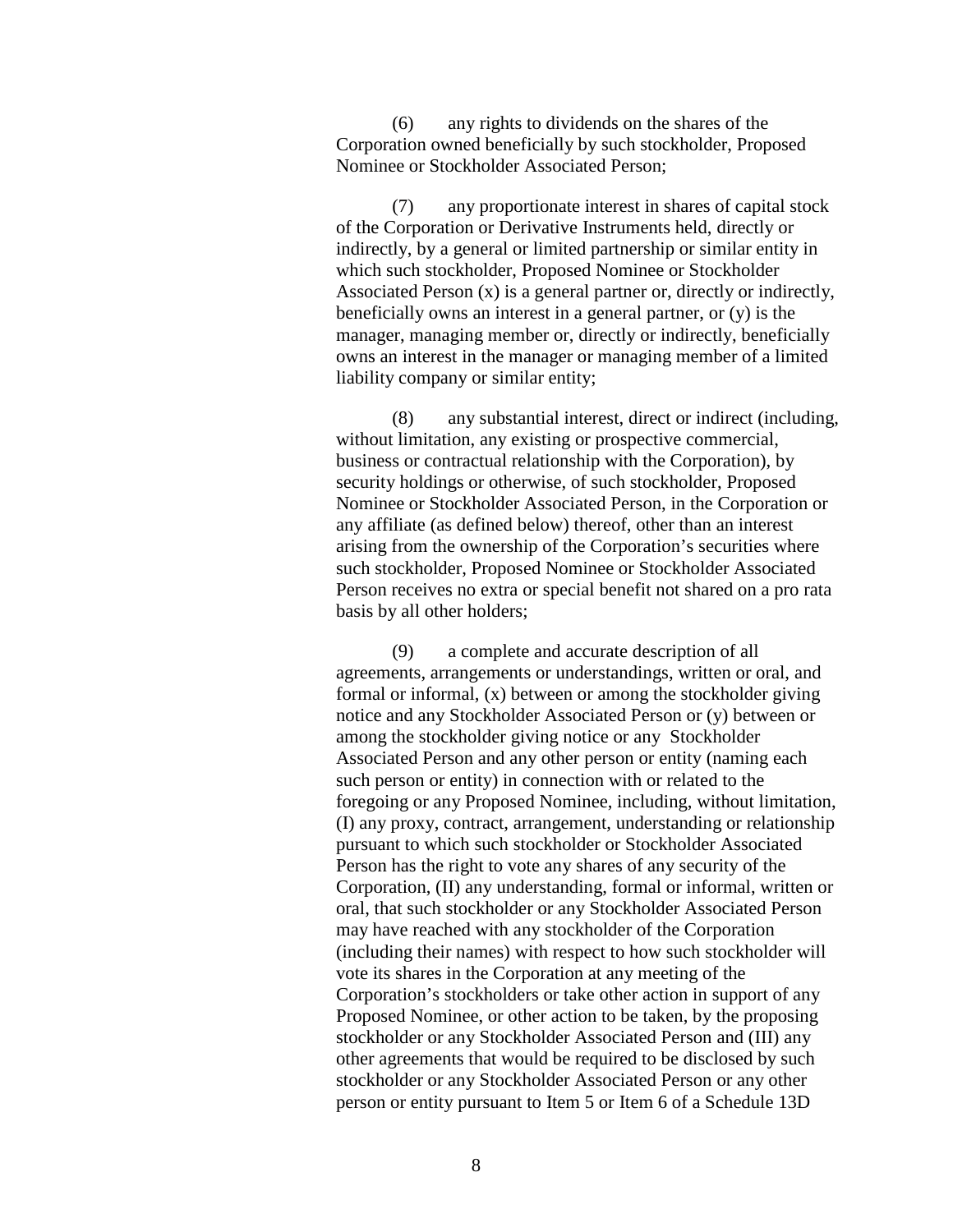that would be filed pursuant to the Exchange Act and the rules and regulations promulgated thereunder (regardless of whether the requirement to file a Schedule 13D is applicable to the stockholder giving notice, or any Proposed Nominee or any Stockholder Associated Person or other person or entity);

(10) a complete and accurate description of any performance-related fees (other than an asset-based fee) to which any such stockholder, Proposed Nominee or Stockholder Associated Person may be entitled as a result of any increase or decrease in the value of shares of the Corporation or any Derivative Instruments; and

(11) a complete and accurate description of any pending or threatened legal proceeding in which such stockholder, Proposed Nominee or Stockholder Associated Person is a party or participant involving the Corporation or any officer, affiliate or associate (as defined below) of the Corporation;

(D) as to the stockholder giving notice and any Stockholder Associated Person:

> (1) whether such stockholder or Stockholder Associated Person intends or is part of a group which intends (x) to deliver a proxy statement and/or form of proxy to holders of at least the percentage of the Corporation's outstanding capital stock required to elect the Proposed Nominee(s) and/or approve or adopt the proposal(s) and/or (y) otherwise to solicit proxies in support of such Proposed Nominee(s) or proposal(s);

(2) whether and the extent to which any agreement, arrangement or understanding has been made, the effect or intent of which is to increase or decrease the voting power of such stockholder or Stockholder Associated Person with respect to any shares of the capital stock of the Corporation, without regard to whether such transaction is required to be reported on a Schedule 13D in accordance with the Exchange Act; and

(3) the investment strategy or objective, if any, of such stockholder and Stockholder Associated Person who is not an individual and a copy of the prospectus, offering memorandum or similar document, if any, provided to investors or potential investors in such stockholder or Stockholder Associated Person;

(E) a representation from the stockholder giving notice that (1) such stockholder (x) is a holder of record of stock of the Corporation entitled to vote at the meeting, (y) intends to vote such stock at the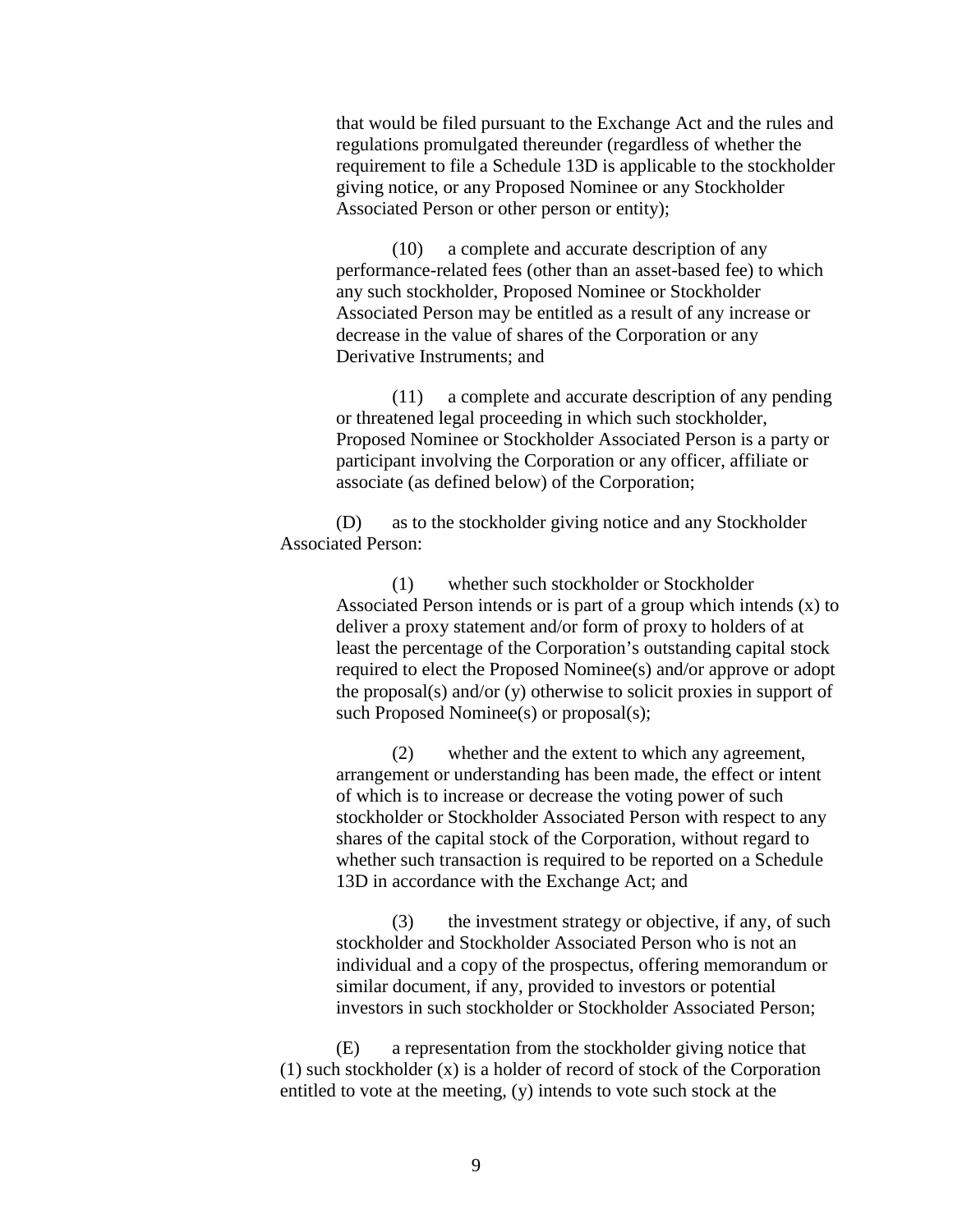meeting and (z) intends to appear in person or by proxy at the meeting to nominate any Proposed Nominees or bring such business before the meeting; and (2) if such stockholder does not appear to present such Proposed Nominee or business at the meeting, the Corporation need not present such Proposed Nominee or business for a vote at such meeting, notwithstanding that proxies in respect of such vote may have been received by the Corporation; and

(F) such other information regarding each matter of business to be proposed by the stockholder giving notice, regarding the stockholder in his or her capacity as a proponent of a stockholder proposal or regarding any Stockholder Associated Person, that would be required to be disclosed in a proxy statement or other filings required to be made in connection with the solicitations of proxies for such business or the election of any Proposed Nominee, or is otherwise required, pursuant to Section 14 of the Exchange Act (or pursuant to any law or statute amending, restating or replacing such section) and the rules and regulations promulgated thereunder.

(iv) In addition to the information required in paragraph  $(a)(3)$  of this [Section 12,](#page-7-1) the Corporation may require any Proposed Nominee to furnish such other information as may reasonably be required by the Corporation to determine the eligibility of such Proposed Nominee to serve as an independent director of the Corporation or that could be material to a reasonable stockholder's understanding of the independence, or lack thereof, of such Proposed Nominee, under the listing standards of each principal securities exchange upon which the shares of the Corporation are listed, any applicable rules of the Securities and Exchange Commission and any publicly disclosed standards used by the Board in determining and disclosing the independence of the Corporation's directors, including those applicable to a director's service on any of the committees of the Board.

(v) Notwithstanding the foregoing provisions of paragraph (a) of this [Section 12,](#page-7-1) if the stockholder (or a qualified representative of the stockholder) proposing a nominee for director or business to be conducted at a meeting of stockholders does not appear at the meeting to present such nomination or business, such nomination shall be disregarded and such proposed business shall not be transacted, notwithstanding that proxies in respect of such vote may have been received by the Corporation.

(vi) A stockholder providing notice under paragraph (a) of this [Section](#page-7-1)  [12](#page-7-1) shall update such notice, if necessary, so that the information provided or required to be provided in such notice shall continue to be true and correct (A) as of the record date for the meeting and (B) as of the date that is ten (10) business days prior to the meeting (or any postponement, adjournment or recess thereof), and such update shall be delivered to, or mailed and received by, the Secretary at the principal executive office of the Corporation not later than five (5) business days after the record date for the meeting (in the case of an update required to be made as of the record date) and not later than seven (7) business days prior to the date for the meeting, if practicable or, if not practicable, on the first practicable date prior to the meeting or any adjournment, recess or postponement thereof (in the case of an update required to be made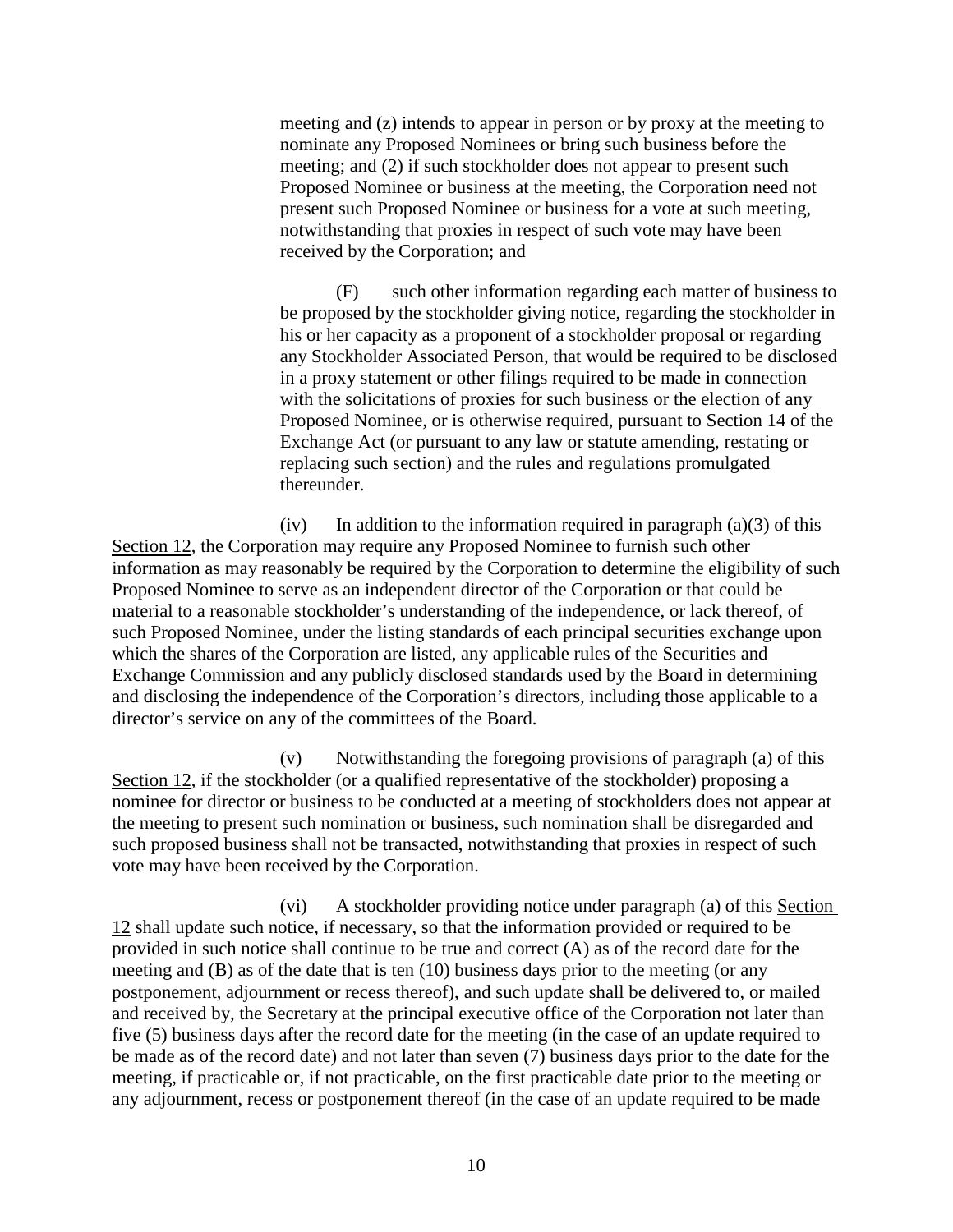as of ten (10) business days prior to the meeting or any adjournment, recess or postponement thereof).

(vii) If any information submitted pursuant to paragraph (a) of this [Section 12](#page-7-1) by any stockholder proposing business for consideration or individuals to nominate for election or reelection as a director at a meeting of stockholders shall be inaccurate in any respect, such information may be deemed not to have been provided in accordance with these Bylaws. Any such stockholder shall notify the Corporation of any inaccuracy or change in any such information within two (2) business days of becoming aware of such inaccuracy or change. Upon written request by the Secretary of the Corporation, the Board or any committee thereof, any such stockholder shall provide, within seven (7) business days of delivery of such request (or such other period as may be specified in such request), (A) written verification, reasonably satisfactory to the Board, any committee thereof or any authorized officer of the Corporation, to demonstrate the accuracy of any information submitted by the stockholder pursuant to paragraph (a) of this [Section 12,](#page-7-1) and (B) a written update of any information (including written confirmation by such stockholder that it continues to intend to bring such nomination or other business proposal before the meeting) submitted by the stockholder pursuant to paragraph (a) of this [Section 12](#page-7-1) as of an earlier date. If a stockholder fails to provide such written verification within such period, the information as to which written verification was requested may be deemed not to have been provided in accordance with paragraph (a) of this [Section 12.](#page-7-1)

(viii) Notwithstanding the foregoing provisions of paragraph (a) of this [Section 12,](#page-7-1) a stockholder shall also comply with all applicable requirements of state law and all applicable requirements of the Exchange Act and the rules and regulations thereunder with respect to matters set forth herein; provided, however, that any references in these Bylaws to the Exchange Act or the rules promulgated thereunder are not intended to and shall not limit the requirements applicable to stockholder proposals to be considered pursuant to paragraph (a) of this [Section 12.](#page-7-1) Nothing in paragraph (a) of this [Section 12](#page-7-1) shall be deemed to affect any rights of stockholders to request inclusion of proposals in the Corporation's proxy statement pursuant to Rule 14a-8 under the Exchange Act. Subject to Rule 14a-8 under the Exchange Act and [Section 13](#page-18-0) of [Article III,](#page-4-7) nothing in these Bylaws shall be construed to permit any stockholder, or give any stockholder the right, to include or have disseminated or described in the Corporation's proxy statement any nomination of a director or directors or any other business proposal.

 $(ix)$  As used in these Bylaws,  $(A)$  an "affiliate" and "associate" each have the respective meanings set forth in Rule 12b-2 under the Exchange Act; (B) "Stockholder Associated Person" shall mean (1) any person who is a member of a "group" (as such term is used in Rule 13d-5 of the Exchange Act) with or otherwise acting in concert with such stockholder, (2) any beneficial owner of shares of stock of the Corporation owned of record or beneficially by such stockholder (other than a stockholder that is a depositary), (3) any person that directly, or indirectly through one or more intermediaries, controls, or is controlled by, or is under common control with, such stockholder or such Stockholder Associated Person and beneficially owns, directly or indirectly, shares of stock of the Corporation, (4) any person that directly, or indirectly through one or more intermediaries, controls such stockholder or any Stockholder Associated Person, and (5) any participant (as defined in paragraphs (a)(ii)(vi) of Instruction 3 to Item 4 of Schedule 14A, or any successor instructions) with such stockholder or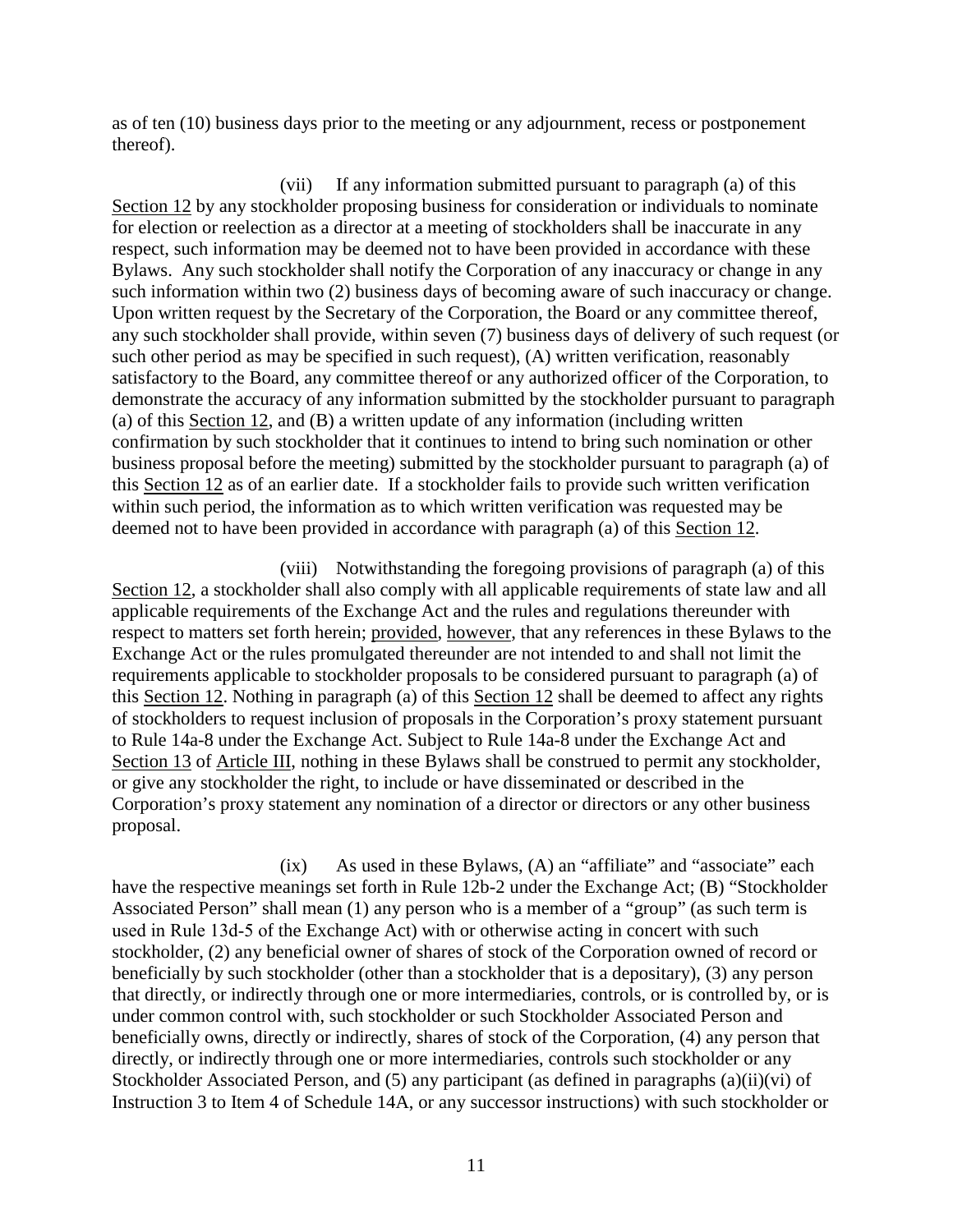other Stockholder Associated Person in respect of any proposals or nominations, as applicable; and (C) "public announcement" shall mean disclosure in a press release reported by the Dow Jones News Service, Associated Press or a comparable national news service, in a document filed by the Corporation with the Securities and Exchange Commission pursuant to Section 13, 14 or 15(d) of the Exchange Act or in a notice pursuant to the applicable rules of an exchange on which the securities of the Corporation are listed.

(x) The number of individuals a stockholder may nominate for election at a meeting of the stockholders, or in the case of a stockholder giving the notice on behalf of a beneficial owner, the number of nominees a stockholder may nominate for election on behalf of such beneficial owner, in each case, pursuant to this Section 12(a), shall not exceed the number of directors to be elected at such meeting.

(xi) Notwithstanding anything in the second sentence of paragraph (a)(ii) of this [Section 12](#page-7-1) to the contrary, in the event that the number of directors to be elected to the Board at an annual meeting is increased and there is no public announcement by the Corporation naming the nominees for the additional directorships at least one hundred (100) days prior to the first anniversary of the preceding year's annual meeting, a stockholder's notice required by paragraph (a)(ii) of this [Section 12](#page-7-1) shall also be considered timely, but only with respect to nominees for the additional directorships, if it shall be delivered to the Secretary at the principal executive offices of the Corporation not later than the close of business on the tenth (10th) day following the day on which such public announcement is first made by the Corporation.

<span id="page-15-0"></span>(b) Special Meetings of Stockholders. (i) Special meetings of stockholders for any purpose or purposes (except as otherwise described herein) may be called at any time by the Board, the Chairman of the Board, the President or by the Secretary of the Corporation upon the written request for a special meeting of stockholders (in accordance with the requirements of this paragraph (b) of [Section 12\)](#page-7-1) of the holders of record of not less than ten percent (10%) (the "Requisite Percent") of the voting power of all outstanding shares of capital stock of the Corporation, such voting power to be calculated and determined in a manner specified, and with any limitations as may be set forth herein. Special meetings may not be called by any other person or persons. For the avoidance of doubt, stockholders are not permitted to nominate, in accordance with this [Section 13](#page-18-0) of these Bylaws, any person or persons for election to the Board at a special meeting of stockholders.

(ii) In order for a special meeting upon stockholder request (a "Stockholder Requested Special Meeting") to be called by the Secretary, one or more written requests for a special meeting (each, a "Special Meeting Request," and collectively, the "Special Meeting Requests") stating the purpose of the special meeting and the matters proposed to be acted upon thereat must be signed and dated by the Requisite Percent of record holders of capital stock of the Corporation (or their duly authorized agents), must be delivered to the Secretary at the principal executive offices of the Corporation and must set forth: (A) the information that is required for a stockholder notice provided for an annual meeting under paragraph (a) of this [Section](#page-7-1) 12 of these Bylaws; and (B) an agreement by the requesting stockholder(s) to notify the Corporation immediately in the case of any disposition prior to the record date for the Stockholder Requested Special Meeting of shares of capital stock of the Corporation owned of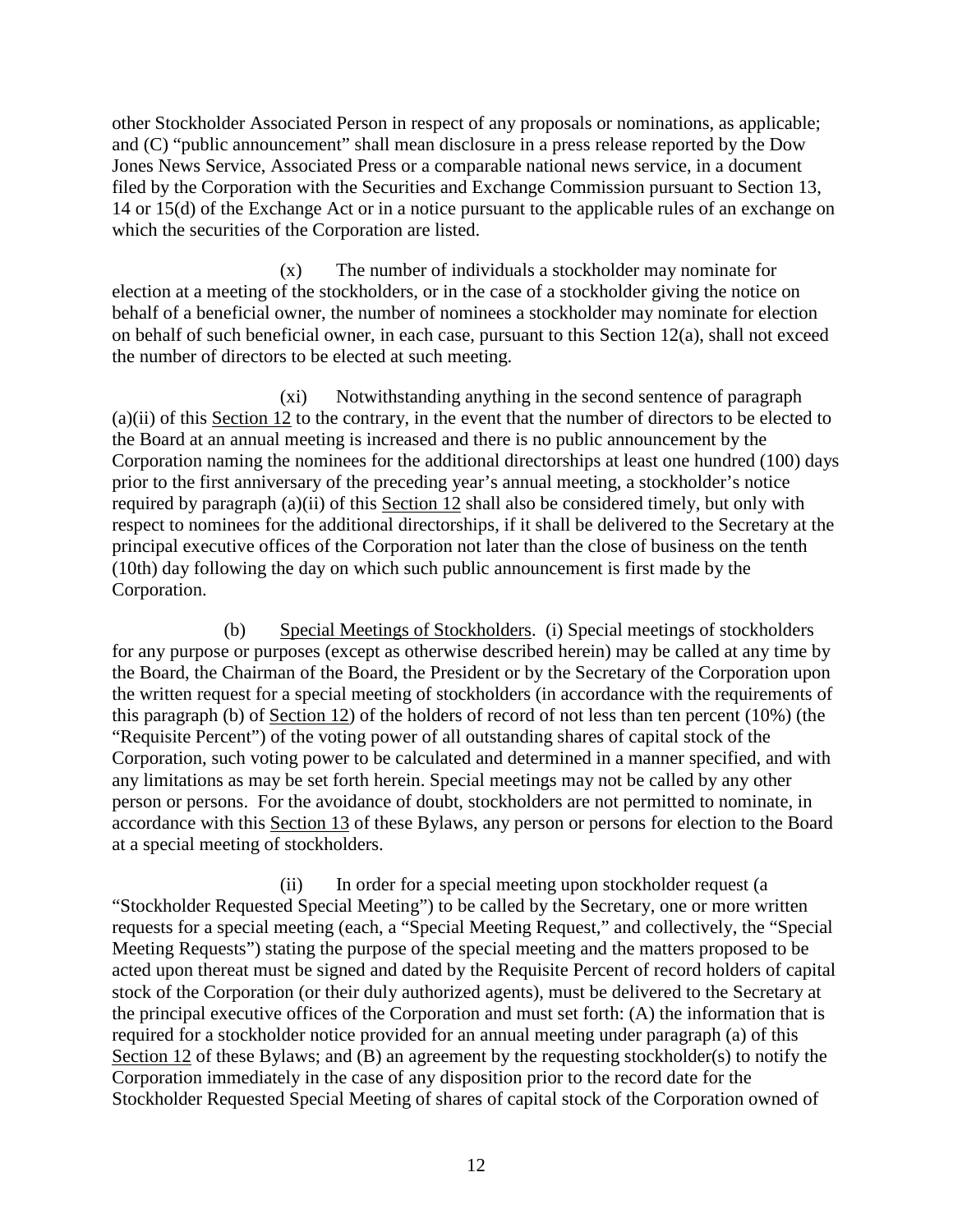record and an acknowledgement that any such disposition shall be deemed a revocation of such Special Meeting Request to the extent of such disposition, such that the number of shares disposed of shall not be included in determining whether the Requisite Percent has been reached.

(iii) The Corporation will provide the requesting stockholder(s) with notice of the record date for the determination of stockholders entitled to vote at the Stockholder Requested Special Meeting. Each requesting stockholder is required to update the notice delivered pursuant to this Section not later than ten (10) business days after such record date to provide any material changes in the foregoing information as of such record date.

(iv) In determining whether a special meeting of stockholders has been requested by the record holders of shares representing in the aggregate at least the Requisite Percent, multiple Special Meeting Requests delivered to the Secretary will be considered together only if each such Special Meeting Request (A) identifies substantially the same purpose or purposes of the special meeting and substantially the same matters proposed to be acted on at the special meeting (in each case as determined in good faith by the Board), and (B) has been dated and delivered to the Secretary within sixty (60) days of the earliest date of such Special Meeting Requests. If the record holder is not the signatory to the Special Meeting Request, such Special Meeting Request will not be valid unless documentary evidence is supplied to the Secretary at the time of delivery of such Special Meeting Request (or within ten (10) business days thereafter) of such signatory's authority to execute the Special Meeting Request on behalf of the record holder. Any requesting stockholder may revoke his, her or its Special Meeting Request at any time by written revocation delivered to the Secretary at the principal executive offices of the Corporation; provided, however, that if following such revocation (or any deemed revocation pursuant to paragraph (b)(ii)(B) this [Section 12\)](#page-7-1), the unrevoked valid Special Meeting Requests represent in the aggregate less than the Requisite Percent, there shall be no requirement to hold a special meeting. The first date on which unrevoked valid Special Meeting Requests constituting not less than the Requisite Percent shall have been delivered to the Corporation is referred to herein as the "Request Receipt Date."

(v) A Special Meeting Request shall not be valid if: (A) the Special Meeting Request relates to an item of business that is not a proper subject for stockholder action under applicable law; (B) the Request Receipt Date is during the period commencing ninety (90) days prior to the first anniversary of the date of the immediately preceding annual meeting and ending on the date of the next annual meeting; (C) the purpose specified in the Special Meeting Request is not the election of directors and an identical or substantially similar item (as determined in good faith by the Board, a "Similar Item") was presented at any meeting of stockholders held within the twelve (12) months prior to the Request Receipt Date; or (D) a Similar Item is included in the Corporation's notice as an item of business to be brought before a stockholder meeting that has been called but not yet held or that is called for a date within ninety (90) days of the Request Receipt Date.

(vi) A Stockholder Requested Special Meeting shall be held at such date and time as may be fixed by the Board; provided, however, that the Stockholder Requested Special Meeting shall be called for a date not more than ninety (90) days after the Request Receipt Date. If the Corporation receives more than one Stockholder Requested Special Meeting, the Corporation may, at its election, hold one Stockholder Requested Special Meeting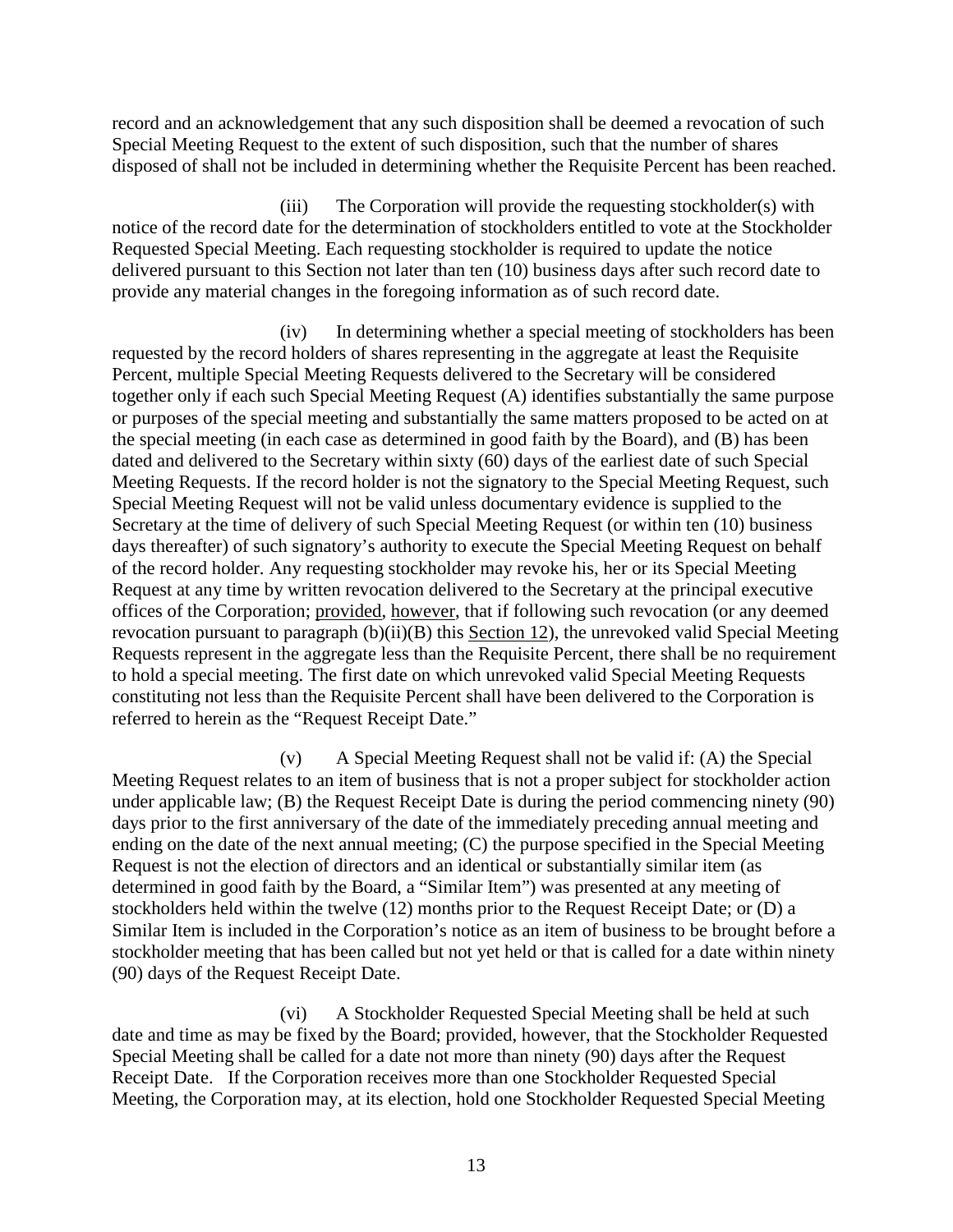that addresses all matters proposed in such Stockholder Requested Special Meetings; provided, however, that the Stockholder Requested Special Meeting will be on a date that is not more than ninety (90) days after the Request Receipt Date for each such Stockholder Requested Special Meetings being combined.

(vii) Business transacted at any Stockholder Requested Special Meeting shall be limited to (A) the purpose(s) stated in the valid Special Meeting Request(s) received from the Requisite Percent of record holders and (B) any additional matters that the Board determines to include in the Corporation's notice of the meeting. If none of the stockholders who submitted the Special Meeting Request appears or sends a qualified representative to present the matters to be presented for consideration that were specified in the Stockholder Meeting Request, the Corporation need not present such matters for a vote at such meeting, notwithstanding that proxies in respect of such matter may have been received by the Corporation.

(viii) Business transacted at any special meeting of stockholders (other than a Stockholder Requested Special Meeting which shall be governed by paragraph (b)(vii) of this [Section 12\)](#page-7-1) shall be limited to the purpose(s) stated in the notice. Nominations of persons for election to the Board may be made at a special meeting of stockholders (other than a Stockholder Requested Special Meeting) at which directors are to be elected pursuant to the Corporation's notice of meeting (A) by or at the direction of the Board or (B) provided that the Board has determined that directors shall be elected at such meeting, by any stockholder of the Corporation who is a stockholder of record at the time the notice provided for in paragraph (b) of this [Section 12i](#page-7-1)s delivered to the Secretary, who is entitled to vote at the meeting and upon such election and who complies with the notice procedures set forth in paragraph (b) this [Section 12.](#page-7-1) For the avoidance of doubt, stockholders are not permitted to nominate, in accordance with [Section 13](#page-18-0) of this [Article III](#page-4-7) of these Bylaws, any person or persons for election to the Board at a special meeting of stockholders. In the event the Corporation calls a special meeting of stockholders for the purpose of electing one or more directors to the Board, any such stockholder entitled to vote in such election of directors may nominate a person or persons (as the case may be) for election to such position(s) as specified in the Corporation's notice of meeting, if the stockholder's notice required by paragraph (b) of this [Section 12](#page-7-1) shall be delivered to the Secretary at the principal executive offices of the Corporation not later than the close of business on the tenth (10th) day following the day on which notice of the date of the special meeting was mailed or public announcement of the date of the special meeting was made, whichever occurs first. In no event shall the public announcement of an adjournment or postponement of a special meeting commence a new time period (or extend any time period) for the giving of a stockholder's notice as described above.

## (c) General.

(i) Only such persons who are nominated in accordance with the procedures set forth in (A) this [Section 12](#page-7-1) with respect to an annual or special meeting of stockholders, or (B) [Section 13](#page-18-0) of this [Article III](#page-4-7) with respect to an annual meeting, shall be eligible to be elected at a meeting of stockholders of the Corporation to serve as directors and only such business shall be conducted at a meeting of stockholders as shall have been brought before the meeting in accordance with the procedures set forth in this [Section 12.](#page-7-1) Except as otherwise provided by law, the chairman of the meeting shall have the power and duty  $(x)$  to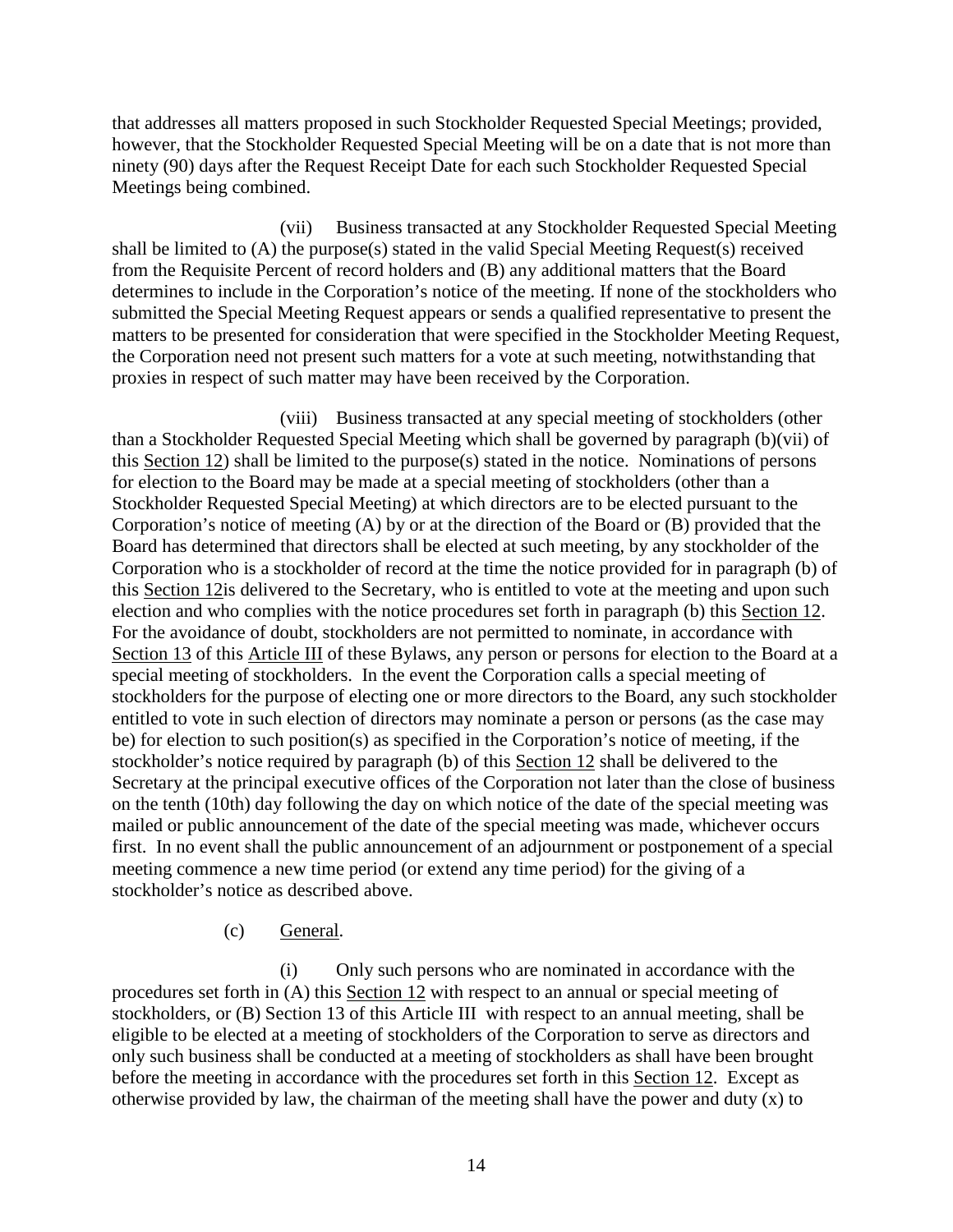determine whether a nomination or any business proposed to be brought before the meeting was made or proposed, as the case may be, in accordance with the procedures set forth in this [Section](#page-7-1) 12 (including whether the stockholder or beneficial owner, if any, on whose behalf the nomination or proposal is made solicited (or is part of a group which solicited) or did not so solicit, as the case may be, proxies in support of such stockholder's nominee or proposal in compliance with such stockholder's representation required under paragraph (b) of this [Section](#page-7-1) 12) and (y) if any proposed nomination or business was not made or proposed in compliance with this [Section 12,](#page-7-1) to declare that such nomination shall be disregarded or that such proposed business shall not be transacted. Notwithstanding the foregoing provisions of this [Section 12,](#page-7-1) if the stockholder who submitted a nomination or proposed business (or a qualified representative of the stockholder) does not appear at the annual or special meeting of stockholders of the Corporation to present a nomination or proposed business, such nomination shall be disregarded and such proposed business shall not be transacted, notwithstanding that proxies in respect of such matter may have been received by the Corporation. For purposes of this [Section 12](#page-7-1) and [Section 13](#page-18-0) of [Article III,](#page-4-7) to be considered a qualified representative of the stockholder, a person must be authorized by a writing executed by such stockholder or an electronic transmission delivered by such stockholder to act for such stockholder as proxy at the meeting of stockholders and such person must produce such writing or electronic transmission, or a reliable reproduction of the writing or electronic transmission, at the meeting of stockholders.

(ii) Nothing in this [Section 12](#page-7-1) shall be deemed to apply to or otherwise affect any rights of the holders of any series of preferred stock of the Corporation to elect directors pursuant to any applicable provisions of the Certificate of Incorporation.

Section 13. Proxy Access for Director Nominations.

<span id="page-18-0"></span>(a) Definitions. For purposes of this [Section 13,](#page-18-0) the following terms shall have the following meanings:

(i) "Authorized Group Member" shall mean, with respect to any nomination by a Nominator Group, the member of that Nominator Group that is authorized to act on behalf of all members of that Nominator Group with respect to matters relating to the nomination, including withdrawal of the nomination.

(ii) "Compensation Arrangement" shall mean any direct or indirect compensatory, payment or other financial agreement, arrangement or understanding with any person or entity other than the Corporation, including, without limitation, any agreement, arrangement or understanding with respect to any direct or indirect compensation, reimbursement or indemnification in connection with candidacy, nomination, service or action as a nominee or as a director.

(iii) "Eligible Stockholder" shall mean a person who has either (A) been a record holder of the shares of common stock of the Corporation used to satisfy the eligibility requirements in paragraph (d) of this [Section 13](#page-18-0) continuously for the required three (3)-year period, or (B) provides to the Secretary of the Corporation, within the time period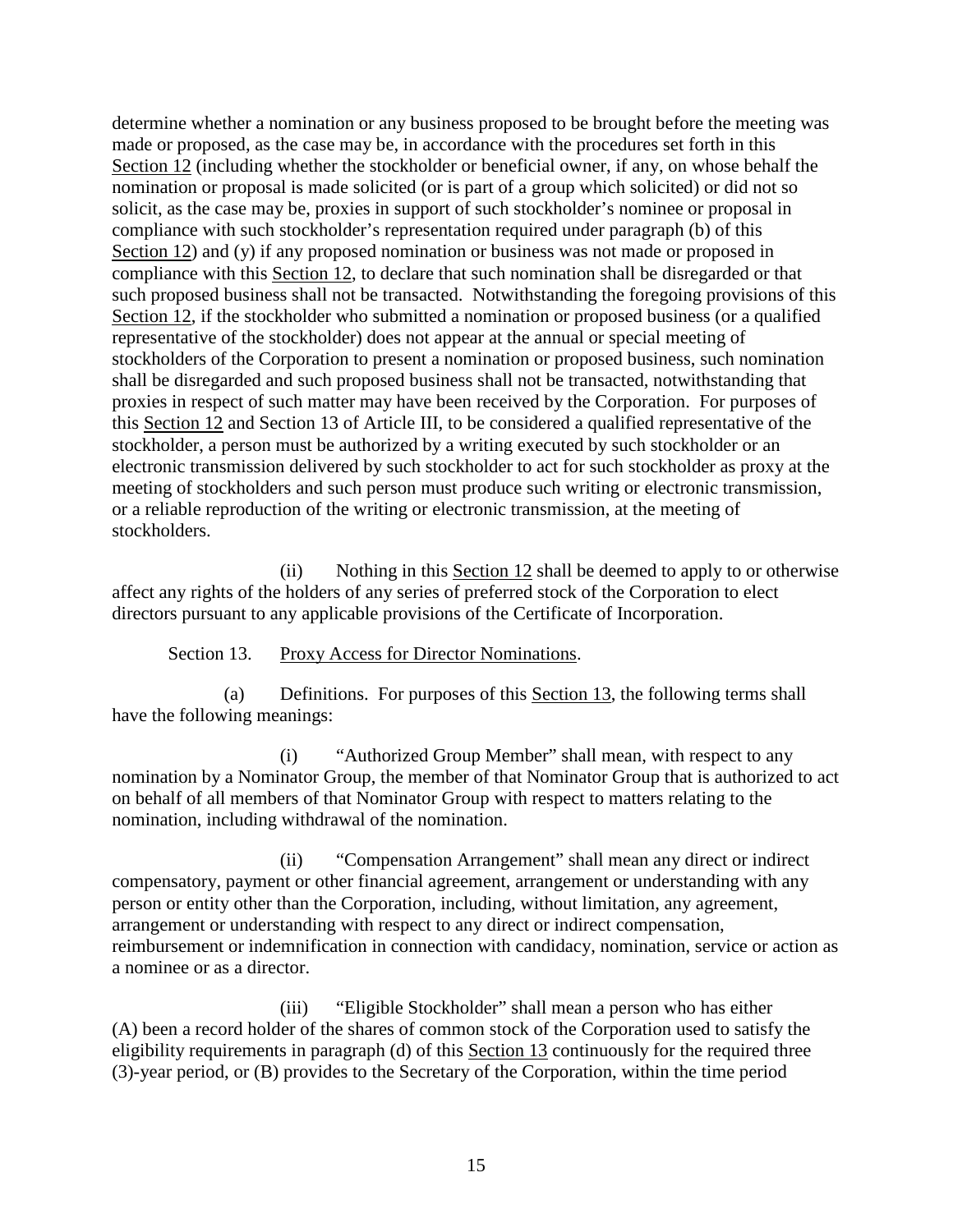referred to in paragraph (e) of this [Section 13,](#page-18-0) evidence of continuous Ownership of such shares for such three (3)-year period from one or more securities intermediaries.

(iv) "Maximum Number" shall mean that number of directors constituting the greater of (a) two (2) or (b) twenty percent (20%) of the total number of directors of the Corporation on the last day on which a Nomination Notice may be submitted pursuant to this [Section 13](#page-18-0) (rounded down to the nearest whole number), which number shall be reduced as set forth in paragraph (c)(i) of this [Section 13.](#page-18-0)

(v) "Minimum Number" shall mean three percent (3%) of the number of outstanding shares of common stock of the Corporation as of the most recent date for which such amount is given in any filing by the Corporation with the Securities and Exchange Commission prior to the submission of the Nomination Notice.

(vi) "Nominating Stockholder" shall mean any Eligible Stockholder or group of up to twenty (20) stockholders (a "Nominator Group") that, collectively as a group, satisfy the requirements to qualify as an Eligible Stockholder, that (A) has (individually and collectively, in the case of a Nominator Group) satisfied all applicable conditions and complied with all applicable procedures set forth in this [Section 13](#page-18-0) (including, without limitation, the timely submission of a Nomination Notice that meets the requirements set forth in this [Section](#page-18-0)  [13\)](#page-18-0), and (B) has nominated a Stockholder Nominee.

(vii) "Nomination Notice" shall mean all information and documents that a Nominating Stockholder is required to submit to the Secretary of the Corporation pursuant to paragraph (f) of this [Section 13.](#page-18-0)

(viii) "Own" shall mean possession, with respect to those outstanding shares of common stock of the Corporation entitled to vote generally for the election of all directors of the Corporation, of both: (A) the full voting and investment rights pertaining to the shares; and (B) the full economic interest in (including the opportunity for profit and risk of loss on) such shares; provided, that, the number of shares calculated in accordance with clauses (A) and (B) shall not include any shares: (1) sold by such stockholder or any of its affiliates in any transaction that has not been settled or closed, including any short sale; (2) borrowed by such stockholder or any of its affiliates for any purposes or purchased by such stockholder or any of its affiliates pursuant to an agreement to resell; or (3) subject to any option, warrant, forward contract, swap, contract of sale, or other derivative or similar agreement entered into by such stockholder or any of its affiliates, whether any such instrument or agreement is to be settled with shares or with cash based on the notional amount or value of outstanding shares of stock of the Corporation, in any such case which instrument or agreement has, or is intended to have, or if exercised by either party thereto would have, the purpose or effect of reducing in any manner, to any extent or at any time in the future, such stockholder's or affiliates' full right to vote or direct the voting of any such shares, and/or hedging, offsetting or altering to any degree any gain or loss arising from the full economic Ownership of such shares by such stockholder or affiliate, other than any such arrangements solely involving a national or multi-national multi-industry market index. A stockholder shall "Own" shares held in the name of a nominee or other intermediary so long as the stockholder retains the right to instruct how the shares are voted with respect to the election of directors and the right to direct the disposition thereof and possesses the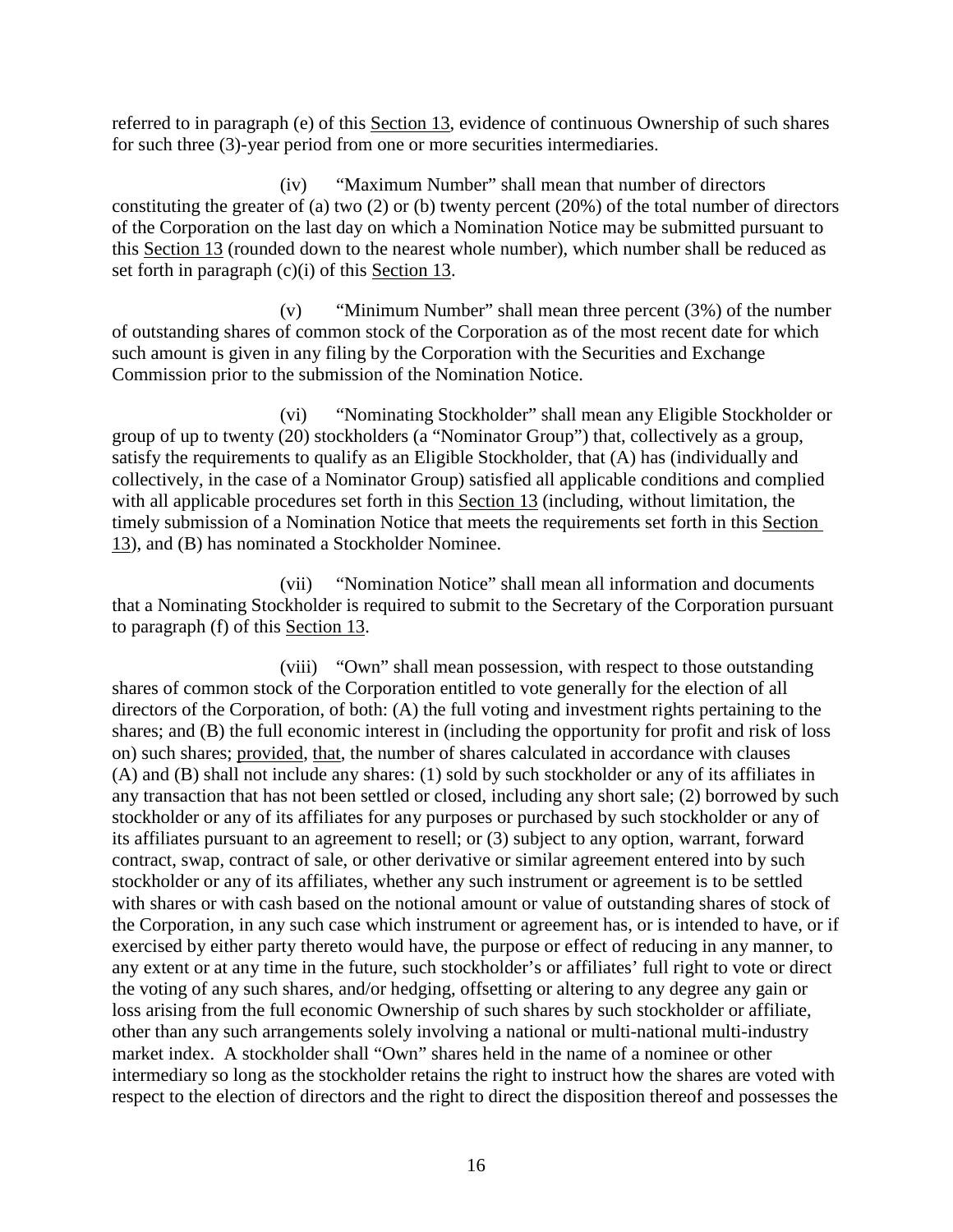full economic interest in the shares. A stockholder's Ownership of shares shall be deemed to continue during any period in which the stockholder has loaned such shares or delegated any voting power over such shares by means of a proxy, power of attorney or other instrument or arrangement which in either case is revocable at any time by the stockholder; provided, however, in the event of a loan, the stockholder has the power to recall such loaned shares on five (5) business days' notice. The terms "Owned," "Owning," "Ownership" and other variations of the word "Own" shall have correlative meanings. Whether shares constitute shares Owned shall be decided by the Board in its reasonable determination, which determination shall be conclusive and binding on the Corporation and its stockholders.

(ix) "public announcement" shall have the meaning set forth in paragraph (a)(ix) of [Section 12](#page-7-1) of this [Article III.](#page-4-7)

(x) "Stock Exchange Rules" shall mean the rules of any stock exchange on which the Corporation's securities are traded.

(xi) "Stockholder Nominee" shall mean any person nominated for election pursuant to this [Section 13.](#page-18-0)

(xii) "Voting Commitment" shall have the meaning set forth in [Section](#page-30-2) 2 of [Article IV](#page-30-3) of these Bylaws.

(b) Proxy Access at Annual Meetings. Subject to the provisions of this [Section 13,](#page-18-0) if expressly requested in the relevant Nomination Notice, the Corporation shall include in its proxy statement for any annual meeting of stockholders:

(i) the name of any Stockholder Nominee, which shall also be included on the Corporation's form of proxy and ballot;

(ii) disclosure about the Stockholder Nominee and the Nominating Stockholder required under the rules of the Securities and Exchange Commission or other applicable law to be included in the proxy statement;

(iii) any statement included by the Nominating Stockholder in the Nomination Notice for inclusion in the proxy statement in support of the Stockholder Nominee's election to the Board (subject, without limitation, to paragraph (g) of this [Section 13\)](#page-18-0), if such statement does not exceed five hundred (500) words; and

(iv) any other information that the Corporation or the Board determines, in its discretion, to include in the proxy statement relating to the nomination of the Stockholder Nominee, including, without limitation, any statement in opposition to the nomination, information relating to any Compensation Arrangement and/or Voting Commitment, and any of the information provided pursuant to this [Section 13.](#page-18-0)

For the avoidance of doubt, the provisions of this [Section 13](#page-18-0) shall not apply to a special meeting of stockholders (including, without limitation, a Stockholder Requested Special Meeting), and the Corporation shall not be required to include a director nominee of a stockholder or group of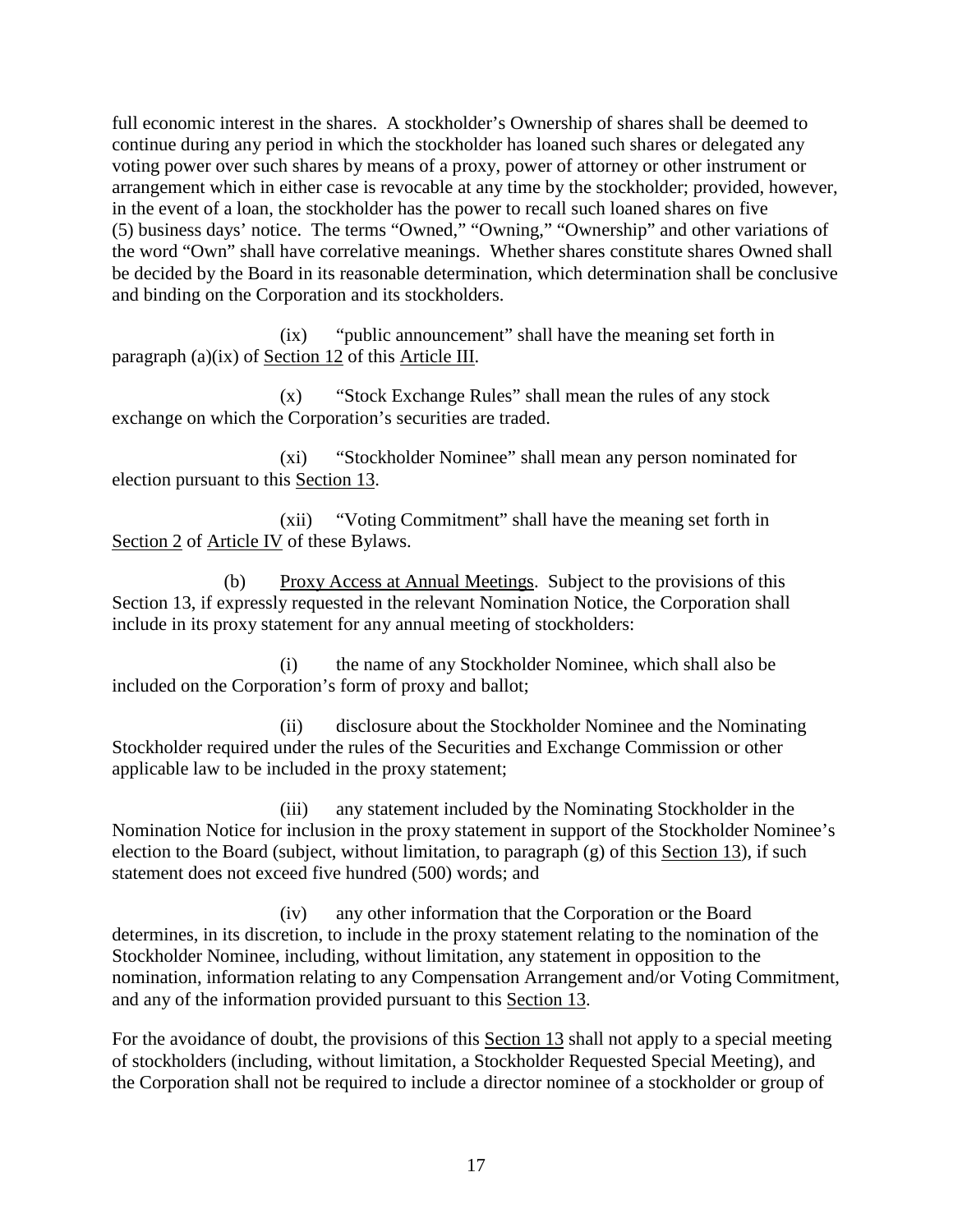stockholders in the Corporation's proxy statement or form of proxy or ballot for any special meeting of stockholders.

### (c) Maximum Number of Stockholder Nominees.

(i) The Corporation shall not be required to include in the proxy statement for an annual meeting of stockholders more Stockholder Nominees than the Maximum Number. In the event that one or more vacancies for any reason occurs on the Board after the deadline set forth in paragraph (e) of this [Section 13](#page-18-0) but before the date of the annual meeting and the Board resolves to reduce the size of the Board in connection therewith, the Maximum Number shall be calculated based on the number of directors in office as so reduced. The Maximum Number for a particular annual meeting shall be reduced by:

> (A) Stockholder Nominees whose nominations for election at such annual meeting are subsequently withdrawn; and

(B) Stockholder Nominees who the Board itself decides to nominate for election at such annual meeting.

(ii) Any Nominating Stockholder submitting more than one Stockholder Nominee for inclusion in the Corporation's proxy materials pursuant to this [Section](#page-18-0) 13 shall rank such Stockholder Nominees based on the order that the Nominating Stockholder desires such Stockholder Nominees to be selected for inclusion in the Corporation's proxy materials. In the event that the number of Stockholder Nominees submitted by Nominating Stockholders pursuant to this [Section 13](#page-18-0) exceeds the Maximum Number, the highest ranking Stockholder Nominee who meets the requirements of this [Section 13](#page-18-0) from each Nominating Stockholder will be selected for inclusion in the Corporation's proxy materials until the Maximum Number is reached, going in order of the amount (largest to smallest) of shares of stock of the Corporation that each Nominating Stockholder disclosed as Owned in its respective Nomination Notice submitted to the Corporation. This selection process will continue with the next highest ranked nominees as many times as necessary, following the same order each time, until the Maximum Number is reached.

(d) Eligible Stockholders.

(i) An Eligible Stockholder or Nominator Group may submit a nomination in accordance with this [Section 13](#page-18-0) only if the person or group (in the aggregate) has continuously Owned at least the Minimum Number (as adjusted for any stock splits, stock dividends, subdivisions, combinations, reclassifications, recapitalizations or similar events) of shares of the Corporation's common stock throughout the three (3)-year period preceding and including the date of submission of the Nomination Notice, and continues to Own at least the Minimum Number of shares through the date of the annual meeting. No shares may be attributed to more than one Eligible Stockholder. The following shall be treated as one Eligible Stockholder or one member of a Nominator Group if such Eligible Stockholder or member of a Nominator Group shall provide together with the Nomination Notice documentation that demonstrates compliance with the following criteria: (A) funds under common management and investment control; (B) funds under common management and funded primarily by the same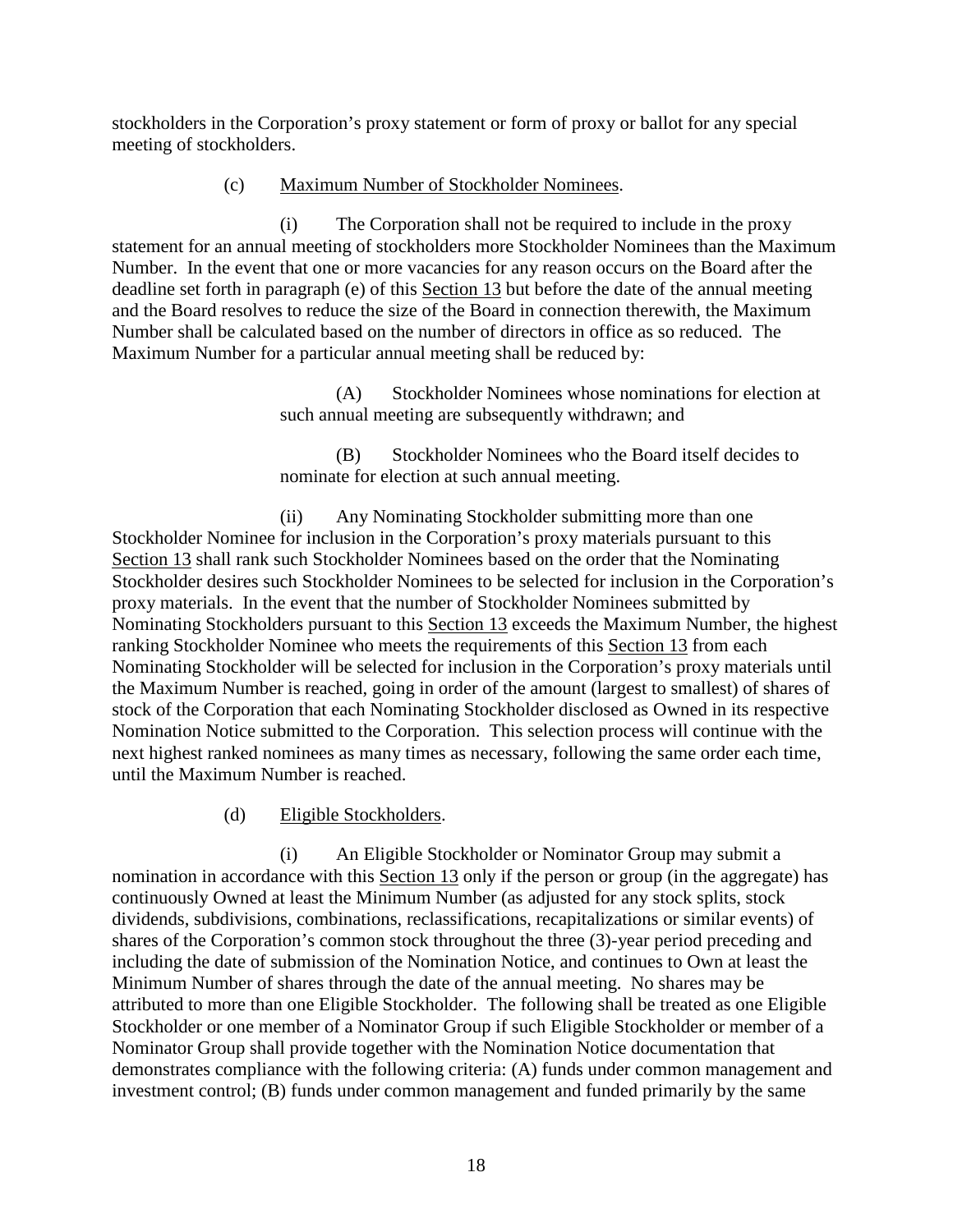employer; or  $(C)$  a "family of investment companies" or a "group of investment companies" (each as defined in or under the Investment Company Act of 1940, as amended).

For the avoidance of doubt, in the event of a nomination by a Nominator Group, any and all requirements and obligations for a given Eligible Stockholder (including, without limitation, each and every fund or company that comprises the Nominator Group) that are set forth in this [Section 13,](#page-18-0) including the minimum holding period, shall apply to each member of such Nominator Group; provided, however, that the Minimum Number shall apply to the Ownership of the Nominator Group in the aggregate. Should any stockholder withdraw from a Nominator Group at any time prior to the annual meeting of stockholders, the Nominator Group shall only be deemed to Own the shares held by the remaining members of that Nominator Group.

(ii) No stockholder shall be permitted to be in more than one Nominator Group, and if any stockholder appears as a member of more than one Nominator Group, or as a member of a Nominator Group and as a Nominating Stockholder without any such group, such stockholder shall be deemed to be a member of only the Nominator Group that has the largest Ownership position as reflected in the Nomination Notice and is not permitted to act as a Nominating Stockholder separate from such Nominator Group.

<span id="page-22-0"></span>(e) Timely Nomination Notice. To be timely, a Nomination Notice must be delivered to or be mailed and received at the principal executive offices of the Corporation not later than the close of business on the one hundred twentieth (120th) day nor earlier than the close of business on the one hundred fiftieth (150th) day prior to the first anniversary of the date (as stated in the Corporation's proxy materials relating to that annual meeting) that the Corporation first mailed its proxy statement for the annual meeting of the previous year, except where information or documents are required to be provided after the date the Nomination Notice is first submitted, as set forth in this Section 13 (provided, however, that in the event that the date of the annual meeting is more than thirty (30) days before or more than seventy (70) days after such anniversary date, the Nomination Notice must be so delivered not earlier than the close of business on the one hundred fiftieth (150th) day prior to such annual meeting and not later than the close of business on the later of the one hundred twentieth (120th) day prior to such annual meeting or the tenth (10th) day following the day on which public announcement of the date of such meeting is first made by the Corporation). In no event shall the adjournment or postponement of an annual meeting, or the public announcement of such an adjournment or postponement, commence a new time period (or extend any time period) for the giving of a Nomination Notice.

(f) Nomination Notice. The Nomination Notice shall consist of, collectively, the following information, documents and agreements which shall, for avoidance of doubt, be compiled, completed and submitted by the Nominating Stockholder or its representatives at its own cost:

(i) documentary evidence in the form of one or more written statements from the record holder of the shares (and from each intermediary through which the shares are or have been held during the requisite three (3)-year holding period, provided that each such intermediary must be a participant in the Depository Trust Company or an affiliate of a participant in the Depository Trust Company) verifying and certifying that, as of a date within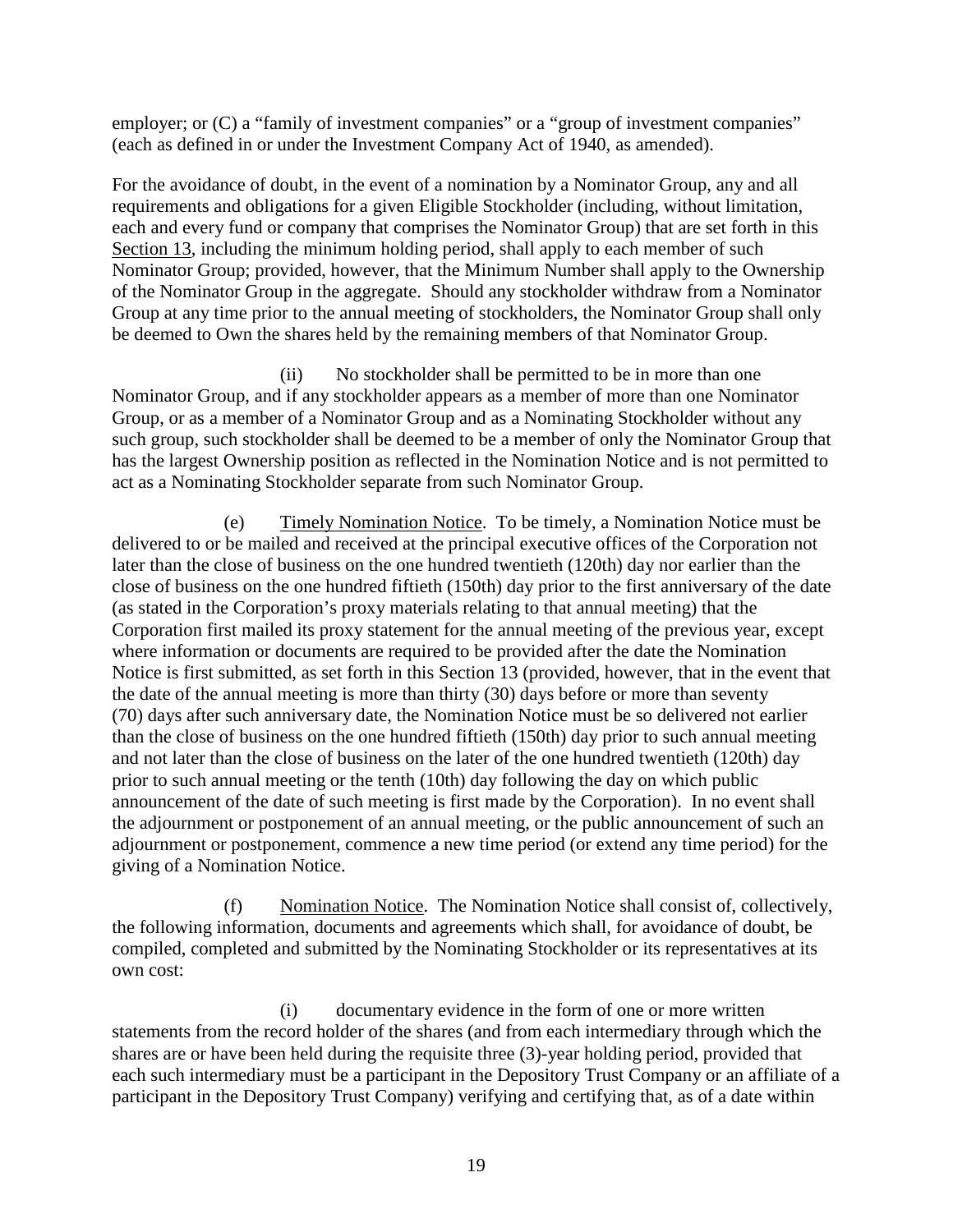seven (7) calendar days prior to the date of the Nomination Notice, the Nominating Stockholder Owns, and has continuously Owned for the preceding three (3) years, the Minimum Number of shares, and the Nominating Stockholder's agreement to provide, within five (5) business days after the record date for the annual meeting, documentary evidence in the form of written statements from the record holder and intermediaries verifying and certifying the Nominating Stockholder's continuous Ownership of the Minimum Number of shares through the record date;

(ii) an undertaking to provide immediate notice if the Nominating Stockholder ceases to Own the Minimum Number of shares prior to the date of the annual meeting;

(iii) a copy of the Schedule 14N (or any successor form) relating to the Stockholder Nominee, completed and filed with the Securities and Exchange Commission by the Nominating Stockholder as applicable, in accordance with Securities and Exchange Commission rules;

(iv) the written consent of each Stockholder Nominee to being named in the Corporation's proxy statement, form of proxy and ballot as a nominee and to serving as a director if elected;

(v) a written notice of the nomination of such Stockholder Nominee that includes the following additional information, agreements, representations and warranties by the Nominating Stockholder (including, for the avoidance of doubt, each member of a Nominator Group):

> (A) the information and other deliverables that would be required to be set forth in a stockholder's notice of nomination pursuant to paragraph (a) of [Section 12](#page-7-1) of [Article III](#page-4-7) of these Bylaws, as if the Nominating Stockholder were the proposing stockholder under that section;

> (B) to the extent not included in the response to paragraph  $(f)(v)(A)$  of this [Section 13](#page-18-0) above, a detailed description of all material relationships, between or among the Nominating Stockholder, on the one hand, and each Stockholder Nominee, on the other hand, including, without limitation, all information that would be required to be disclosed pursuant to Item 404 of Regulation S−K (or its successor item) if the Nominating Stockholder were the "registrant" for purposes of such item and the Stockholder Nominee, were a director or executive officer of such registrant;

(C) a detailed description of all communications by such Nominating Stockholder with any other stockholder or beneficial owner of any securities of the Corporation regarding such Stockholder Nominee;

(D) the details of any relationship that existed within the past three years and that would have been described pursuant to Item 6(e) of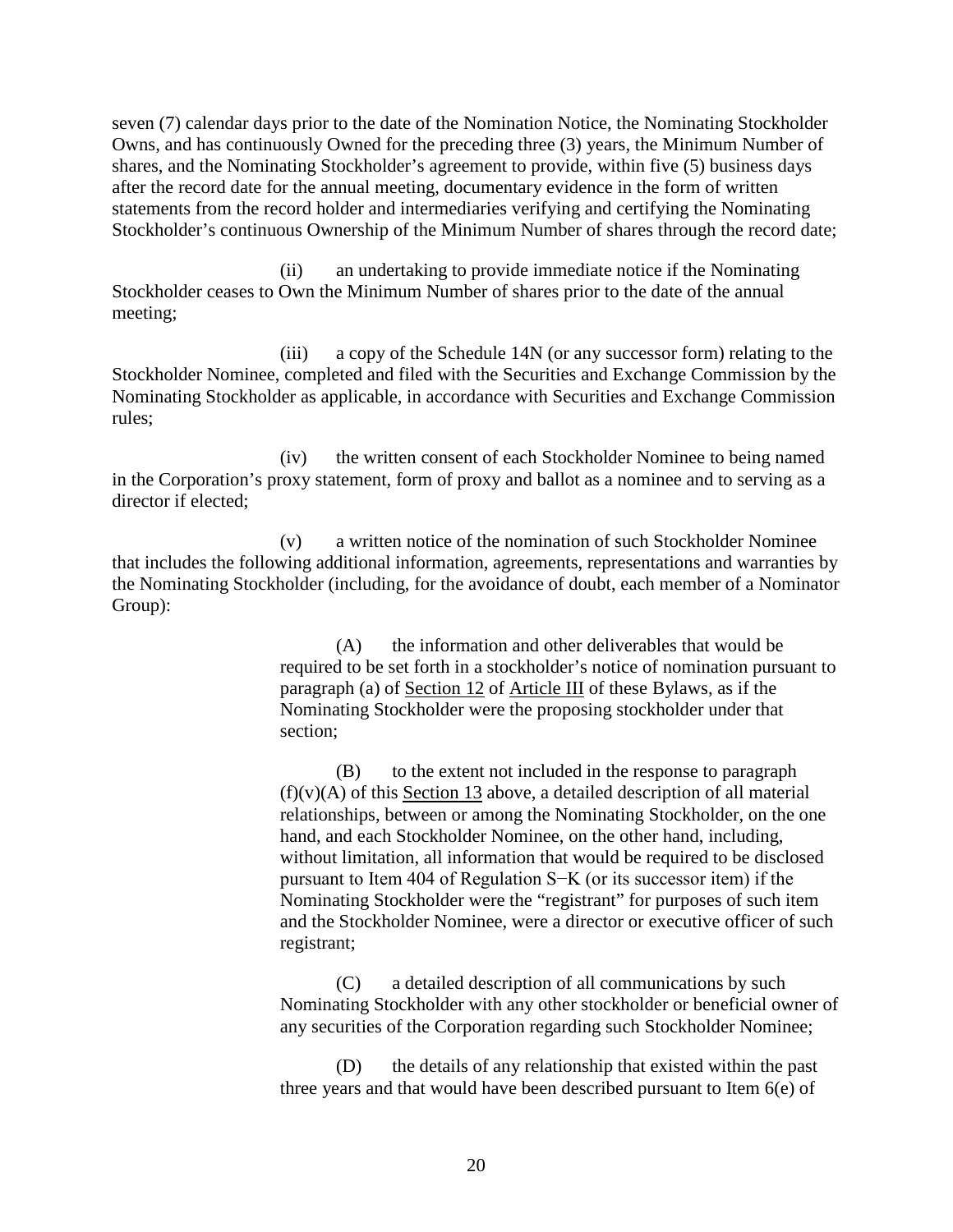Schedule 14N (or any successor item) if it existed on the date of submission of the Schedule 14N (or any successor item);

(E) a representation and warranty that the Nominating Stockholder did not acquire, and is not holding, securities of the Corporation for the purpose or with the effect of influencing or changing control of the Corporation;

(F) a representation and warranty that the Nominating Stockholder has not nominated and will not nominate for election to the Board at the annual meeting any person other than such Nominating Stockholder's Stockholder Nominee(s);

(G) a representation and warranty that the Nominating Stockholder has not engaged in and will not engage in a "solicitation" within the meaning of Rule 14a-1(l) (or any successor thereof) under the Exchange Act with respect to the annual meeting, other than with respect to such Nominating Stockholder's Stockholder Nominee(s) or any nominee of the Board;

(H) a representation and warranty that the Nominating Stockholder has not engaged in and will not engage in, other than with respect to such Nominating Stockholder's Stockholder Nominee(s) or any nominee of the Board, (1) an exempt solicitation as described in Rule 14a-2(b) (or any successor thereof) under the Exchange Act, or (2) any communication, as described in Rule  $14a-1(1)(2)(iv)$  (or any successor thereof) under the Exchange Act, stating how the Nominating Stockholder intends to vote at the annual meeting and the reasons therefore;

(I) a representation and warranty that the Nominating Stockholder will not use or distribute any proxy card other than the Corporation's proxy card in soliciting stockholders in connection with the election of a Stockholder Nominee at the annual meeting;

(J) a representation and warranty that the Stockholder Nominee's candidacy or, if elected, membership on the Board would not violate applicable state or federal law or Stock Exchange Rules;

(K) a representation and warranty that the Stockholder Nominee: (1) qualifies as independent under the Stock Exchange Rules and any publicly disclosed standards used by the Board in determining and disclosing the independence of the directors; and (2) is not and has not been subject to any event specified in Rule 506(d)(1) of Regulation D (or any successor thereof) under the Securities Act of 1933, as amended, or Item 401(f) of Regulation S-K (or any successor item) under the Exchange Act, without reference to whether the event is material to an evaluation of the ability or integrity of the Stockholder Nominee;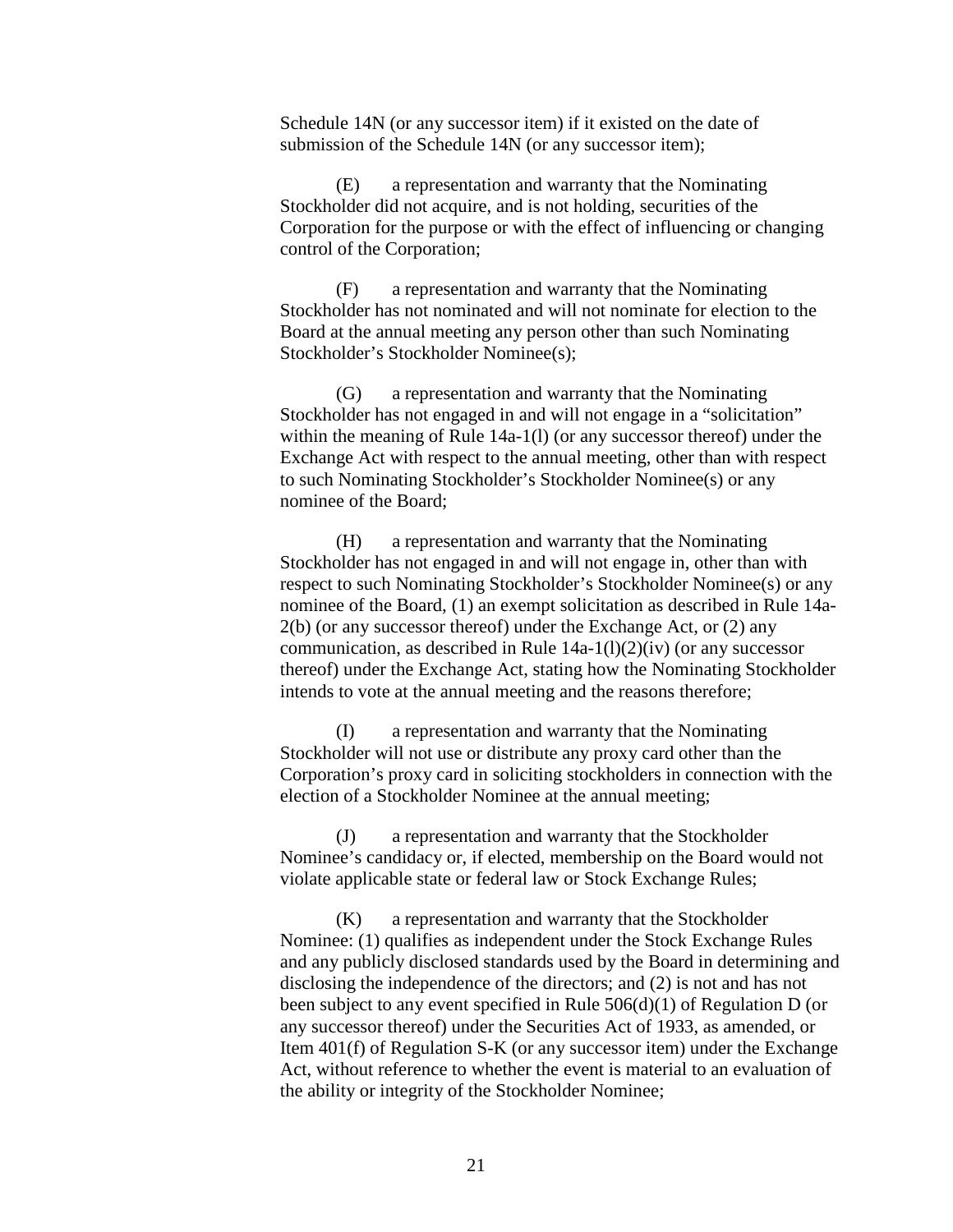(L) a representation and warranty that the Nominating Stockholder satisfies the eligibility requirements set forth in paragraph (d) of this [Section 13;](#page-18-0)

(M) a representation and warranty that the Nominating Stockholder will continue to satisfy the eligibility requirements described in paragraph (d) of this [Section 13](#page-18-0) through the date of the annual meeting;

(N) the details of any position of the Stockholder Nominee as an officer or director of any competitor (that is, any entity that provides products or services that compete with or are alternatives to the principal products produced or services provided by the Corporation or its affiliates) of the Corporation, within the three (3) years preceding the submission of the Nomination Notice;

(O) if desired, a statement for inclusion in the proxy statement in support of the Stockholder Nominee's election to the Board. Any such statement shall not exceed five hundred (500) words and shall fully comply with [Section 14](#page-29-0) (or any successor thereof) of the Exchange Act and the rules and regulations thereunder; and

(P) in the case of a nomination by a Nominator Group, the designation by all group members of one Authorized Group Member;

(vi) an executed agreement (which form of agreement shall be provided by the Secretary of the Corporation upon written request), which must be submitted within ten (10) days of the Nominating Stockholder's first submission of any information required by paragraph (f) of this [Section 13,](#page-18-0) pursuant to which the Nominating Stockholder (including each member of a Nominator Group) agrees:

> (A) to comply with all applicable laws, rules and regulations in connection with the nomination, solicitation and election;

> (B) to file any written solicitation or other communication with the Corporation's stockholders relating to one or more of the Corporation's directors or director nominees or any Stockholder Nominee with the Securities and Exchange Commission, regardless of whether any such filing is required under any rule or regulation or whether any exemption from filing is available for such materials under any rule or regulation;

(C) to assume all liability stemming from any action, suit or proceeding concerning any actual or alleged legal or regulatory violation arising out of any communication by the Nominating Stockholder or the Stockholder Nominee nominated by such Nominating Stockholder with the Corporation, its stockholders or any other person, including, without limitation, the Nomination Notice;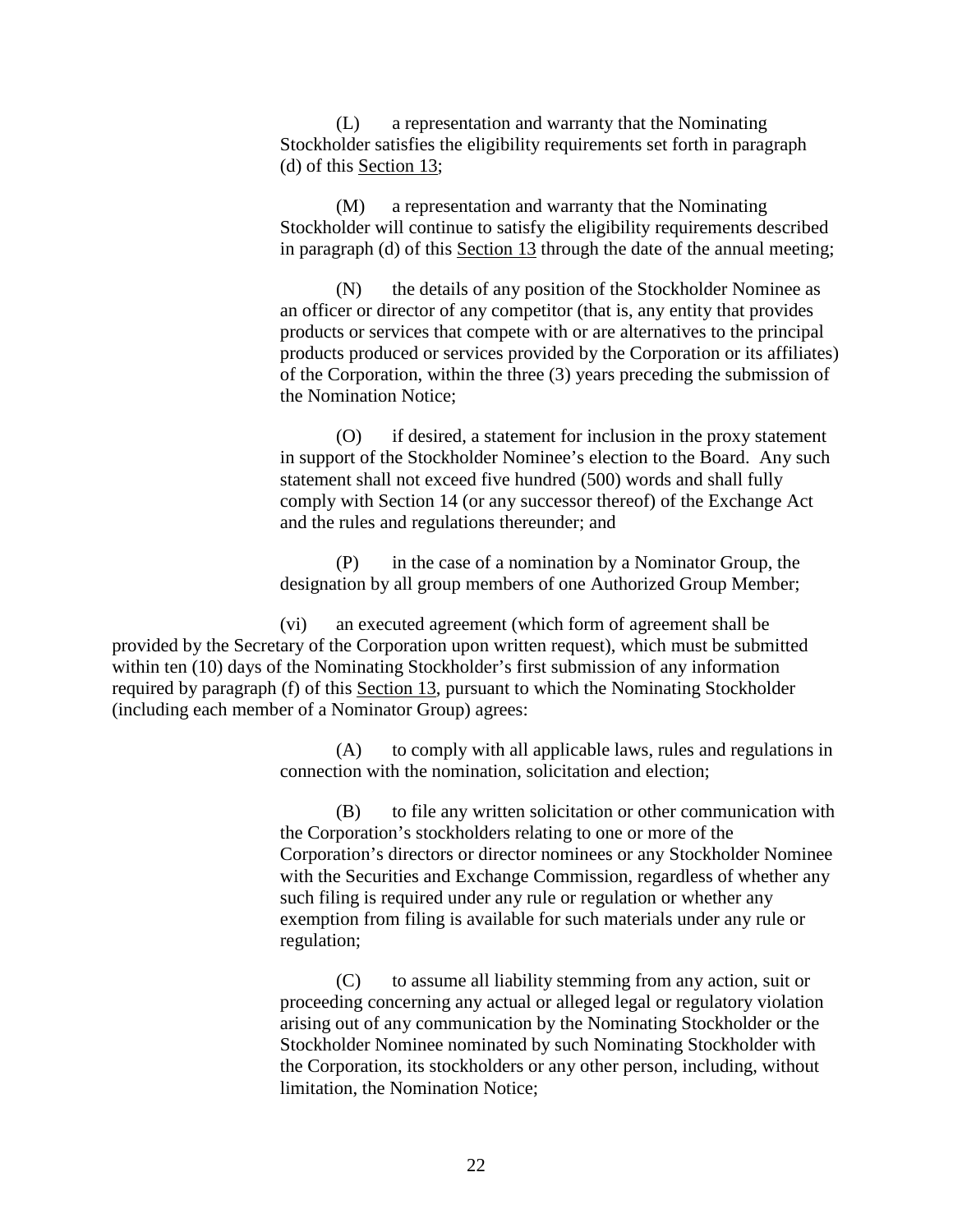(D) to indemnify and hold harmless (jointly with all other members of a Nominator Group, if applicable) the Corporation and each of its directors, officers and employees individually against any liability, loss, damages, expenses or other costs (including attorneys' fees) incurred in connection with any action, suit or proceeding (whether threatened, pending or completed), whether legal, judicial administrative or investigative, against the Corporation or any of its directors, officers or employees arising out of or relating to a failure or alleged failure of the Nominating Stockholder or Stockholder Nominee to comply with, or any breach or alleged breach of, its, or his or her, as applicable, obligations, agreements or representations under or pursuant to this [Section 13,](#page-18-0) or otherwise arising out of any nomination, solicitation or other activity by any Eligible Stockholder or any member of a Nominator Group in connection with its efforts pursuant to this [Section 13;](#page-18-0)

(E) to promptly (and in any event within forty-eight (48) hours of discovering such misstatement or omission) notify the Corporation and any other recipient of any misstatement or omission if information included in the Nomination Notice, or any other communication by the Nominating Stockholder (including with respect to any member of a Nominator Group) with the Corporation, its stockholders or any other person in connection with the nomination or election ceases to be true and accurate in all material respects (or omits a material fact necessary to make the statements made not misleading), and promptly notify the Corporation and any other recipient of the information that is required to correct the misstatement or omission; and

(F) in the event that the Nominating Stockholder (including any member of a Nominator Group) has failed to continue to satisfy the eligibility requirements described in paragraph (d) of this [Section 13,](#page-18-0) to promptly notify the Corporation; and

(vii) a written questionnaire and a written representation and agreement pursuant to [Section 2](#page-30-2) of Article IV of these Bylaws (each in the form provided by the Secretary of the Corporation upon written request), which must be submitted within ten (10) days of the Nominating Stockholder's first submission of any information required by paragraph (f) of [Section 13.](#page-18-0)

The information and documents required by paragraph (f) of this [Section 13](#page-18-0) shall be provided with respect to and executed by the Nominating Stockholder (and each member of a Nominator Group), and provided with respect to the persons specified in Instructions 1 and 2 to Items 6(c) and (d) of Schedule 14N (or any successor item) in the case of a Nominating Stockholder or any member of a Nominator Group. The Nomination Notice shall be deemed submitted on the date on which all the information and documents referred to in paragraph (f) of this [Section 13](#page-18-0) (other than such information and documents required to be provided after the date the Nomination Notice is first submitted) have been delivered to or, if sent by mail, received by the Secretary of the Corporation.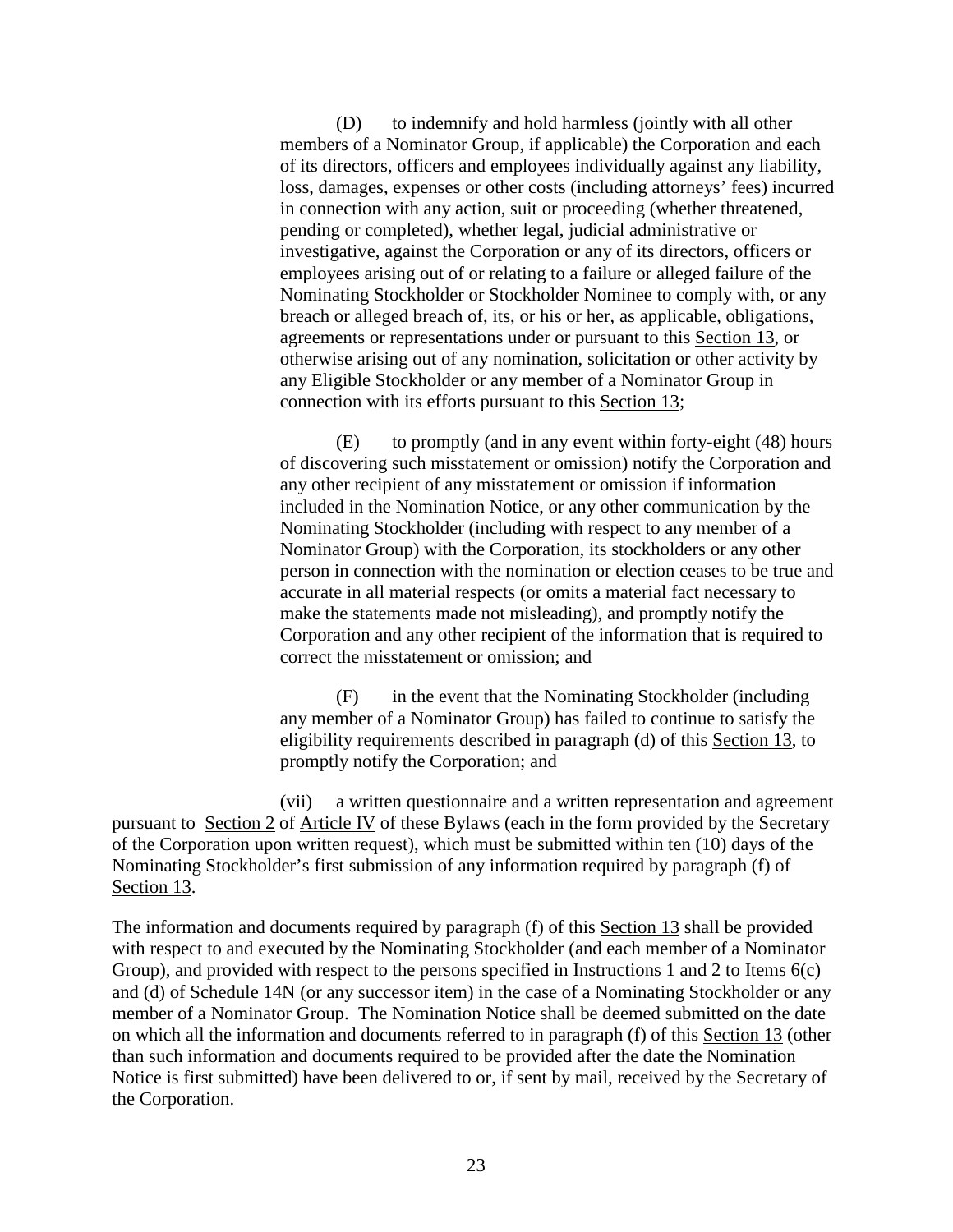#### (g) Exclusion or Disqualification of Stockholder Nominees.

(i) If, after the deadline for submitting a Nomination Notice as set forth in paragraph (e) of this [Section 13,](#page-18-0) a Nominating Stockholder becomes ineligible or withdraws its nomination or a Stockholder Nominee becomes ineligible or unwilling to serve on the Board, whether before or after the mailing of the definitive proxy statement, the Corporation:

> (A) shall not be required to include in its proxy statement or on any ballot or form of proxy the Stockholder Nominee or any successor or replacement nominee proposed by the Nominating Stockholder or by any other Nominating Stockholder; and

> (B) may otherwise communicate to its stockholders, including without limitation by amending or supplementing its proxy statement or ballot or form of proxy, that the Stockholder Nominee will not be included as a Stockholder Nominee in the proxy statement or on any ballot or form of proxy and will not be voted on at the annual meeting.

(ii) Notwithstanding anything to the contrary contained in this [Section](#page-18-0) 13, the Corporation may omit from its proxy materials any Stockholder Nominee, and any information concerning such Stockholder Nominee (including a Nominating Stockholder's statement in support), and in such case such nomination shall be disregarded and no vote on such Stockholder Nominee will occur (notwithstanding that proxies in respect of such vote may have been received by the Corporation), and the Nominating Stockholder may not, after the last day on which a Nomination Notice would be timely, cure in any way any defect preventing the nomination of the Stockholder Nominee, if:

> (A) the Corporation receives a notice (whether or not subsequently withdrawn) that a stockholder intends to nominate any candidate for election to the Board at the annual meeting pursuant to the advance notice requirements for stockholder nominees set forth in paragraph (a) of [Section 12](#page-7-1) of [Article III](#page-4-7) of these Bylaws;

(B) the Nominating Stockholder has engaged in a "solicitation" within the meaning of Rule 14a-1(l) (or any successor thereof) under the Exchange Act with respect to the annual meeting, other than with respect to such Nominating Stockholder's Stockholder Nominee(s) or any nominee of the Board;

(C) the Nominating Stockholder has engaged in, other than with respect to such Nominating Stockholder's Stockholder Nominee(s) or any nominee of the Board, (1) an exempt solicitation as described in Rule 14a-2(b) (or any successor thereof) under the Exchange Act, or (2) any communication, as described in Rule  $14a-1(1)(2)(iv)$  (or any successor thereof) under the Exchange Act, stating how the Nominating Stockholder intends to vote at the annual meeting and the reasons therefore;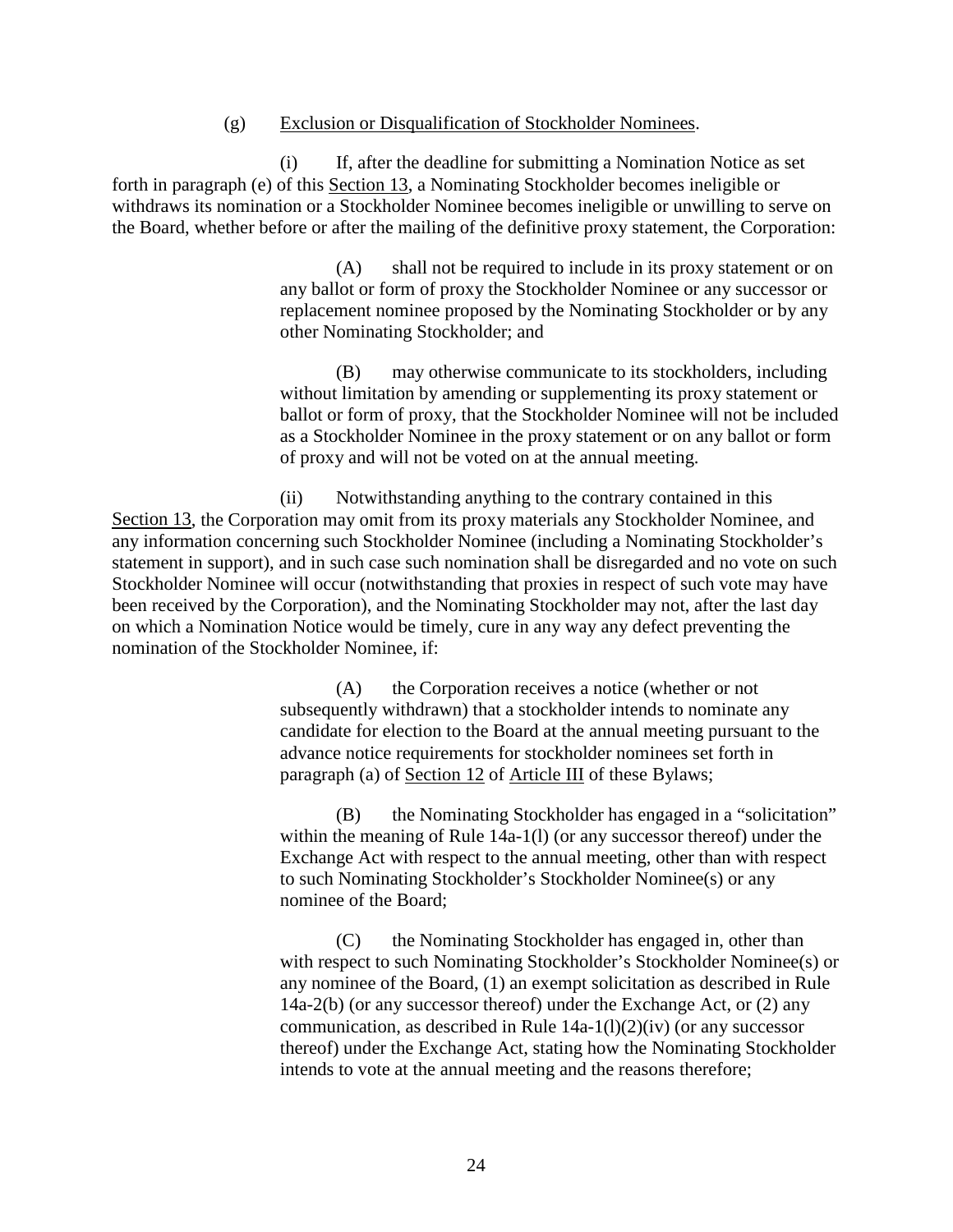(D) the Nominating Stockholder or the Authorized Group Member, as applicable, or any qualified representative thereof, does not appear at the annual meeting to present the nomination submitted in accordance with this [Section 13;](#page-18-0)

(E) the Board, acting in good faith, determines that such Stockholder Nominee's nomination or election to the Board would result in the Corporation violating or failing to be in compliance with these Bylaws or the Certificate of Incorporation, or any applicable law, rule or regulation to which the Corporation is subject, including the Stock Exchange Rules;

(F) the Stockholder Nominee has been, within the past three (3) years, an officer or director of a competitor, as defined for purposes of Section 8 (or any successor thereof) of the Clayton Antitrust Act of 1914, as amended; or

(G) the Nominating Stockholder has failed to continue to satisfy the eligibility requirements described in paragraph (d) of this [Section 13,](#page-18-0) any of the representations and warranties made in the Nomination Notice ceases to be true and accurate in all material respects (or omits a material fact necessary to make the statement made not misleading), the Stockholder Nominee becomes unwilling or unable to serve on the Board or any violation or breach occurs of any of the obligations, agreements, representations or warranties of the Nominating Stockholder or the Stockholder Nominee under or pursuant to this [Section](#page-18-0) 13.

(iii) Notwithstanding anything to the contrary contained in this [Section](#page-18-0) 13, the Corporation may omit from its proxy statement, or may supplement or correct, any information, including all or any portion of the statement in support of the Stockholder Nominee included in the Nomination Notice, if:

> (A) such information is not true in all material respects or omits a material statement necessary to make the statements made not misleading;

(B) such information directly or indirectly impugns the character, integrity or personal reputation of, or directly or indirectly makes charges concerning improper, illegal or immoral conduct or associations, without factual foundation, with respect to, any individual, corporation, partnership, association or other entity, organization or governmental authority;

(C) the inclusion of such information in the proxy statement would otherwise violate the Securities and Exchange Commission proxy rules or any other applicable law, rule or regulation; or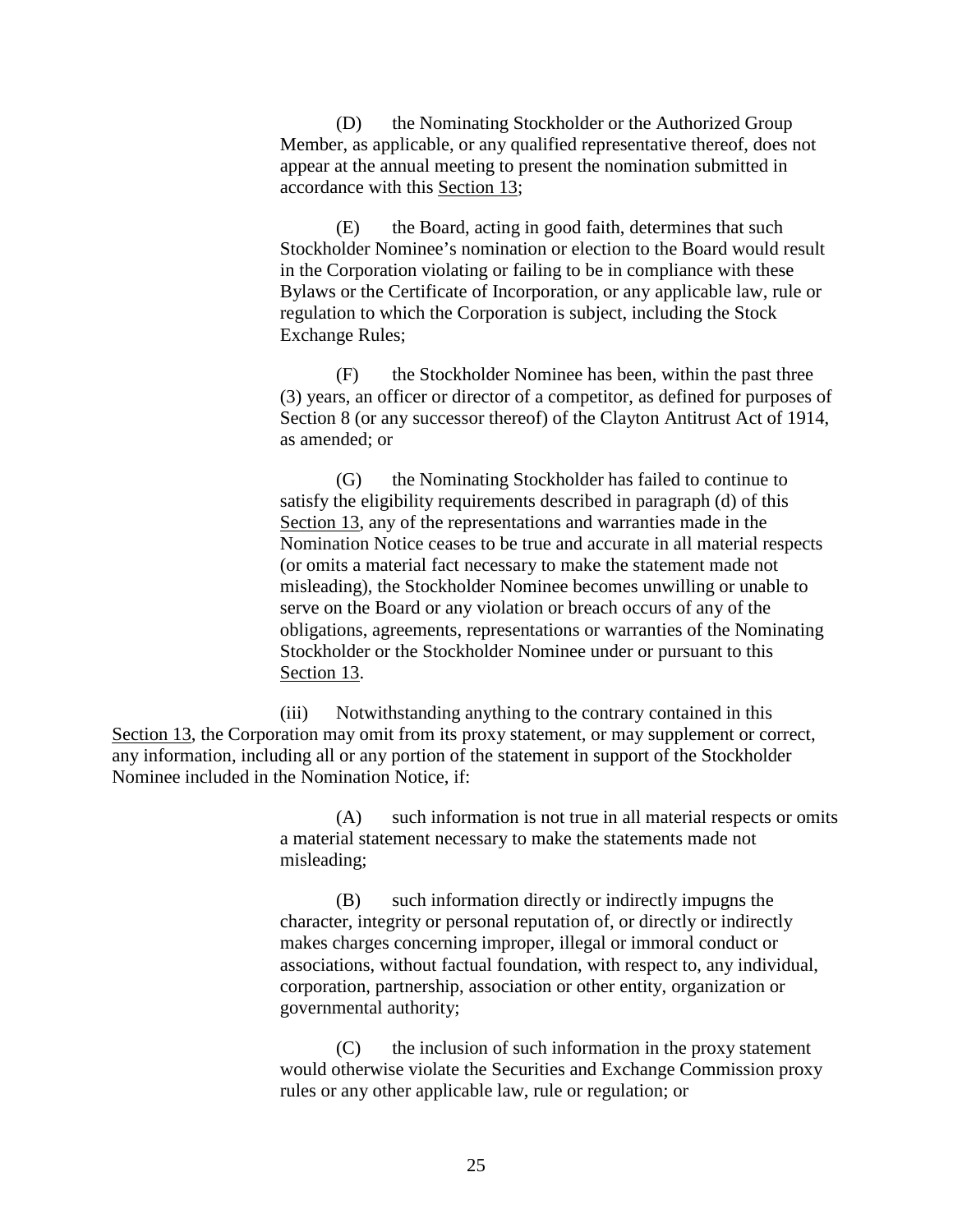(D) the inclusion of such information in the proxy statement would impose a material risk of liability upon the Corporation.

(iv) The Corporation may solicit against, and include in the proxy statement its own statement relating to, any Stockholder Nominee.

(h) Interpretation. The Board (and any other person or body authorized by the Board, including, without limitation, the chairman of the relevant annual meeting) shall have the power and authority to interpret this [Section 13](#page-18-0) and to make any and all determinations necessary or advisable to apply this [Section 13](#page-18-0) to any persons, facts or circumstances, including the power to determine (i) whether one or more stockholders or beneficial owners qualifies as an Eligible Stockholder or Nominator Group, as applicable, (ii) whether a Nomination Notice complies with this [Section 13,](#page-18-0) (iii) whether a Stockholder Nominee satisfies the qualifications and requirements in this [Section 13,](#page-18-0) and (iv) whether any and all requirements of this [Section 13](#page-18-0) have been satisfied. Any such interpretation or determination adopted in good faith by the Board (or any other person or body authorized by the Board, including, without limitation, the chairman of the relevant annual meeting) shall be binding on all persons, including the Corporation and its stockholders (including any beneficial owners). The chairman of the meeting shall, if the facts warrant, determine and declare to the meeting that a nomination was not made in accordance with the foregoing procedures, and the defective nomination shall be disregarded.

<span id="page-29-0"></span>Section 14. Conduct of Meetings. The Board may adopt by resolution such rules and regulations for the conduct of the meeting of stockholders as it shall deem appropriate. Except to the extent inconsistent with such rules and regulations as adopted by the Board, the person presiding over any meeting of stockholders shall have the right and authority to convene and to adjourn the meeting, to prescribe such rules, regulations and procedures and to do all such acts as, in the judgment of such presiding person, are appropriate for the proper conduct of the meeting. Such rules, regulations or procedures, whether adopted by the Board or prescribed by the presiding person of the meeting, may include, without limitation, the following: (a) the establishment of an agenda or order of business for the meeting; (b) the determination of when the polls shall open and close for any given matter to be voted on at the meeting; (c) rules and procedures for maintaining order at the meeting and the safety of those present; (d) compliance with state and local laws and regulations concerning safety and security; (e) limitations on attendance at or participation in the meeting to stockholders of record of the Corporation, their duly authorized and constituted proxies or such other persons as the presiding person of the meeting shall determine; (f) restrictions on entry to the meeting after the time fixed for the commencement thereof; (g) limitations on the time allotted to questions or comments by participants; (h) removal of any stockholder or any other individual who refuses to comply with meeting procedures, rules or guidelines; (i) conclusion, recess, or adjournment of the meeting, whether or not a quorum is present, to a later date and time and at a place announced at the meeting; and (j) restrictions on the use of audio and video recording devices and cell phones. The presiding person at any meeting of stockholders, in addition to making any other determinations that may be appropriate to the conduct of the meeting, shall, if the facts warrant, determine and declare to the meeting that a matter or business was not properly brought before the meeting and if such presiding person should so determine, such presiding person shall so declare to the meeting and any such matter or business not properly brought before the meeting shall not be transacted or considered. Unless and to the extent determined by the Board or the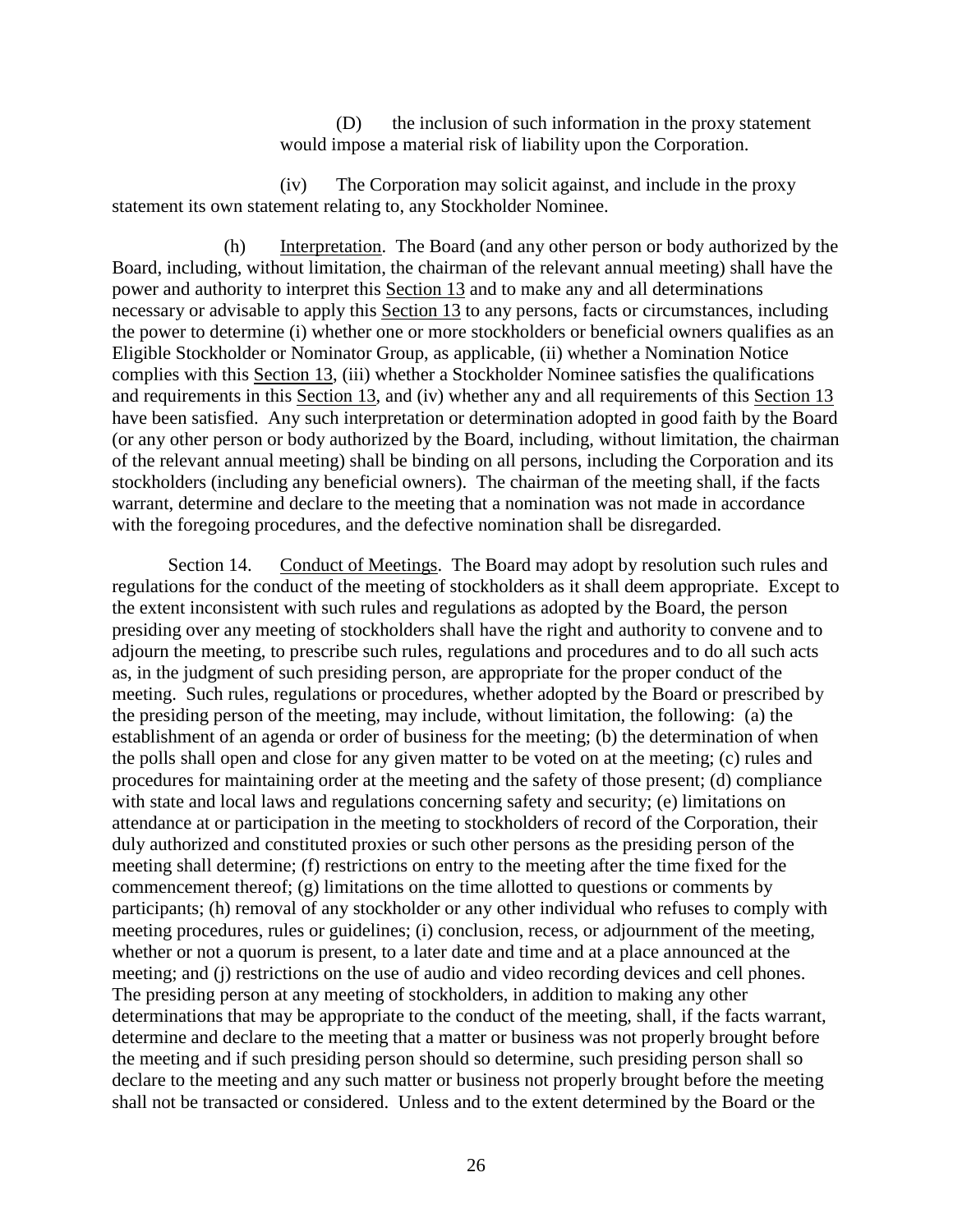<span id="page-30-0"></span>person presiding over the meeting, meetings of stockholders shall not be required to be held in accordance with the rules of parliamentary procedure.

#### **ARTICLE IV DIRECTORS**

<span id="page-30-3"></span><span id="page-30-1"></span>Section 1. Powers. Subject to limitations of the Certificate of Incorporation, these Bylaws, and the laws of the State of Delaware as to action required to be approved by the stockholders, the business and affairs of the Corporation shall be managed and all corporate powers shall be exercised by or under the direction of the Board.

<span id="page-30-2"></span>Section 2. Number and Qualification. The Board shall consist of one or more members, the number thereof to be determined from time to time by resolution of the Board. To be eligible to be a nominee for election or reelection as a director of the Corporation or to be considered by the Board to fill any vacancies pursuant to [Section 7](#page-32-3) of this [Article IV,](#page-30-3) a person must deliver (in accordance with the time periods prescribed for delivery of notice under [Section](#page-7-2) 12(a), [Section 12\(b\),](#page-15-0) or [Section 13\(e\),](#page-22-0) as applicable, of [Article III](#page-4-7) of these Bylaws) to the Secretary at the principal executive offices of the Corporation a written questionnaire with respect to the background and qualification of such person and the background of any other person or entity on whose behalf the nomination is being made (the form of which questionnaire shall be provided by the Secretary upon written request), and a written representation and agreement (in the form provided by the Secretary upon written request) that such person (a) is not and will not become a party to (i) any agreement, arrangement or understanding with, and has not given any commitment or assurance to, any person or entity as to how such person, if elected as a director of the Corporation, will act or vote on any issue or question (a "Voting Commitment") that has not been disclosed to the Corporation or (ii) any Voting Commitment that could limit or interfere with such person's ability to comply, if elected as a director of the Corporation, with such person's fiduciary duties under applicable law, (b) is not and will not become a party to any Compensation Arrangement as that term is defined in [Section 13](#page-18-0) of [Article III](#page-4-7) of these Bylaws in connection with such person's nomination, candidacy, service or action as a director that has not been disclosed to the Corporation, (c) owns the required amount of shares of the Corporation's common stock in accordance with the Share Ownership Policy set forth in Section IX of the Corporation's Corporate Governance Guidelines (as publicly disclosed and as may be amended from time to time) and will not dispose of the shares so long as such person is a director, (d) in such person's individual capacity and on behalf of any person or entity on whose behalf the nomination is being made, would be in compliance, if elected as a director of the Corporation, and will comply with all applicable laws (including, without limitation, fiduciary duty requirements), corporate governance, conflict of interest, confidentiality and stock ownership and trading policies, and the Corporate Governance Guidelines of the Corporation (as publicly disclosed and as may be amended from time to time), (e) if elected as a director of the Corporation, will act in the best interests of the Corporation and its stockholders and not in the interests of individual constituencies, (f) will promptly provide to the Corporation such other information as it may reasonably request,  $(g)$  will abide by the requirements of [Section 3](#page-31-0) of [Article IV](#page-30-3) of these Bylaws, (h) intends to serve a full term if elected as a director of the Corporation, and (i) will provide facts, statements and other information in all communications with the Corporation and its stockholders that are or will be true and correct in all material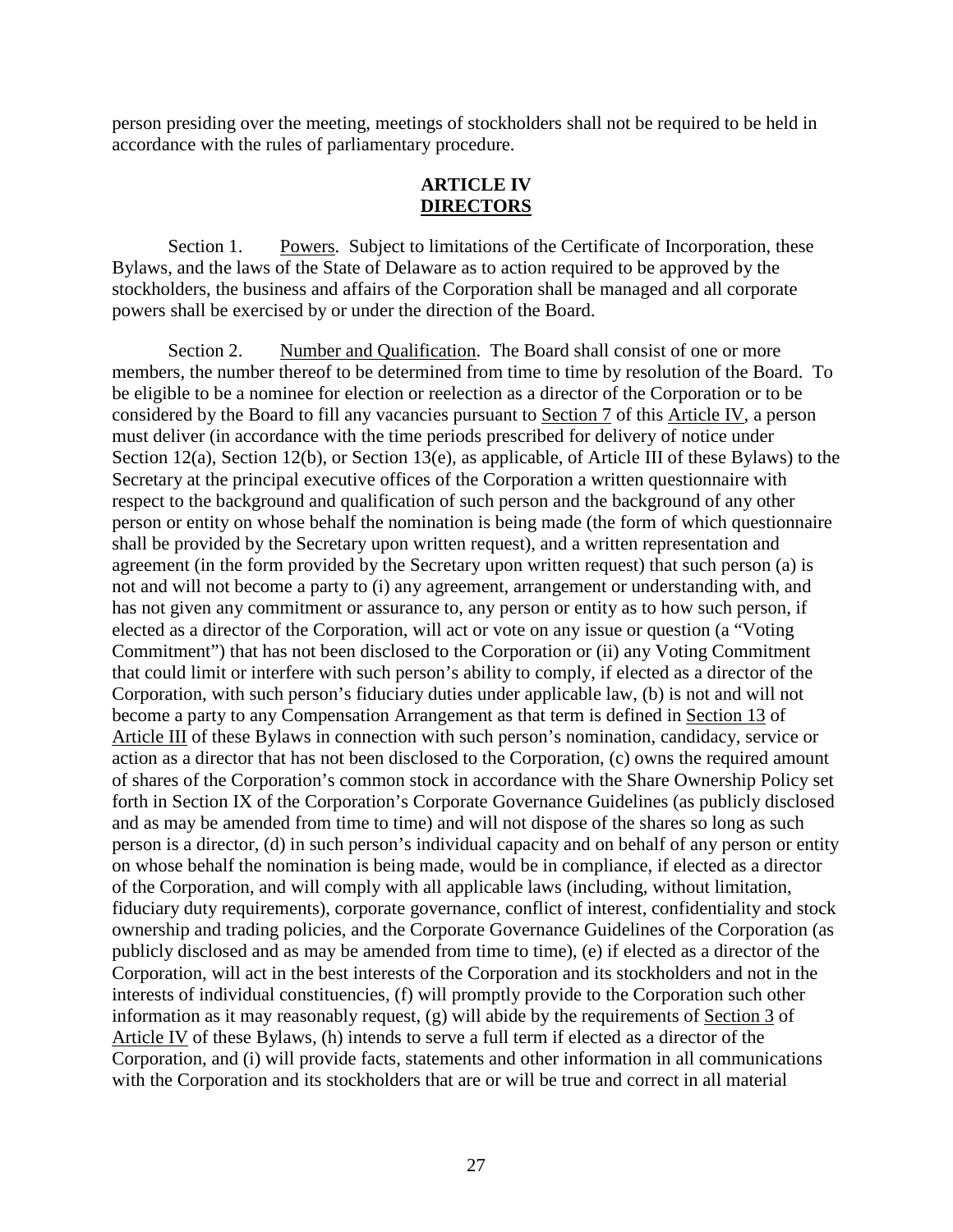respects, and that do not and will not omit to state a material fact necessary in order to make the statements made, in light of the circumstances under which they are made, not misleading.

<span id="page-31-0"></span>Section 3. Election; Resignation. At each annual meeting of stockholders, the stockholders shall elect directors each of whom shall hold office for a term of one year or until his or her successor is duly elected and qualified, subject to such director's earlier death, resignation, disqualification or removal.

Each director shall be elected by the vote of the majority of the votes cast with respect to the director at any meeting for the election of directors at which a quorum is present by the holders of shares present in person or represented by proxy and entitled to vote on the election of directors; provided, that, the directors shall be elected by the vote of a plurality of the shares represented in person or by proxy at any such meeting and entitled to vote on the election of directors for any meeting for the election of directors for which (a) the Secretary receives a notice that a stockholder has nominated one or more candidates for election to the Board in compliance with the requirements set forth in these Bylaws, and (b) such nomination has not yet been withdrawn by such stockholder on or prior to the tenth (10th) day preceding the date that the Corporation first mails its notice of meeting for such election. For purposes of this Section, a majority of the votes cast means that the number of shares voted "for" a director must exceed 50% of the number of votes cast with respect to that director's election. Votes cast shall include votes to withhold authority and exclude abstentions with respect to that director's election. If directors are to be elected by a plurality, stockholders shall be permitted to withhold votes from a nominee but shall not be permitted to vote against a nominee.

Any director may resign at any time upon notice to the Board. If at any meeting for the election of directors a nominee for director who is an incumbent director is not elected and no successor has been elected at such meeting, the director shall promptly tender his or her offer of resignation to the Board. The Nominating and Governance Committee shall make a recommendation to the Board as to whether to accept or reject the tendered offer of resignation, or whether other action should be taken. In determining whether to accept or reject the tendered offer of resignation, the Nominating and Governance Committee shall be entitled to consider all factors believed relevant by the members of such Committee, including without limitation: (i) any stated reason for the director not receiving the required vote and whether the underlying cause or causes are curable, (ii) the factors, if any, set forth in the guidelines or other policies that are to be considered by the Nominating and Governance Committee in evaluating potential candidates for the Board as such factors relate to each director who has offered his or her resignation, (iii) the length of service of such director, (iv) the effect of such resignation on the Corporation's compliance with any law, rule, regulation, stock exchange listing standards or contractual obligations, (v) such director's contributions to the Corporation, and (vi) any other factors that the Nominating and Governance Committee deems to be in the best interests of the Corporation. No director who has tendered his or her offer of resignation may participate in the Committee's recommendation. If all of the members of the Nominating and Governance Committee have tendered their offers of resignation, then the Board shall act on the offers of resignation.

The Board shall act on the tendered offers of resignation, taking into account the recommendation of the Nominating and Governance Committee, and shall publicly disclose (by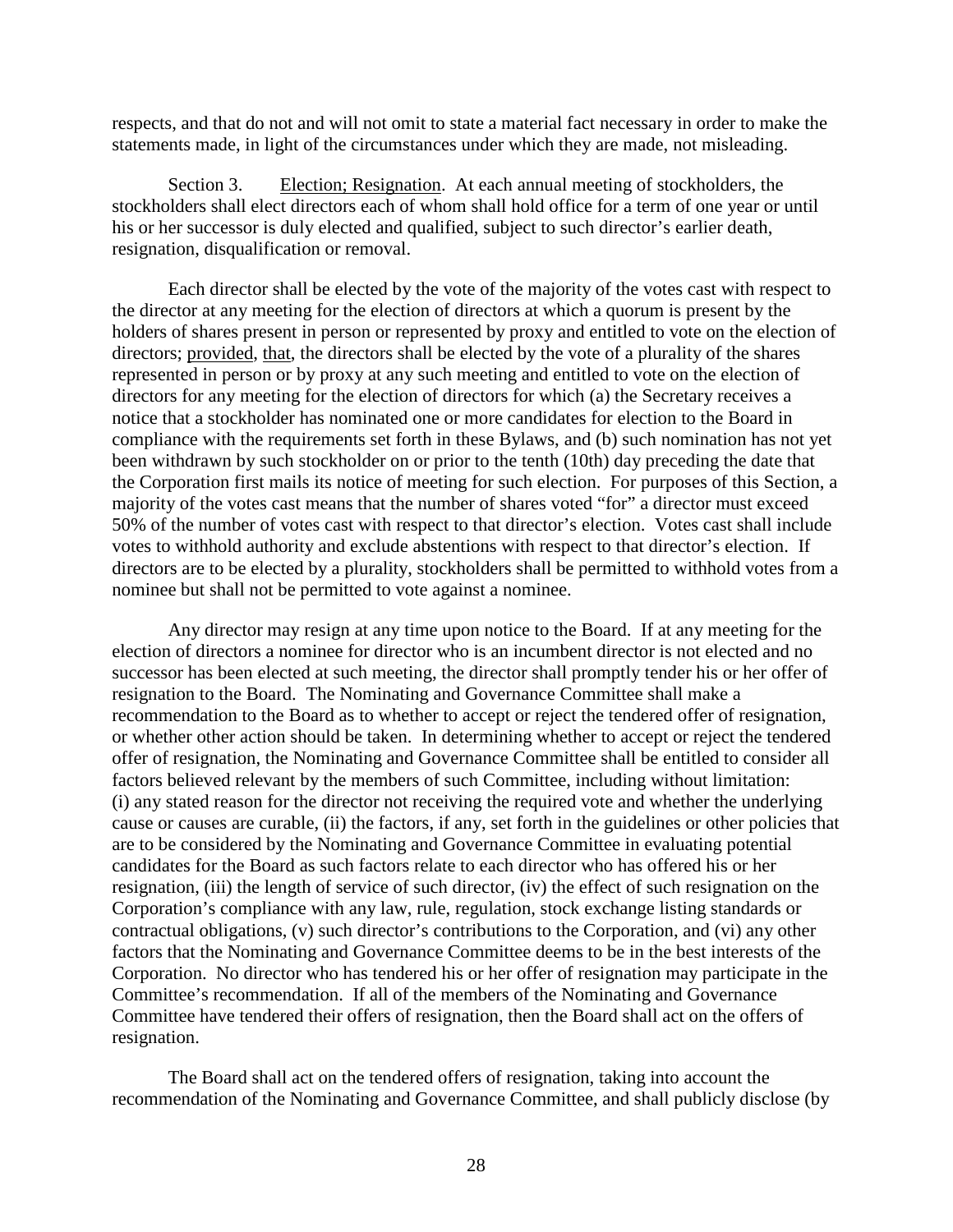press release, a filing with the Securities and Exchange Commission or other broadly disseminated means of communication) its decision regarding the tendered offers of resignation and the rationale behind the decision within 90 days from the date of the certification of the election results. In determining whether to accept or reject any offer of resignation, the Board shall be entitled to consider all of the factors considered by the Nominating and Governance Committee and any additional information and factors that the Board believes to be relevant. No director who has tendered his or her offer of resignation may participate in the Board's decision. Notwithstanding the foregoing, if the acceptance by the Board of all of the then pending offers of resignation would result in the Corporation having fewer than three (3) directors who were in office prior to the applicable election, the Board may elect to extend such 90-day period by an additional 90 days if the Board shall determine that such an extension is in the best interests of the Corporation.

If any incumbent director's offer of resignation is not accepted by the Board, such director shall continue to serve until the next annual meeting or until his or her successor is duly elected and qualified, subject to such director's earlier death, resignation, disqualification or removal. If a director's offer of resignation is accepted by the Board pursuant to this [Section 3,](#page-31-0) or if a nominee for director is not elected and the nominee is not an incumbent director, then the Board, in its sole discretion, may fill any resulting vacancy pursuant to the provisions of [Section](#page-32-3)  [7](#page-32-3) of this [Article IV](#page-30-3) below or may decrease the size of the Board pursuant to the provisions of [Section 2](#page-30-2) of this [Article IV.](#page-30-3)

<span id="page-32-0"></span>Section 4. Regular Meetings. Regular meetings of the Board may be held at such places within or without the State of Delaware and at such times as the Board may from time to time determine and, if so determined, notice thereof need not be given.

<span id="page-32-1"></span>Section 5. Special Meetings. Special meetings of the Board may be held at any time or place within or without the State of Delaware whenever called by the Chairman of the Board, if any, by the President, or by any director. Notice of a special meeting of the Board shall be given by the person or persons calling the meeting at least twelve (12) hours before the special meeting; provided, however, that less than twelve (12) hours' notice may be provided if the person or persons calling such special meeting deem it necessary or appropriate under the circumstances.

<span id="page-32-2"></span>Section 6. Telephonic Meetings Permitted. Members of the Board, or any committee thereof, as the case may be, may participate in a meeting of the Board or such committee by means of conference telephone or communications equipment by means of which all persons participating in the meeting can hear each other, and participation in a meeting pursuant to this Bylaw shall constitute presence in person at such meeting.

<span id="page-32-3"></span>Section 7. Vacancies. Unless otherwise provided by law or the Certificate of Incorporation, any newly created directorship or any vacancy occurring in the Board for any cause shall be filled exclusively by a majority vote of the remaining members of the Board, although such majority is less than a quorum, or by the sole remaining director, and shall not be filled by the stockholders (unless there shall be no directors then in office), and each director so elected shall hold office until the expiration of the term of office of the director whom he or she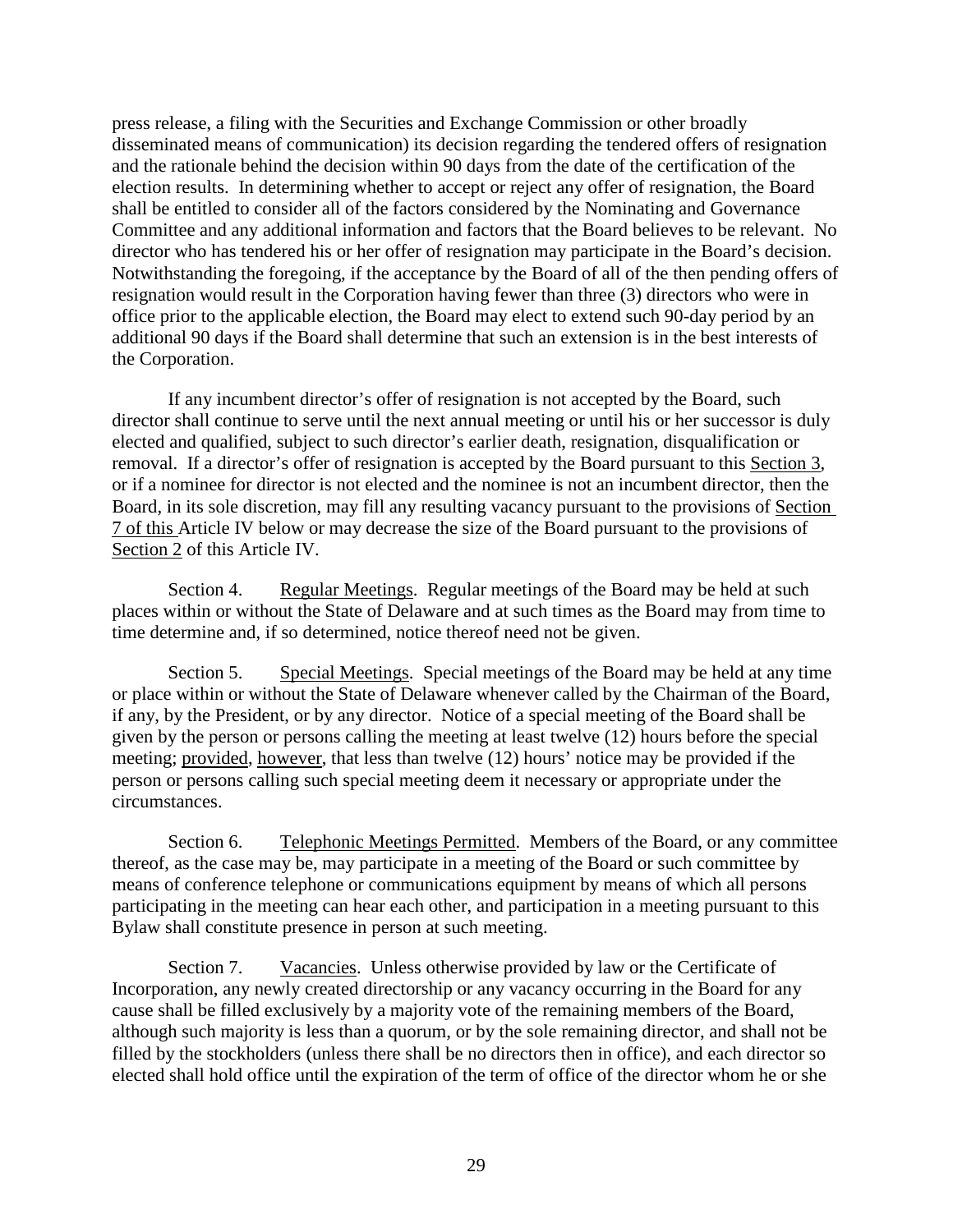has replaced or until his or her successor is duly elected and qualified, subject to such director's earlier death, resignation, disqualification or removal.

<span id="page-33-0"></span>Section 8. Action by Directors Without a Meeting. Any action(s) required or permitted to be taken at any meeting of the Board, or of any committee thereof, may be taken without a meeting if all of the members of the Board, or such committee, as the case may be, consent thereto in writing or by electronic transmission and the writing or writings or electronic transmissions are filed with the minutes of the proceedings of the Board, or committee thereof, as the case may be, in accordance with applicable law.

<span id="page-33-1"></span>Section 9. Quorum. Unless otherwise provided in these Bylaws, at all meetings of the Board, a majority of the total number of Directors shall constitute a quorum for the transaction of business. The vote of the majority of the Directors present at a meeting at which a quorum is present shall be the act of the Board unless the Certificate of Incorporation or these Bylaws shall require the vote of a greater number. If a quorum shall not be present at any meeting of the Board, the Directors present thereat may adjourn the meeting from time to time, without notice other than announcement at the meeting, until a quorum shall be present.

<span id="page-33-2"></span>Section 10. Organization. Meetings of the Board shall be presided over by the Chairman of the Board, if any, or in his or her absence by the President, or in their absence by a chairman chosen at the meeting. The Secretary shall act as secretary of the meeting, but in his or her absence the chairman of the meeting may appoint any person to act as secretary of the meeting.

<span id="page-33-3"></span>Section 11. Removal. Any Director may be removed, with or without cause, at any time by the majority vote of the stockholders.

<span id="page-33-4"></span>Section 12. Compensation of Directors of Meetings. The Directors may be paid their expenses, if any, for attendance at each meeting of the Board and may be paid a fixed sum for attendance at each meeting of the Board or a stated salary as Director. No such payment shall preclude any Director from serving the Corporation or any company controlling or controlled by the Corporation in any other capacity and receiving compensation therefor. Members of special or standing committees may be allowed like compensation for attending committee meetings.

#### **ARTICLE V COMMITTEES**

<span id="page-33-6"></span><span id="page-33-5"></span>Section 1. Committee of Directors. The Board may, by resolution passed by a majority of the whole Board, designate one or more committees, each committee to consist of one or more Directors. The Board may designate one or more Directors as alternate members of any committee, who may replace any absent or disqualified member at any meeting of the committee. In the absence or disqualification of a member of the committee, the member or members thereof present at any meeting and not disqualified from voting, whether or not he, she or they constitute a quorum, may unanimously appoint another member of the Board to act at the meeting in place of any such absent or disqualified member. Any such committee, to the extent permitted by law and to the extent provided in the resolution of the Board, may exercise all the powers and authority of the Board in the management of the business and affairs of the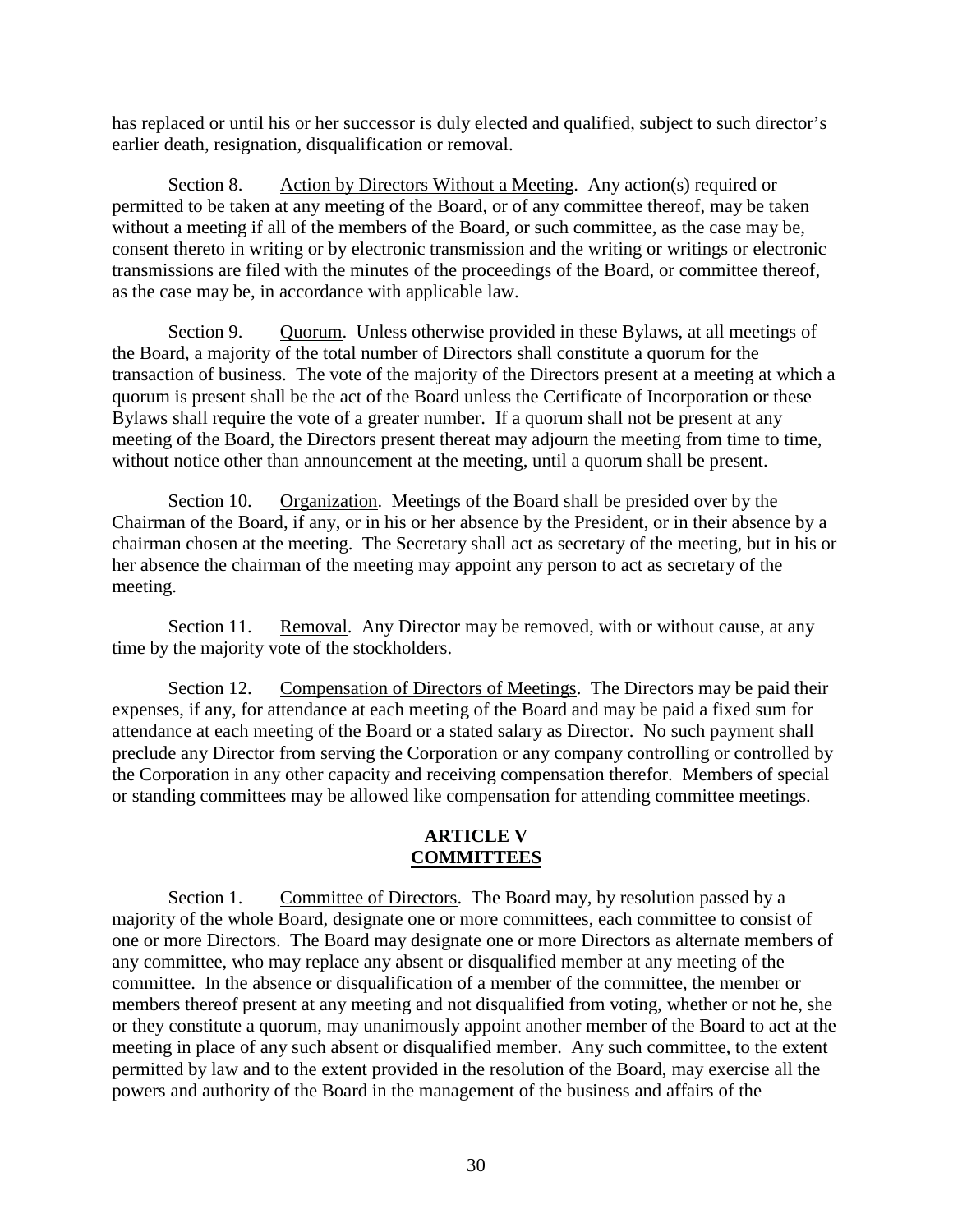Corporation, and may authorize the seal of the Corporation to be affixed to all papers which may require it.

<span id="page-34-0"></span>Section 2. Meetings and Action of Committees. Unless the Board otherwise provides, each committee designated by the Board may make, alter and repeal rules for the conduct of its business. In the absence of such rules each committee shall conduct its business in the same manner as the Board conducts its business pursuant to [Article II](#page-4-8) of these Bylaws.

# **ARTICLE VI NOTICES**

<span id="page-34-2"></span><span id="page-34-1"></span>Section 1. Notices of Stockholder Meetings. Whenever stockholders are required or permitted to take any action at a meeting, a notice of the meeting shall be given that shall state the place, if any, date and hour of the meeting, and, in case of a special meeting, the purpose or purposes for which the meeting is called. Unless otherwise provided by law, the Certificate of Incorporation or these Bylaws, the notice of any meeting of stockholders shall be given not less than ten (10) nor more than sixty (60) days before the date of the meeting to each stockholder entitled to vote at such meeting. If mailed, such notice shall be deemed to be given when deposited in United States mail, postage pre-paid, directed to the stockholder at such stockholder's address as it appears on the records of the Corporation.

<span id="page-34-3"></span>Section 2. Manner of Notice. Except as otherwise provided in this [Section 2](#page-34-0) or these Bylaws, notice to Directors and stockholders shall be in writing and delivered personally or mailed to the Directors or stockholders at their addresses appearing on the books of the Corporation. Notice to Directors may be given by telecopier, telephone or other means of electronic transmission.

<span id="page-34-4"></span>Section 3. Waiver of Notice. Whenever notice is required to be given to any stockholder or Director under the provisions of the DGCL or the Certificate of Incorporation or these Bylaws, a written waiver thereof, signed by the person entitled to notice, or a waiver by electronic transmission by the person entitled to notice, whether before or after the time stated therein, shall be deemed equivalent to the giving of such notice. Attendance of a person at a meeting shall constitute a waiver of notice of such meeting, except when the person attends a meeting for the express purpose of objecting, at the beginning of the meeting, to the transaction of any business because the meeting is not lawfully called or convened. Neither the business to be transacted at nor the purpose of any regular or special meeting of the stockholders, Directors or members of a committee of Directors need be specified in a waiver of notice.

#### **ARTICLE VII OFFICERS**

<span id="page-34-6"></span><span id="page-34-5"></span>Section 1. Officers. The officers of the Corporation shall be selected and removed by the Board in its discretion and shall consist of a President, a Secretary, and a Treasurer and may include, at the discretion of the Board, without limitation, a Chairman of the Board, any number of Vice Presidents, Assistant Secretaries and Assistant Treasurers and such other officers as the Corporation may require. Each such officer shall have such powers and duties in the management of the Corporation as the Board may by resolution determine, and, to the extent not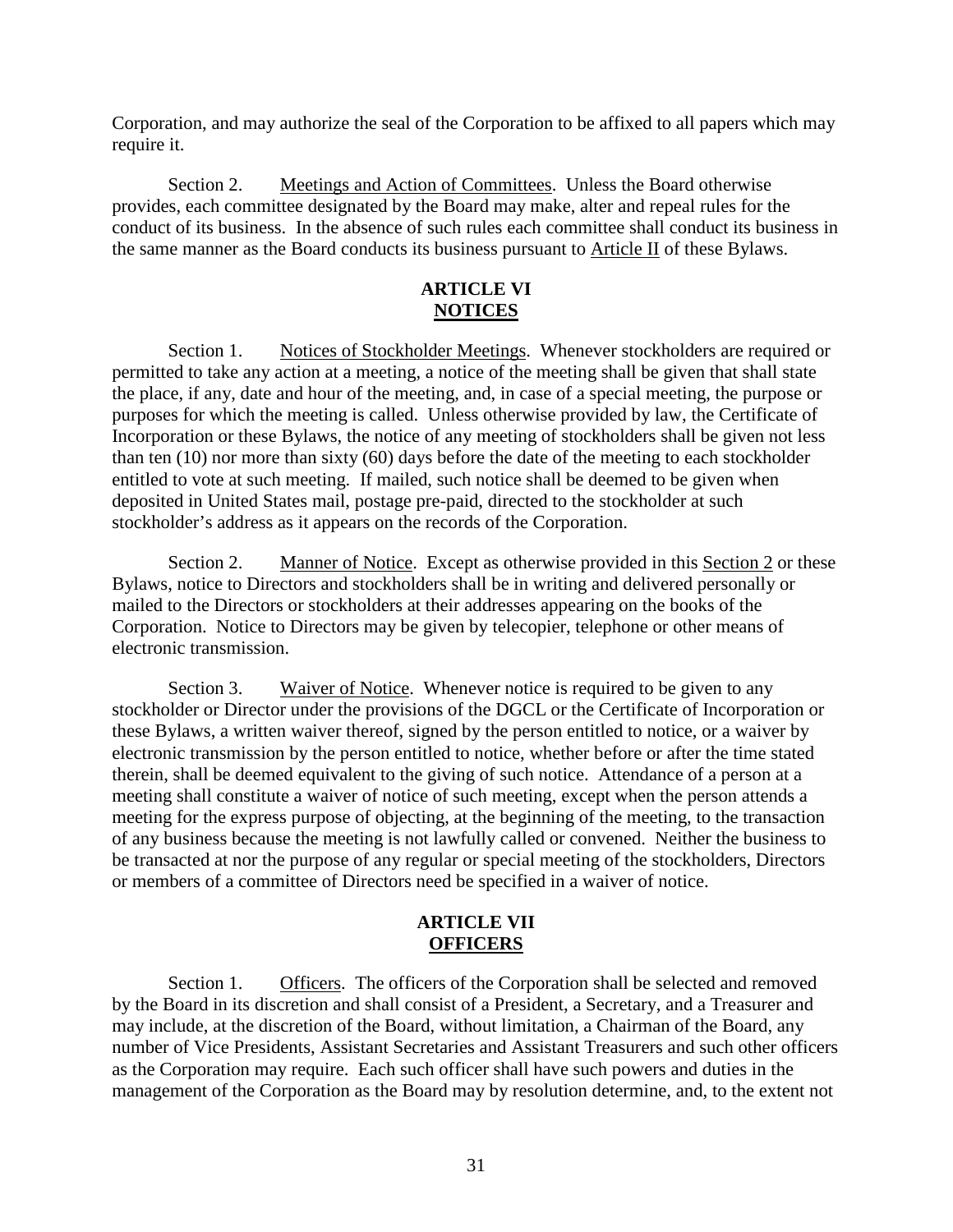provided in such resolutions or these Bylaws, as generally pertain to their respective offices, subject to the control of the Board.

<span id="page-35-0"></span>Section 2. Authority of Certain Officers. Anything herein to the contrary notwithstanding, the following described officers shall have the authority set forth after their respective designation:

(a) Chairman of the Board. The Chairman of the Board shall preside at all meetings of the stockholders and the Board. Except where, by law, the signature of the President is required, the Chairman shall possess the same power as the President to sign all certificates, contracts and other instruments of this Corporation that may be authorized hereby or by the Board.

(b) President. Except as otherwise provided by resolution of the Board, the President shall be the general manager and chief executive officer of the Corporation and shall have responsibility for, subject to the control of the Board, general supervision, direction, and control of the business and affairs of the Corporation. The President shall preside at all meetings of the stockholders and at all meetings of the Board. The President shall have the general powers and duties of management usually vested in the office of president and general manager of a corporation and such other powers and duties as may be prescribed by the Board.

(c) Vice President. In the absence or disability of the President, any Vice President so designated by the Board shall perform all the duties of the President and, when so acting, shall have all the powers of and be subject to all the restrictions upon the President. All Vice Presidents, if any, shall have such powers and perform such duties as from time to time may be prescribed by the Board.

(d) Secretary. The Secretary shall keep or cause to be kept, at the principal executive office or such other place as the Board may order, (i) a book containing minutes of all meetings of the stockholders and the Board, and (ii) a share register or a duplicate share register. The Secretary shall give, or cause to be given, notice of all the meetings of the stockholders and of the Board required by these Bylaws or by law to be given, shall keep the seal of the Corporation in safe custody, and shall have such other powers and perform such other duties as may be prescribed by the Board.

(e) Treasurer. The Treasurer shall keep and maintain, or cause to be kept and maintained, adequate and correct accounts of the properties and business transactions of the Corporation. Such officer shall send or cause to be sent to the stockholders such financial statements and reports as are by law or these Bylaws required to be sent to said stockholders. The books of account shall at all times be open to inspection by any Director for any purpose permitted under applicable law. Such officer shall cause all moneys and other valuables to be deposited in the name and to the credit of the Corporation. Such officer shall (i) disburse or cause to be disbursed the funds of the Corporation as may be ordered by the Board, (ii) render to the President and the Directors, whenever they request it, an account of all transactions and of the financial condition of the Corporation, and (iii) have such other powers and perform such other duties as may be prescribed by the Board.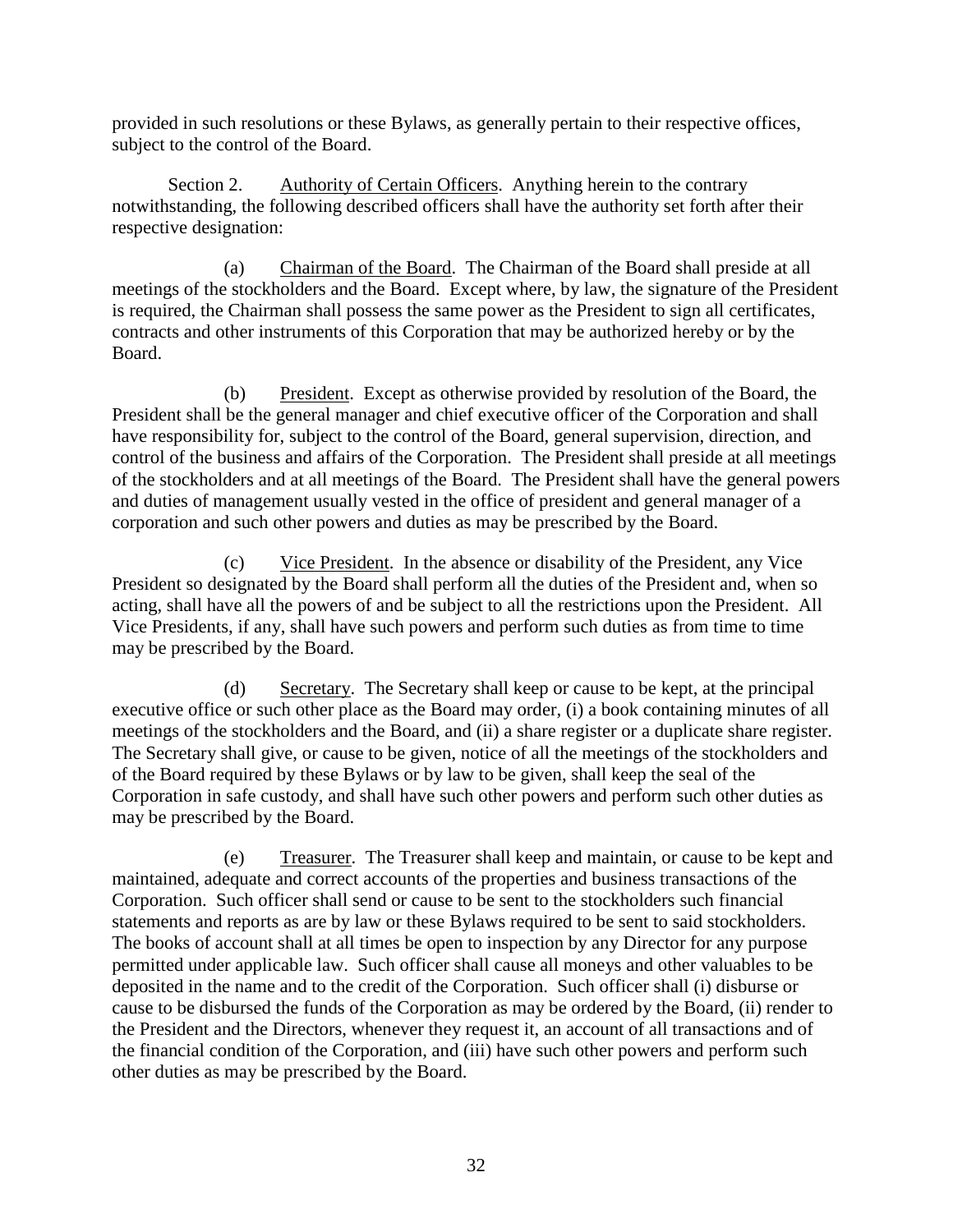<span id="page-36-0"></span>Section 3. Term of Office; Resignation; Removal; Vacancies. Except as otherwise provided in a resolution of the Board electing any officer, each officer shall hold office until the first meeting of the Board after the annual meeting of stockholders next succeeding his election, and until his successor is elected and qualified or until his earlier death, resignation or removal. Any officer may resign at any time upon written notice to the Corporation. Such resignation shall take effect at the time specified therein, and unless otherwise specified therein no acceptance of such resignation shall be necessary to make it effective. The Board may remove any officer with or without cause at any time. Any such removal shall be without prejudice to the contractual rights of such officer, if any, with the Corporation, but the election of an officer shall not of itself create contractual rights. Any vacancy occurring in any office of the Corporation by death, resignation, removal or otherwise may be filled for the unexpired portion of the term by the Board at any regular or special meeting. Any number of offices may be held by the same person.

<span id="page-36-1"></span>Section 4. Appointing Attorneys and Agents; Voting Securities of Other Entities. Unless otherwise provided by resolution adopted by the Board, the Chairman of the Board, the President or any Vice President may from time to time appoint an attorney or attorneys or agent or agents of the Corporation, in the name and on behalf of the Corporation, to cast votes which the Corporation may be entitled to cast as the holder of stock or other securities in any other corporation or other entity, any of whose stock or other securities may be held by the Corporation, at meetings of the holders of the stock or other securities of such other corporation or other entity, or to consent in writing, in the name of the Corporation as such holder, to any action by such other corporation or other entity, and may instruct the person or persons so appointed as to the manner of casting such votes or giving such consents, and may execute or cause to be executed in the name of and on behalf of the Corporation and under its corporate seal or otherwise, all such written proxies or other instruments as he or she may deem necessary or proper. Any of the rights set forth in this [Section 4](#page-37-0) which may be delegated to an attorney or agent may also be exercised directly by the Chairman of the Board, the President or any Vice President.

#### **ARTICLE VIII OTHER PROVISIONS**

<span id="page-36-3"></span><span id="page-36-2"></span>Section 1. Checks and Drafts. All checks, drafts or other orders for payment of money, notes or other evidences of indebtedness, issued in the name of or payable to the Corporation, shall be signed or endorsed by such person or persons and in such manner as shall be determined from time to time by resolution of the Board.

<span id="page-36-4"></span>Section 2. Execution of Contracts. The Board may authorize any officers or agent or agents to enter into any contract or execute any instrument in the name and on behalf of the Corporation. Such authority may be general or confined to specific instances. Unless so authorized by the Board, no officers, agent, employee or other person shall have any power or authority to bind the Corporation by any contract or engagement or to pledge its credit, or to render it liable for any purpose or amount.

<span id="page-36-5"></span>Section 3. Fiscal Year. The fiscal year of the Corporation shall be the calendar year, unless otherwise determined by resolution of the Board.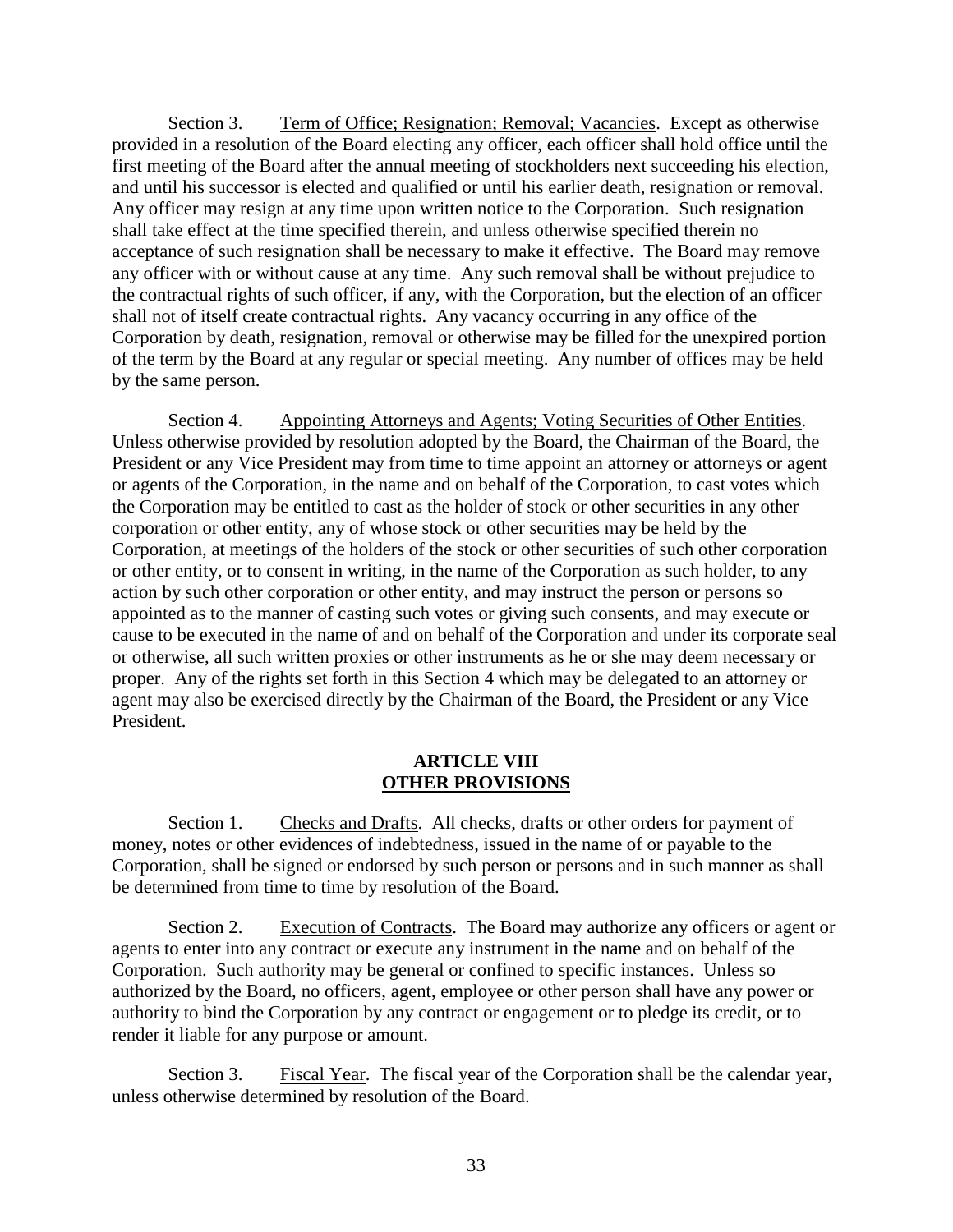<span id="page-37-0"></span>Section 4. Seal. The corporate seal shall have the name of the Corporation inscribed thereon and shall be in such form as may be approved from time to time by the Board.

<span id="page-37-1"></span>Section 5. Form of Records. Any records maintained by the Corporation in the regular course of its business, including its stock ledger, books of account, and minute books, may be kept on, or by means of, or be in the form of, any information storage device or method, provided that the records so kept can be converted into clearly legible paper form within a reasonable time.

<span id="page-37-2"></span>Section 6. Forum for Adjudication of Disputes. Unless the Corporation consents in writing to the selection of an alternative forum, the sole and exclusive forum for:

(a) any derivative action or proceeding brought on behalf of the Corporation;

(b) any action asserting a claim for or based on a breach of a fiduciary duty owed by any current or former director or officer or other employee of the Corporation to the Corporation or the Corporation's stockholders, including a claim alleging the aiding and abetting of such a breach of fiduciary duty;

(c) any action asserting a claim against the Corporation or any current or former director or officer or other employee of the Corporation arising pursuant to any provision of the DGCL or the Certificate of Incorporation or these Bylaws (as either may be amended from time to time);

(d) any action asserting a claim related to or involving the Corporation that is governed by the internal affairs doctrine; or

(e) any action asserting an "internal corporate claim" as that term is defined in Section 115 of the DGCL,

shall be a state court located within the State of Delaware (or, if no state court located within the State of Delaware has jurisdiction, the federal court for the District of Delaware).

#### **ARTICLE IX INDEMNIFICATION**

<span id="page-37-5"></span><span id="page-37-4"></span><span id="page-37-3"></span>Section 1. Indemnification of Officers and Directors. Each person (a "Covered" Person") who was or made or is threatened to be made a party to or is otherwise involved in any action, suit or proceeding, whether civil, criminal, administrative or investigative (hereinafter a "proceeding"), by reason of the fact that he or she, or a person of whom he or she is the legal representative, is or was a Director or officer of the Corporation or while a Director or officer of the Corporation is or was serving at the request of the Corporation as a Director, officer, employee, or agent of another corporation or of a partnership, joint venture, trust or other enterprise or non-profit entity, including service with respect to employee benefit plans, shall be indemnified and held harmless by the Corporation to the fullest extent permitted by the law, as the same exists or may hereafter be amended, against all liability and loss suffered and expenses (including attorneys' fees) reasonably incurred by such Covered Person. Notwithstanding the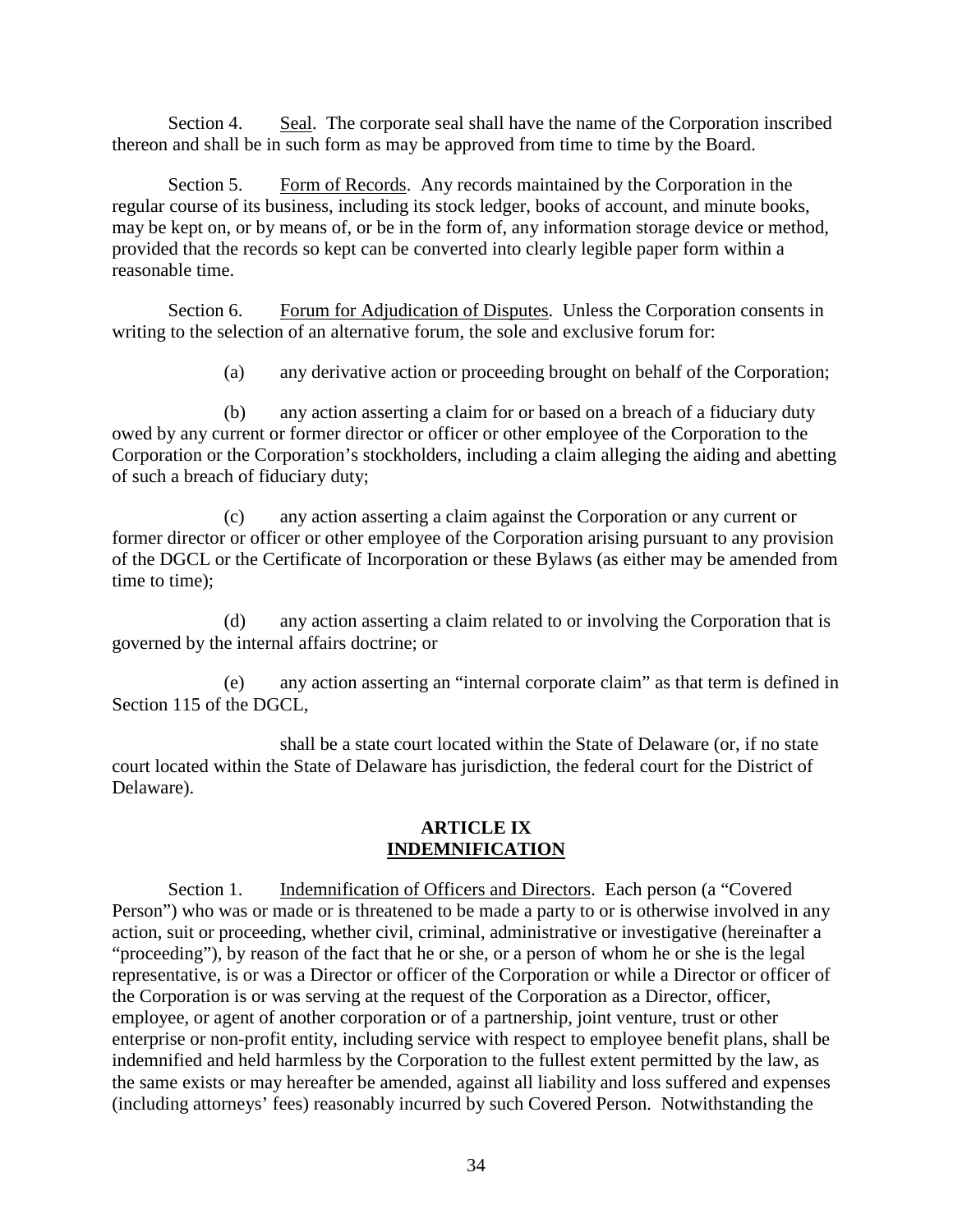preceding sentence, except as otherwise provided in this [Article IX,](#page-37-5) the Corporation shall indemnify a Covered Person in connection with a proceeding (or part thereof) initiated by such Covered Person only if the commencement of such proceeding (or part thereof) by the Covered Person was authorized in the specific case by the Board.

<span id="page-38-0"></span>Section 2. Prepayment of Expenses. The Corporation shall to the fullest extent not prohibited by applicable law pay the expenses (including attorneys' fees) incurred by a Covered Person in defending any proceeding in advance of its final disposition, provided, however, that, to the extent required by law, such payment of expenses in advance of the final disposition of the proceeding shall be made only upon receipt of an undertaking by the Covered Person to repay all amounts advanced if it should be ultimately determined that the Covered Person is not entitled to be indemnified under this [Article IX](#page-37-5) or otherwise.

<span id="page-38-1"></span>Section 3. Claims. If a claim for indemnification (following the final disposition of such action, suit or proceeding) or advancement of expenses under this [Article IX](#page-37-5) is not paid in full within thirty (30) days after a written claim therefor by the Covered Person has been received by the Corporation, the Covered Person may file suit to recover the unpaid amount of such claim and, if successful in whole or in part, shall be entitled to be paid the expense of prosecuting such claim. In any such action the Corporation shall have the burden of proving that the Covered Person is not entitled to the requested indemnification or advancement of expenses under applicable law.

<span id="page-38-2"></span>Section 4. Nonexclusivity of Rights. The rights conferred on any Covered Person by this [Article IX](#page-37-5) shall not be exclusive of any other rights which such Covered Person may have or hereafter acquire under any statute, provision of the Certificate of Incorporation, these Bylaws, agreement, vote of stockholders or disinterested directors or otherwise.

<span id="page-38-3"></span>Section 5. Other Sources. The Corporation's obligation, if any, to indemnify or to advance expenses to any Covered Person who was or is serving at its request as a director, officer, employee or agent of another corporation, partnership, joint venture, trust, enterprise or nonprofit entity shall be reduced by any amount such Covered Person may collect as indemnification or advancement of expenses from such other corporation, partnership, joint venture, trust, enterprise or non-profit enterprise.

<span id="page-38-4"></span>Section 6. Amendment or Repeal. Any repeal or modification of the foregoing provisions of this [Article IX](#page-37-5) shall not adversely affect any right or protection hereunder of any Covered Person in respect of any act or omission occurring prior to the time of such repeal or modification.

<span id="page-38-5"></span>Section 7. Other Indemnification and Prepayment of Expenses. This [Article IX](#page-37-5) shall not limit the right of the Corporation, to the extent and in the manner permitted by law, to indemnify and to advance expenses to persons other than Covered Persons when and as authorized by appropriate corporate action.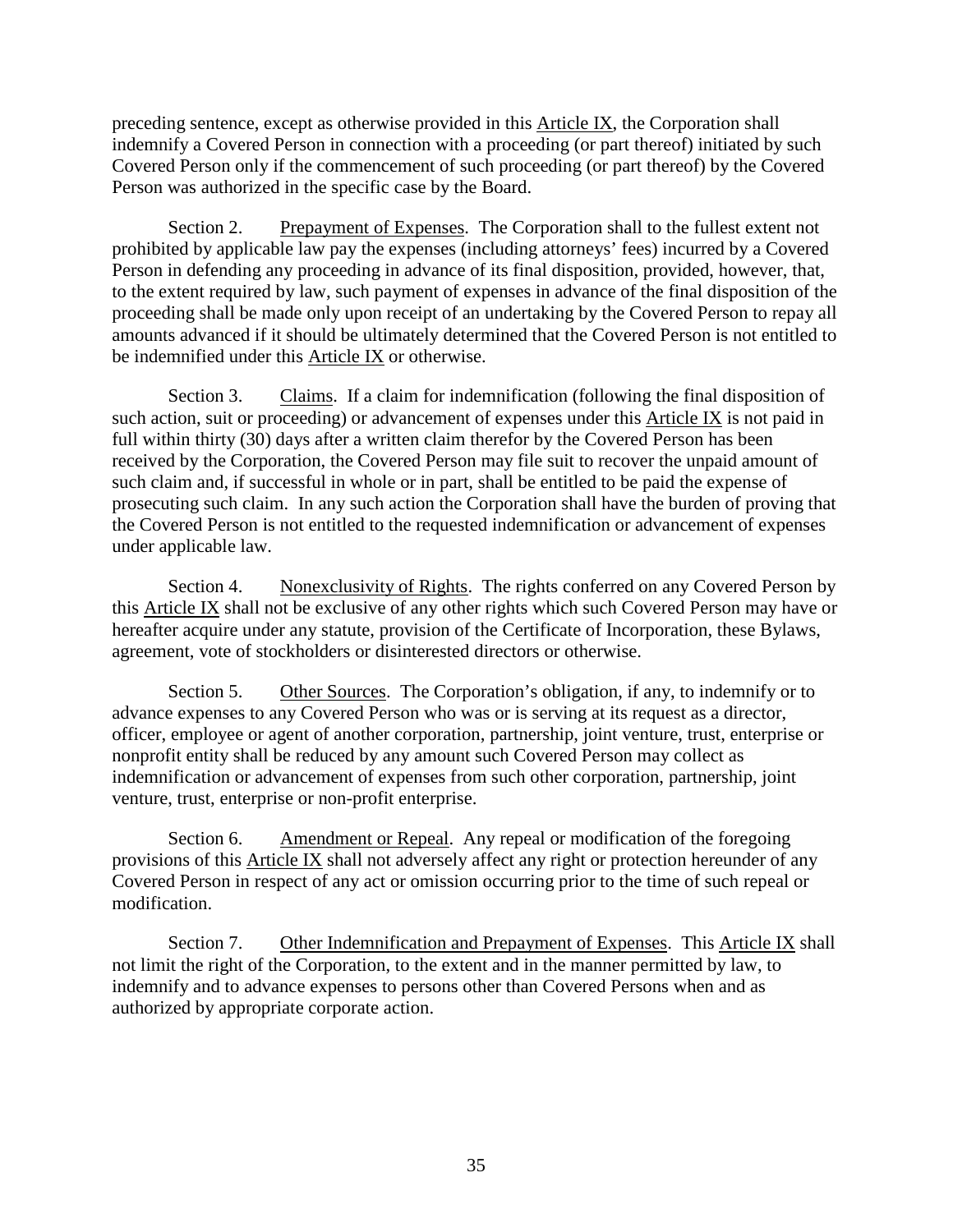## **ARTICLE X STOCK**

<span id="page-39-1"></span><span id="page-39-0"></span>Section 1. Certificates. Shares of stock of the Corporation may be certificated or uncertificated as determined by the Corporation in its discretion. Holders of stock represented by certificate shall be entitled to have such certificate signed by or in the name of the Corporation by the Chairman of the Board, or the President, or a Vice President, and by the Treasurer or an Assistant Treasurer, or the Secretary or an Assistant Secretary, of the Corporation, certifying the number of shares owned by such holder in the Corporation. Any or all signatures on the certificate may be a facsimile. In case any officer, transfer agent or registrar who has signed or whose facsimile signature has been placed upon a certificate shall have ceased to be such officer, transfer agent or registrar before such certificate is issued, it may be issued by the Corporation with the same effect as if he were such officer, transfer agent or registrar at the date of issue.

<span id="page-39-2"></span>Section 2. Lost, Stolen or Destroyed Stock Certificates. The Corporation may issue a new certificate of stock, or in lieu of issuing a new certificate, reflect stock shares as uncertificated in the place of any certificate theretofore issued by it, alleged to have been lost, stolen or destroyed, and the Corporation may require the owner of the lost, stolen or destroyed certificate, or such owner's legal representative, to give the Corporation a bond sufficient to indemnify it against any claim that may be made against it on account of the alleged loss, theft or destruction of any such certificate or the issuance of such new certificate.

# **ARTICLE XI EMERGENCY BYLAWS**

<span id="page-39-5"></span><span id="page-39-4"></span><span id="page-39-3"></span>Section 1. Emergency Bylaws. Notwithstanding anything to the contrary in the Certificate of Incorporation or these Bylaws, in the event there is any emergency, disaster or catastrophe, as referred to in Section 110 of the DGCL, or other similar emergency condition (each, an "emergency") and irrespective of whether a quorum of the Board or a standing committee thereof can readily be convened for action, this [Article XI](#page-39-5) shall apply.

(a) Any director or senior executive officer of the Corporation may call a meeting of the Board or any committee thereof by any feasible means and with such advance notice as circumstances permit in the judgment of the person calling the meeting. Neither the business to be transacted nor the purpose of any such meeting need be specified in the notice thereof.

(b) At any meeting called in accordance with Section 1(a) above, the director or directors in attendance shall constitute a quorum. In the event that no directors are able to attend the meeting, the Designated Officers in attendance shall be deemed directors for such meeting. For purposes of this Section 1(b), a "Designated Officer" means an officer who is included on a list of officers of the Corporation who shall be deemed to be directors of the Corporation for purposes of obtaining a quorum during an emergency if a quorum of directors cannot otherwise be obtained, which officers have been designated by the Board prior to such time as an emergency may have occurred.